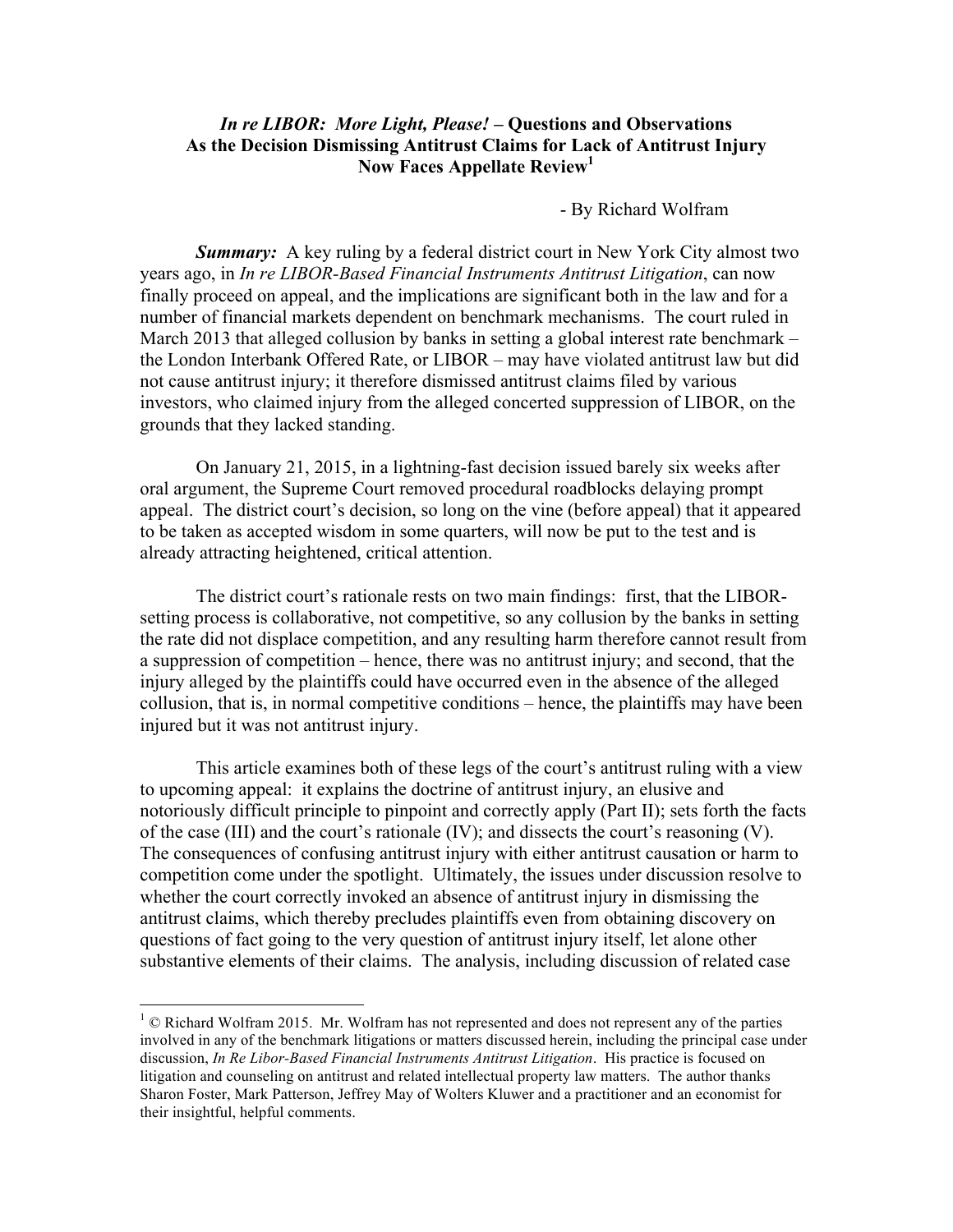law on antitrust injury, suggests that the court's dismissal of the antitrust claims calls for a critical re-examination of the two principal legs of the rationale and, ultimately, reversal by the Second Circuit.

\* \* \* \* \* \* \* \* \* \*

## **I. Introduction**

Antitrust injury is one of the most vexing subjects in antitrust jurisprudence. It has tripped up numerous courts, which not infrequently confuse it with either causation ('injury-in-fact') or harm to competition, and it continues to give them and litigants fits. Recently, antitrust injury has come to the fore again, in a case with significant potential implications across a number of financial markets. In a March 2013 decision based on this fundamental gate-keeping principle, Judge Naomi Reice Buchwald of the federal district court for the Southern District of New York dismissed antitrust claims that certain banks colluded in the 'cooperative' setting of the daily interbank interest rate benchmark known as the London Interbank Offered Rate, or LIBOR, calculated and managed by the British Banking Association (BBA). *In re LIBOR-Based Financial Instruments Antitrust Litigation*, 935 F.Supp.2d 666 (S.D.N.Y. 2013) ("*LIBOR*"). Judge Buchwald held that the plaintiffs, holders of financial instruments for which the rate of return was pegged to the dollar LIBOR rate, failed to meet their burden of plausibly showing that they suffered antitrust injury, but she also denied defendants' motions to dismiss fraud and other nonantitrust claims.

*Appeal to the Second Circuit is now imminent; significant financial impact from this and other 'benchmark' cases, which may look to LIBOR for guidance on antitrust injury from manipulation of benchmarks.* Now, nearly two years later, the decision once again is front and center, and it could have widespread effects. First, when plaintiffs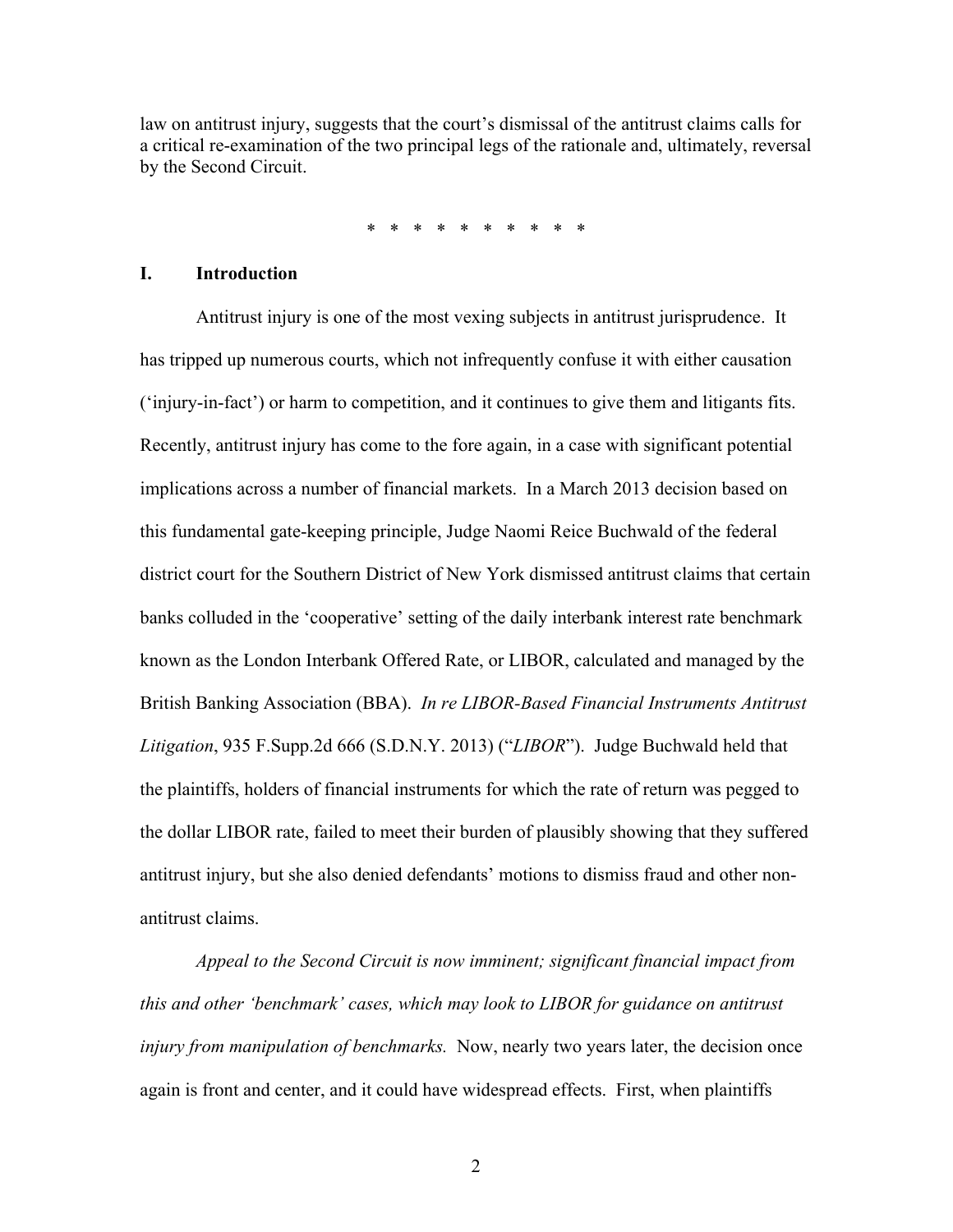allege that a decision "affects the pricing of trillions of dollars' worth of financial transactions<sup>"2</sup> – an allegation that appears to be generally accepted – and allege billions of dollars in damages, and a highly respected federal court dismisses the case for lack of antitrust injury, it clearly is no small matter, and the legal and financial worlds are paying heed.

Second, after a lengthy delay and complex procedural history, appeal from the district court's decision to the Second Circuit is now imminent, thanks to a lightning-fast decision by the Supreme Court, less than six weeks after oral argument.<sup>3</sup> In short, of the four types of cases (representing some 60 individual actions) consolidated in the LIBOR multidistrict litigation, only one, brought by bondholders, contained only antitrust claims (a single cause of action under Section 1 of the Sherman Act). That case was immediately appealed to the Second Circuit as a final judgment, although it was part of the consolidated proceeding.<sup>4</sup> The Second Circuit dismissed the appeal for lack of jurisdiction, reasoning that the district court's dismissal was not a final judgment as to all claims (i.e., including non-antitrust claims) in the consolidated LIBOR proceeding. The Supreme Court granted certiorari on the question of the correct interpretation of the final judgment rule, which prevents appeals until after final judgment, except in certain circumstances where an interlocutory appeal may be taken, and argument was heard in December 2014. On January 21st, the Supreme Court reversed the Second Circuit,

 <sup>2</sup> *In re LIBOR-Based Financial Instruments Antitrust Litigation*, 935 F. Supp.2d 666, 679 (S.D.N.Y. 2013) (J. Buchwald) ("LIBOR") (quoting the amended complaint of certain bondholder plaintiffs).<br>
<sup>3</sup> Gelboim v. Bank of America Corp., No. 13-1174, Slip Op. (Jan. 21, 2015) (Ginsburg, J.).<br>
<sup>4</sup> Plaintiffs in all four types of s

March 2013 decision in order to address the deficiencies identified by the court regarding antitrust injury. The court denied the motions, ruling that even if it allowed amendment – which it considered improper in any case – "plaintiffs' new allegations would be futile" because "none of [the] allegations make plausible that there was an arena in which competition occurred, that defendants' conduct harmed such competition, and that plaintiffs suffered injury as a result." *In re LIBOR*, 962 F.Supp.2d 606 (S.D.N.Y. 2013).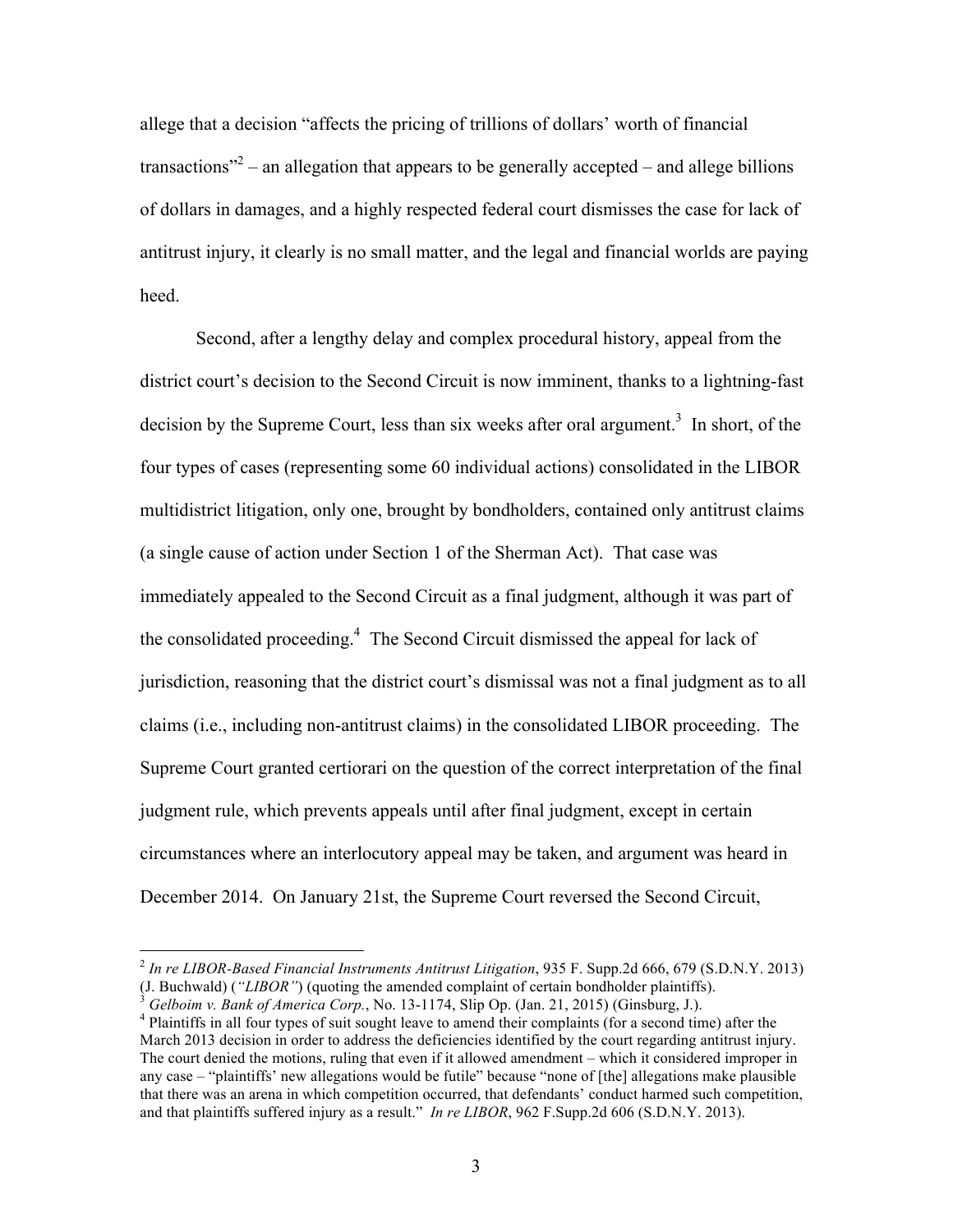breaking the log-jam and thereby enabling the bondholder plaintiffs to file an immediate appeal. The focus of the briefings and oral argument had been on the bondholder plaintiffs' right to appeal immediately under Rule 54(b) – which addresses orders finally adjudicating fewer than all claims presented in a civil action complaint – in the context of the ongoing suits by other plaintiffs (over-the-counter and exchange-based plaintiffs) in the consolidated action. 5 Writing for a unanimous Court, Justice Ginsburg made it clear that the Court's decision instead rests on the simple fact that the district court's dismissal was a final decision, subject to immediate appeal under the federal rules. Justice Ginsburg commented that there is nothing about the initial MDL consolidation of all of the suits that renders the dismissal of the bondholder plaintiffs' complaint, which included only a claim for violation of Section 1 of the Sherman Act, tentative or incomplete.

There is a further important procedural aspect to the Supreme Court's decision: Judge Buchwald had previously granted Rule 54(b) certifications to the OTC and Exchange plaintiffs authorizing them to appeal the dismissal of their antitrust claims while their other claims are pending in the district court – essentially, at the same time as the bondholders' appeal. But when the Second Circuit dismissed the bondholders' appeal she withdrew the 54(b) certifications. The Supreme Court's decision may now have cleared the way for a consolidation of appeals by the OTC and exchange-based plaintiffs with the bondholders on the dismissal of the antitrust claims. $<sup>6</sup>$ </sup>

<sup>&</sup>lt;sup>5</sup> Federal Rule of Civil Procedure 54(b) ("Judgment Upon Multiple Claims or Involving Multiple Parties") provides in relevant part as follows: "When more than one claim for relief is presented in an action . . . or when multiple parties are involved, the court may direct the entry of a final judgment as to one or more but fewer than all of the claims or parties only upon an express determination that there is no just reason for delay and upon an express direction for entry of judgment."

 $6$  Indeed, on January  $23^{rd}$ , several days before the scheduled publication of this article, the OTC and exchange-based trading plaintiffs filed a letter with the district court once again requesting that it issue a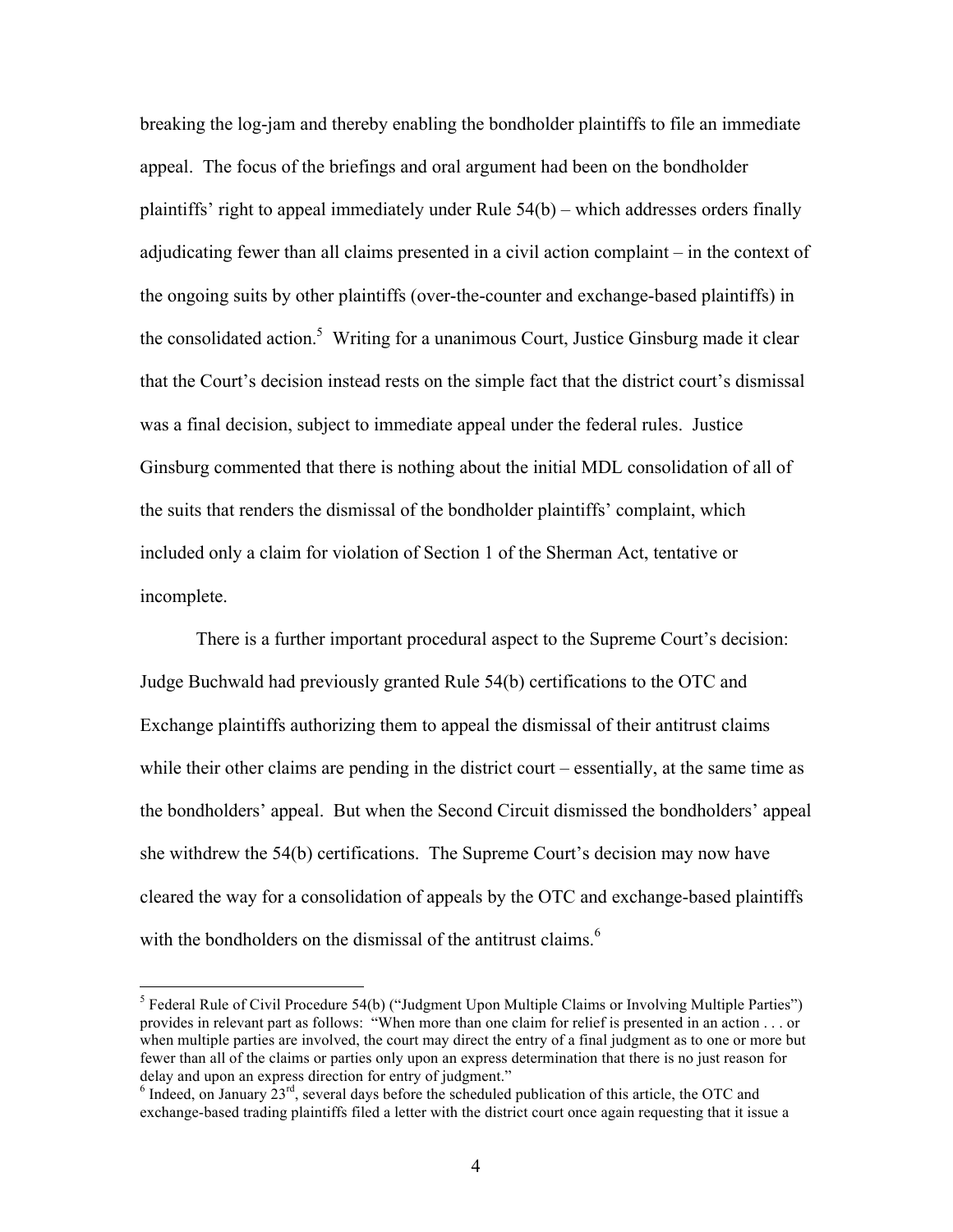Finally, Judge Buchwald's dismissal on antitrust injury grounds comes amidst a whirlwind of government enforcement actions, settlements, legislation and private suits on both sides of the Atlantic relating not only to LIBOR but a host of other financial benchmarks as well. These matters concern benchmarks, in addition to LIBOR, for foreign exchange, currency, interest rate derivatives, crude oil futures, gold and silver.<sup>7</sup> What the affected markets and legal actions typically have in common, notwithstanding their differences, is a benchmark-setting mechanism to which banks or other participants contribute in a collaborative fashion, even as they compete downstream on financial instruments, currencies or commodities. Although most if not all of these matters have proceeded on the basis of non-antitrust claims, many also potentially could include antitrust claims, particularly private 'piggyback' actions, and a final decision on the issue of antitrust injury in *LIBOR* quite possibly would be cited as a reference, or even precedent, in other benchmark suits, allowing of course for factual distinctions.

 $\overline{a}$ 

Rule 54(b) certification of final judgment of dismissal of their antitrust claims, as separable from the rest of their ongoing actions, in order to join the appeal.

 $<sup>7</sup>$  For instance, reportedly, as of early September 2014, banks, including many of the bank defendants in the</sup> private LIBOR actions, had paid out more than \$6 billion in settlements and fines over their alleged participation in a concerted manipulation of LIBOR **(**Law 360**,** Portfolio Media, Sept. 25, 2014); in November 2014, five banks agreed to pay \$3.3 billion in fines to the U.S. Commodities and Futures Trading Commission and the U.K.'s Financial Conduct Authority to resolve allegations that they attempted to manipulate foreign exchange rates (CNN, Nov. 12, 2014); in September 2014, the U.K. government, having passed legislation in 2013 to criminalize the manipulation of LIBOR, announced that it would seek to criminalize the manipulation of seven more benchmarks, including currency, foreign exchange, swaps and commodities, such as oil, gold and silver **(**Law360, Portfolio Media, Sept. 25, 2014**)**; in October 2014, a class action was filed alleging that a number of banks and the interdealer ICAP conspired to manipulate the ISDA (International Swaps and Derivatives Association) fix rate for valuation of interest rate derivatives, on the heels of a suit filed by the U.S. Commodities and Futures Trading Commission making similar allegations **(**Law360**,** Portfolio Media, Oct. 1, 2014**)**; in 2012, Barclays paid U.S. and U.K. regulators a total of \$450 million over allegations it rigged LIBOR and the Euro Interbank Offered Rate **(**Law 360, Portfolio Media, Oct. 8, 2014**)**; in early October 2014, Barclays agreed to pay nearly \$20 million to settle a class action accusing it of manipulating LIBOR with respect to LIBOR-based Eurodollar futures contracts **(**Law360, Portfolio Media, Oct. 8, 2014**)**; and in early January 2015, JPMorgan Chase agreed to pay \$100 million to settle a class action suit alleging that the bank participated in a conspiracy to rig the approximately \$5 trillion-per-day foreign exchange market (Bloomberg, Jan. 5, 2015).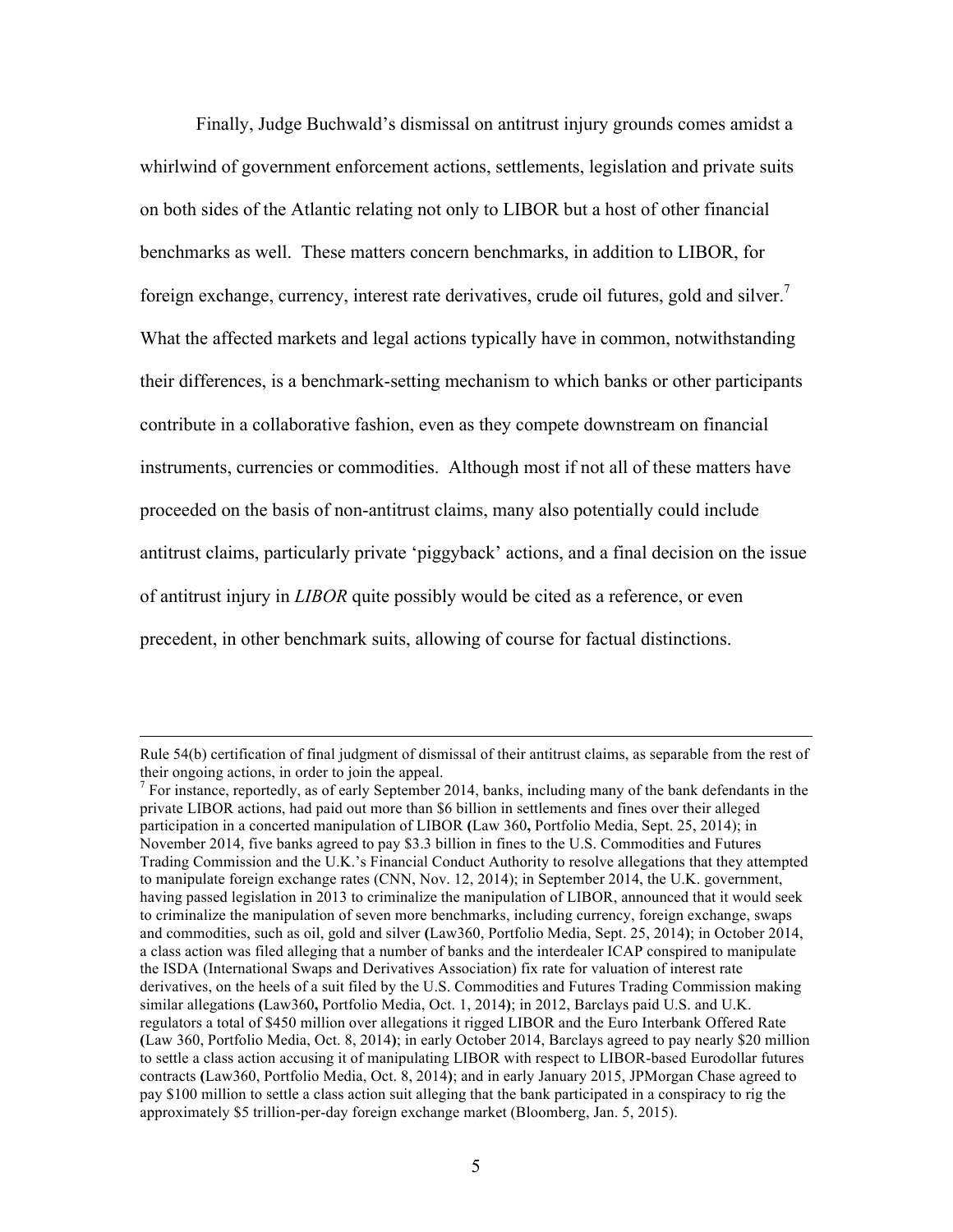By way of background, we begin with the concept of antitrust injury, then summarize the facts of *LIBOR* and re-state Judge Buchwald's rationale. All of this will set the stage for a closer critical look.<sup>8</sup>

## **II. Antitrust Injury**

In order to sustain a claim for damages under U.S. federal antitrust law, private plaintiffs – as distinguished from federal or state government plaintiffs – must show that they have standing under Section 4 of the Clayton Act, and one element of standing is antitrust injury. Antitrust injury, in the words of the familiar formulation by the Supreme Court in *Brunswick Corp. v. Pueblo Bowl-O-Mat, Inc.*, is "injury of the type the antitrust laws were intended to prevent and that flows from that which makes defendants' acts unlawful."9 As the Court further explained in *Brunswick*, "[t]he injury should reflect the anticompetitive effect *either of the violation or of anticompetitive acts made possible by the violation*."10 And as Judge Buchwald notes, citing *Atlantic Richfield Co. v. USA Petroleum Co.* (*"ARCO"*), "[a]lthough conduct in violation of the Sherman Act might reduce, increase, or be neutral with regard to competition, a private plaintiff can recover for such a violation only where 'the loss stems from a competition-*reducing* aspect or effect of the defendant's behavior'.<sup>"11</sup> Essentially, this means that in order to recover under federal antitrust law, a private plaintiff must show not only that it was standing in

<sup>&</sup>lt;sup>8</sup> The LIBOR-setting process and the banks' conduct are typically described herein in the present tense, to refer to the relevant time period at issue in the suit; there is no intent to imply that the conduct at issue is ongoing. On February 1, 2014, in the wake of the alleged widespread rigging of LIBOR, the administration of LIBOR was taken over by the Intercontinental Exchange (ICE), and what was known previously as BBA LIBOR is now known as ICE LIBOR.<br><sup>9</sup> 429 U.S. 477, 489 (1977).<br><sup>10</sup> *Id.* (emphasis added).

<sup>&</sup>lt;sup>11</sup> *LIBOR* at 686 (citing *Atlantic Richfield Co. v. USA Petroleum Co.*, 495 U.S. 328, 344 (1990) ("*ARCO*") (emphasis in original).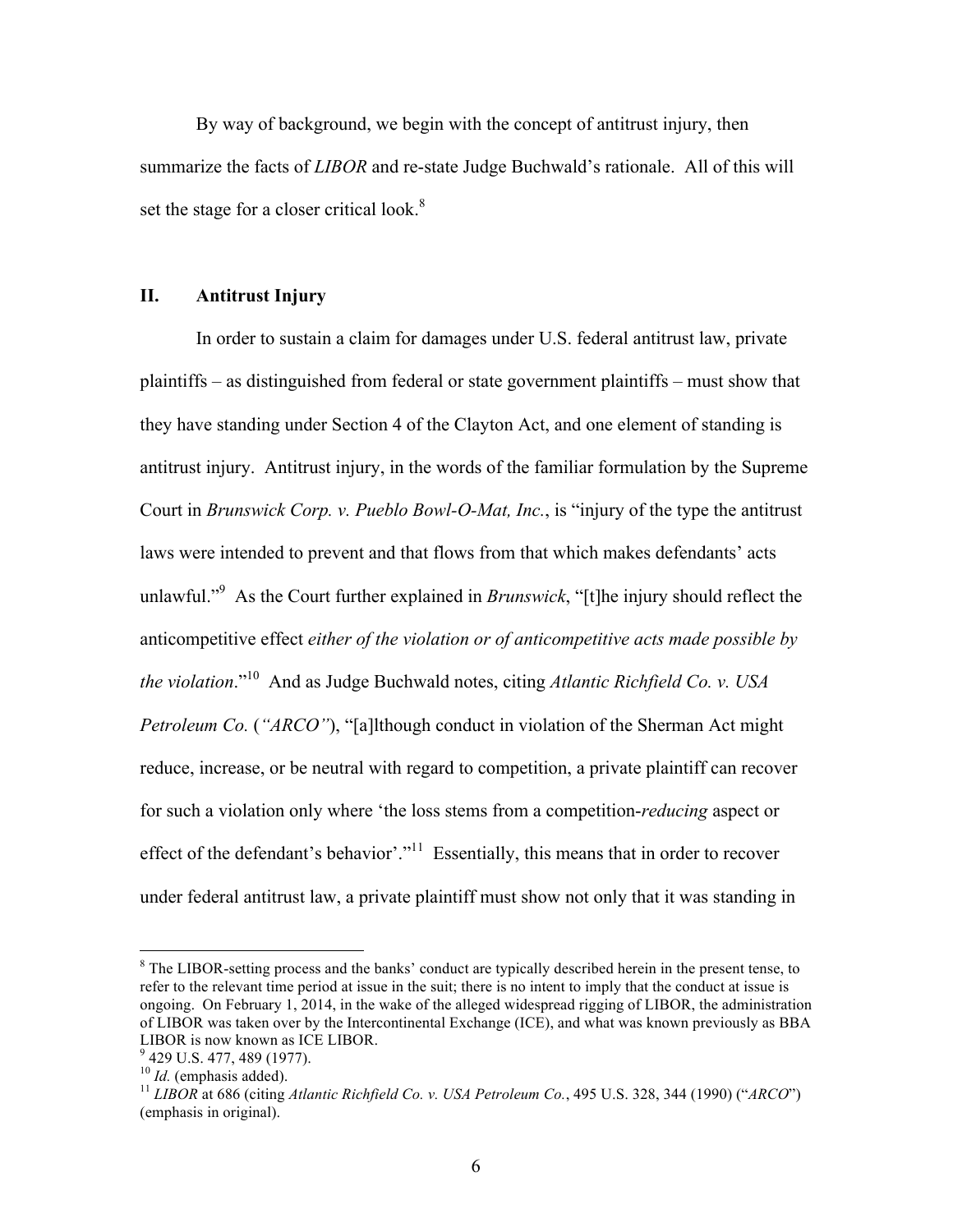the way of the damage resulting from the conduct, but that the conduct violated the antitrust laws and that it was that violation that caused the harm to the plaintiff. Thus, as Judge Buchwald states: "a plaintiff must demonstrate *not only* that it suffered injury and that the injury resulted from defendants' conduct, *but also* that the injury resulted from the anticompetitive nature of the defendants' conduct."<sup>12</sup>

*Distinct from, but sometimes confused with, antitrust causation.* Antitrust injury is distinct from antitrust causation, or 'injury-in-fact', which also is a required element of any antitrust claim. The plaintiff must show that the antitrust violation is a material cause of, or contributed significantly (even if not exclusively) to, the claimed injury; that is, the plaintiff must show a causal link between the defendants' conduct in violation of the antitrust laws and plaintiff's loss. If the plaintiff would have suffered the same injury even in the absence of the challenged restraint, there is no antitrust causation. The more speculative such independent cause is, however, the less likely it is to be viewed as undercutting the plaintiff's showing of antitrust causation. And typically causation is not an issue disposed of on a motion to dismiss but instead a question of fact that can be resolved at the earliest only after discovery, on a motion for summary judgment.<sup>13</sup> As discussed in further detail below, antitrust injury and antitrust causation are sometimes confused, and the effect can be consequential, especially, for instance, on a motion to dismiss, if what is in fact a question of causation is instead mistaken for a question of

<sup>&</sup>lt;sup>12</sup> *LIBOR* at 686 (citation omitted).<br><sup>13</sup> To establish a prima facie case of causation, the plaintiff "need only establish that [the defendant] violated the antitrust laws, that [the defendant's] alleged violations had a tendency to injure [the plaintiff's] business, and that [the plaintiff] suffered a decline in its business 'not shown to be attributable to other causes." *Amerinet, Inc. v. Xerox Corp.*, 972 F.2d 1483, 1495 (8th Cir. 1992), *cert. denied*, 506 U.S. 1080 (1993). And "to defeat causation, the defendant must then offer evidence that other forces caused the plaintiff's harm. Once the defendant does so, the burden remains on the plaintiff to persuade the jury that the antitrust violation was a material cause." Areeda and Hovenkamp, *Antitrust Law: An Analysis of Antitrust Principles and Their Application*, ¶ 338a (2014).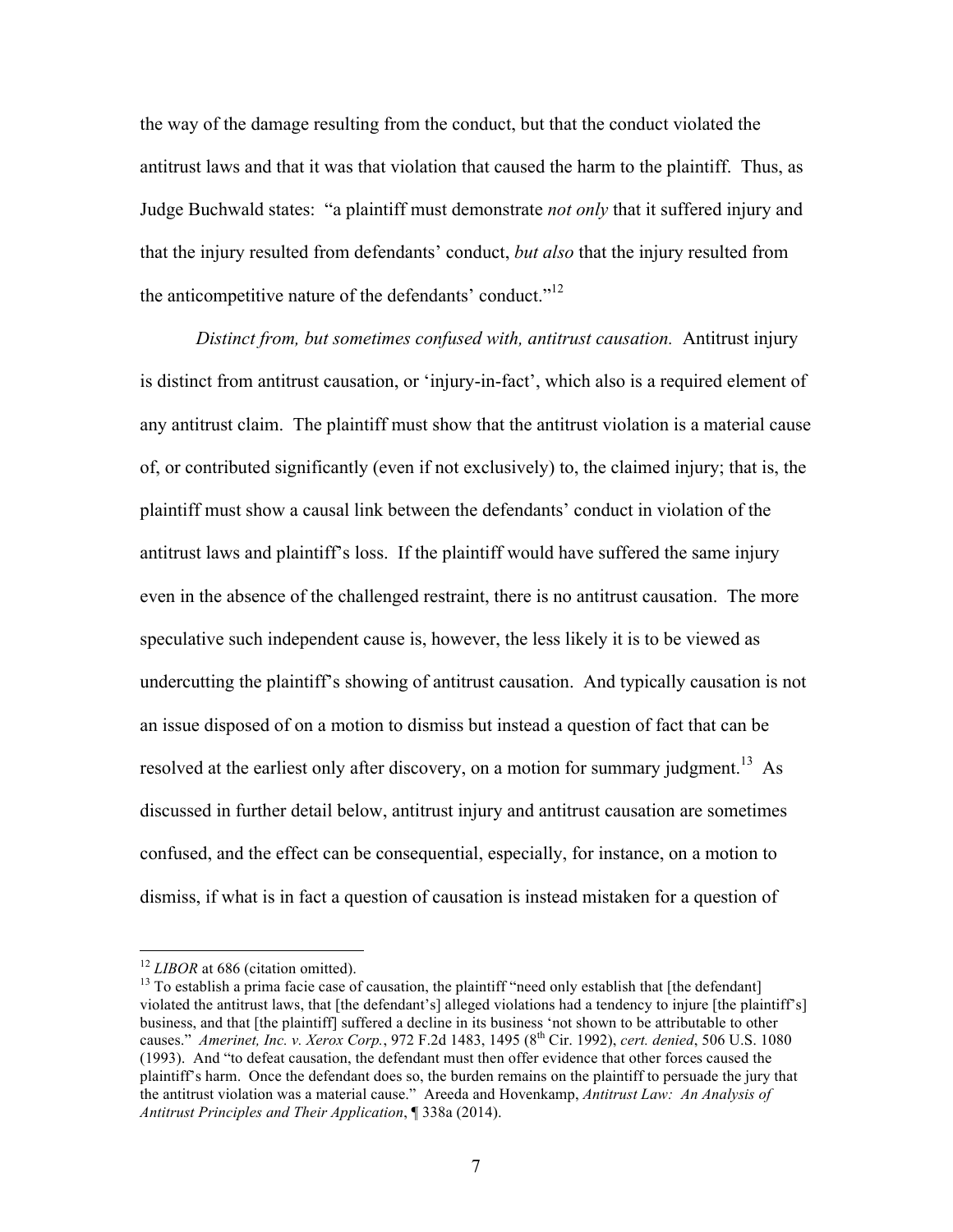antitrust injury and causation, properly identified, would be addressed more properly on a motion for summary judgment.

*Distinct from, but sometimes confused with, harm to competition.* Antitrust injury is also distinct from harm to competition, which is also a necessary element of any antitrust claim. Numerous decisions have found a lack of antitrust injury and dismissed on this ground where the plaintiff failed to show harm to competition itself, rather than only to itself; this is not the absence of antitrust injury, properly speaking, but instead the absence of harm to competition, which means no violation of antitrust law.<sup>14</sup>

In sum, a plaintiff must establish that defendant's conduct harmed competition (states a claim for relief under the antitrust laws), that it caused plaintiff's injury (causation), and that plaintiff's injury is the result of the anticompetitive nature of defendant's conduct (antitrust injury -- the type of injury antitrust laws were meant to prevent).

Correct identification of the grounds for dismissal – that is, for lack of antitrust injury, causation or harm to competition – is not, as we shall see, merely a matter of nomenclature but can instead determine whether a court has properly dismissed antitrust claims or not.

 <sup>14</sup> *See, e.g.*, Areeda and Hovenkamp, *Antitrust Law: An Analysis of Antitrust Principles and Their Application*, ¶ 337 ("Antitrust Injury") (2014) ("While some courts speak of 'antitrust injury' comprehensively to include injury-in-fact caused by the defendant or lack of any impact on competition, we use that term in the precisely focused sense of *Brunswick*. To say that the plaintiff has not alleged or shown any injury-in-fact requires dismissal on grounds of causation or lack of injury. To say that the plaintiff has not suffered injury to competition is to conclude that the antitrust laws have not been violated at all. Neither of these is "antitrust injury" in the sense that *Brunswick* used the term, where the Court assumed both injury-in-fact and an antitrust violation.") (citations omitted, collecting numerous cases and describing *LIBOR* holding as "troublesome," while noting also that the plaintiffs consulted Professor Hovenkamp, the author of the treatise, following the *LIBOR* decision)).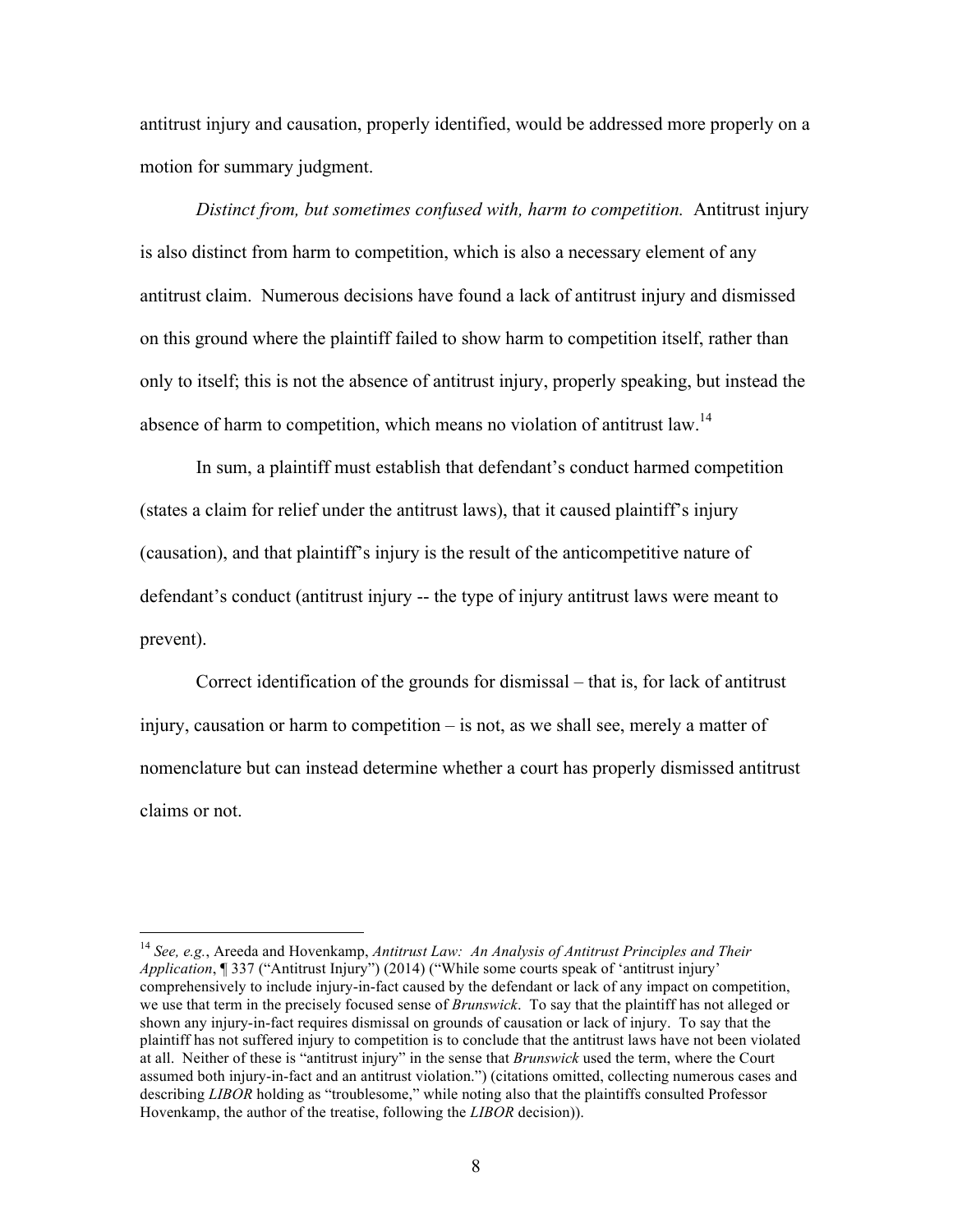### **III. Facts of** *LIBOR*

During the time period relevant to the suit, LIBOR was a daily average of interest rates submitted to and then calculated by the British Bankers' Association (BBA). LIBOR was intended to reflect the rate-submitting banks' expected costs of borrowing U.S. dollars from other banks; those borrowing costs, put simply, are of course interest rates. The BBA averaged the submitted rates by calculating the arithmetic mean of the middle two quartiles and that mean then became the LIBOR for the given day.

The defendants were members of a panel of banks organized and selected by the BBA for the calculation of the daily US Dollar LIBOR fix. This rate in turn was used as a benchmark for interest rates to be paid to investors by the defendant banks on a variety of financial instruments, including the principal types at issue in the case. LIBOR was calculated for ten currencies and 15 distinct maturities ranging from overnight to 12 months. The Contributor Panel for the US dollar LIBOR, the rate at issue in this case, consisted of 16 banks – the defendants. Each day the banks on a given Contributor Panel answered the following question concerning the currency at issue for that panel: "At what rate could you borrow funds, were you to do so by asking for and then accepting inter-bank offers in a reasonable market size just prior to 11 a.m.<sup>"15</sup> As the court notes, the question did not ask banks to report an interest rate, or an average of rates, that they *actually* paid but instead asked banks to predict the rate at which they can borrow unsecured funds from other banks in the London wholesale money market.<sup>16</sup> By 11:10 a.m. each day, they answered this question with respect to all 15 maturity periods. Furthermore, and most importantly for the case, each bank, according to the Department

<sup>&</sup>lt;sup>15</sup> Hence the term "interbank offered rate."<br><sup>16</sup> *LIBOR*, 935 F.Supp.2d at 678 (quoting OTC Complaint).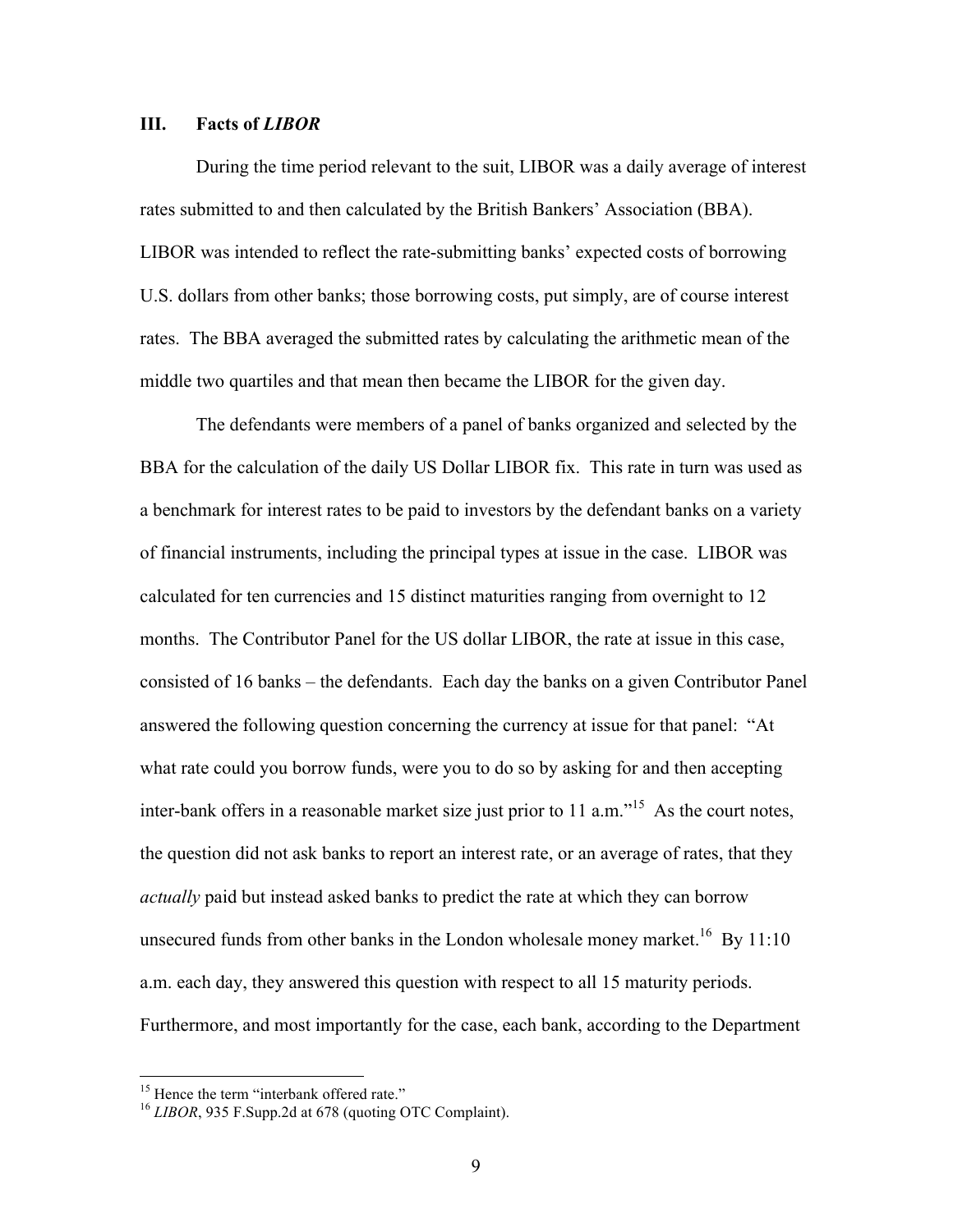of Justice, was expected to "submit its rate without reference to rate[s] submitted by other Contributor Panel banks."<sup>17</sup>

The LIBOR case is a multidistrict litigation consolidating some 60 cases in which various private plaintiffs, investors in four different categories of financial instruments, alleged that they suffered harm as a result of a concerted suppression of LIBOR. The four sets of antitrust claims dismissed in the consolidated litigation, corresponding to four categories of financial instruments, were brought, respectively, by investors in hundreds of millions of dollars of interest rate swaps (the "over-the-counter (OTC) plaintiffs'); investors in bonds/debt securities (the 'bondholder plaintiffs')<sup>18</sup>; investors in Eurodollar futures contracts, $19$  described as the most actively traded futures contracts in the world, traded on such exchanges as the Chicago Mercantile Exchange (the 'exchange-based plaintiffs'); and investors through Schwab in various floating and fixed-rated instruments (the 'Schwab plaintiffs'). All of the plaintiffs alleged that the return on the instruments in which they invested was indexed directly to LIBOR. The OTC, bondholder and Schwab plaintiffs alleged that the defendants' concerted manipulation and suppression of LIBOR resulted in their receiving lower returns (i.e., lower payments on interest rate swaps, lower interest on bonds/debt securities and lower value on various Schwab investedinstruments). The exchange-based plaintiffs alleged that the defendants' concerted manipulation and suppression of LIBOR caused Eurodollar contracts to trade and settle at

<sup>&</sup>lt;sup>17</sup> *Id.* (quoting a settlement agreement between the U.S. Department of Justice, Criminal Division, and Barclays at ¶ 6 (June 26, 2012). The court noted that following the filing of plaintiffs' amended complaints on April 30, 2012, "several governmental agencies," including the DOJ, the Commodities Futures Trading Commission and the United Kingdom Financial Services Authority, "disclosed that they had reached settlements with Barclays with regards to its submission of artificial quotes." 935 F.Supp.2d at 681. Regarding this and other settlements, *see* n. 7, *supra*.<br><sup>18</sup> As noted, the bondholder plaintiffs were the only plaintiffs alleging only antitrust claims.<br><sup>19</sup> Eurodollars are U.S. dollars deposited in commercial banks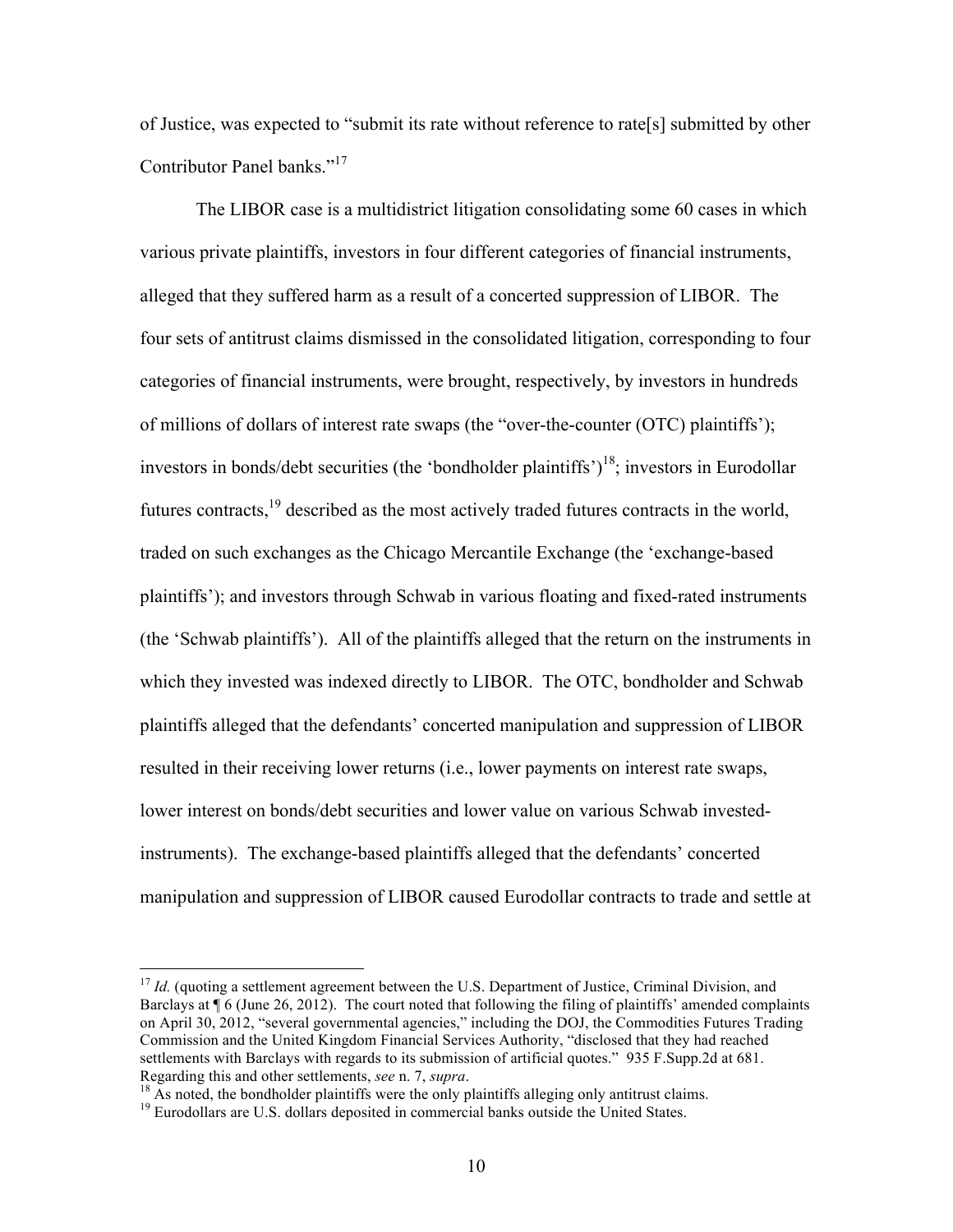artificially high prices so that, because these plaintiffs bought such contracts during the class period, they had to pay supracompetitive prices for the contracts.

*Examples of use and alleged suppression of LIBOR.* An example of the benchmark role played by LIBOR is instructive. For instance, as the court explains, market actors "'commonly set the interest rate on floating-rate notes [in which the seller of the note pays the buyer a variable rate] as a spread against LIBOR', such as LIBOR plus 2%, and 'use LIBOR as a basis to determine the correct rate of return on short-term fixed-rate notes [in which the seller of the note pays the buyer a fixed rate] by comparing the offered rate to LIBOR)."<sup>20</sup>

Another example comes from the settlement with Barclays, mentioned above. The CFTC, in its order settling with Barclays, stated that it engaged in "wrongful conduct span[ning] from at least 2005 through at least 2009" at times "on an almost daily basis."<sup>21</sup> In particular, "Barclays based its LIBOR submissions . . . on the requests of Barclays' swaps traders . . . who were attempting to affect the official published LIBOR, in order to benefit Barclays' derivatives positions [which] included swaps and futures trading positions."22 As the court further detailed, the DOJ, FTC and U.K. FSA "documented instances in which Barclays' LIBOR submitters had accommodated requests from traders for an artificially high LIBOR quote as well as instances where the LIBOR submitters had accommodated requests for an artificially low LIBOR quote. In addition to this manipulation to benefit daily trading positions, leading to either an artificially high or artificially low LIBOR quote, the agencies found that from 'late August 2007 through early 2009,' Barclays' LIBOR submitters, 'pursuant to a directive by certain members of

<sup>20</sup> *LIBOR*, 935 F.Supp.2d at 679 (citing OTC Plaintiffs' Amended Complaint). <sup>21</sup> *Id.* at 681, quoting CFTC Order. <sup>22</sup> *Id.*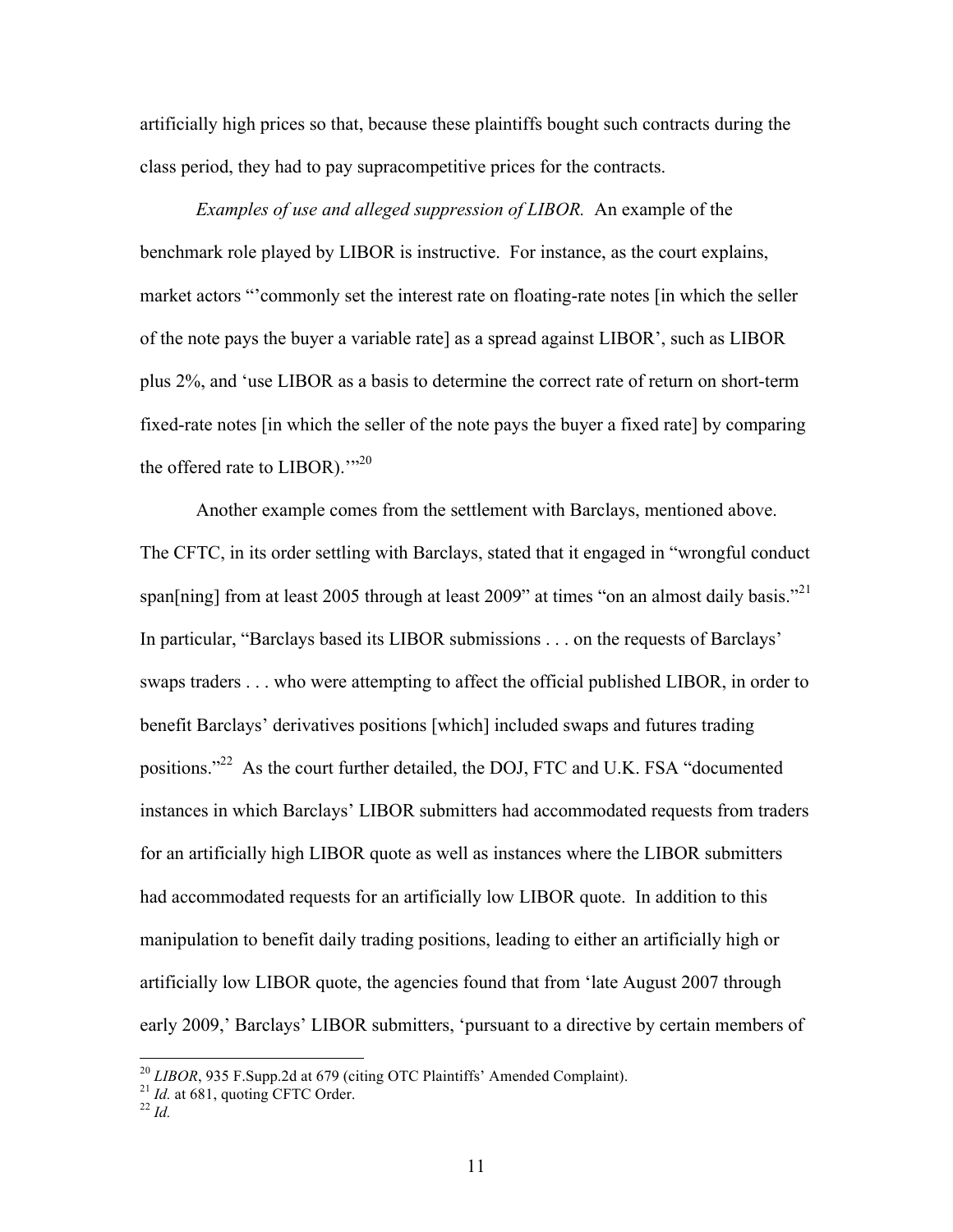Barclays' senior management'[,] consistently submitted artificially low LIBOR quotes 'in order to manage what [Barclays] believed were inaccurate and negative public and media perceptions that Barclays had a liquidity problem'."23 As explained in further detail below, although this conduct, which at first glance may reflect only independent, unilateral motives on the part of a given bank – here, Barclays – concerning the estimated borrowing costs it submitted to the BBA, it also allegedly gave rise to an incentive to collude with the other defendant banks on the LIBOR panel.

*Defendants' alleged motives.* Plaintiffs offered two main motives for the defendant banks' alleged collusive suppression of  $LIBOR<sup>24</sup>$  First, the plaintiffs explained, the interest rate a bank pays or expects to pay on its debts reflects the market's assessment of risk associated with that bank. Generally, other factors being equal, the lower the rate, the more confidence by the market in that bank's ability to pay. The banks therefore allegedly had an incentive to suppress LIBOR – namely, to portray themselves as economically stronger than they were in fact. Furthermore, "'because no one bank would want to stand out as bearing a higher degree of risk than its fellow banks, each Defendant shared a powerful incentive to collude with its co-Defendants to ensure it was not the 'odd man out'.<sup>'"25</sup> In normal, competitive market conditions, the probability that a bank will default on an obligation correlates positively with its cost of borrowing; the higher the perceived risk, the higher the rate. Consequently, "'investors require a higher . . . rate of return as a premium for taking on additional risk exposure'."<sup>26</sup>

<sup>&</sup>lt;sup>23</sup> *Id.* (quoting CFTC Order).<br><sup>24</sup> *Id.* at 679.<br><sup>25</sup> *Id.* (quoting Exchange Plaintiffs' Amended Complaint).<br><sup>26</sup> *Id.* (quoting OTC Plaintiffs' Amended Complaint).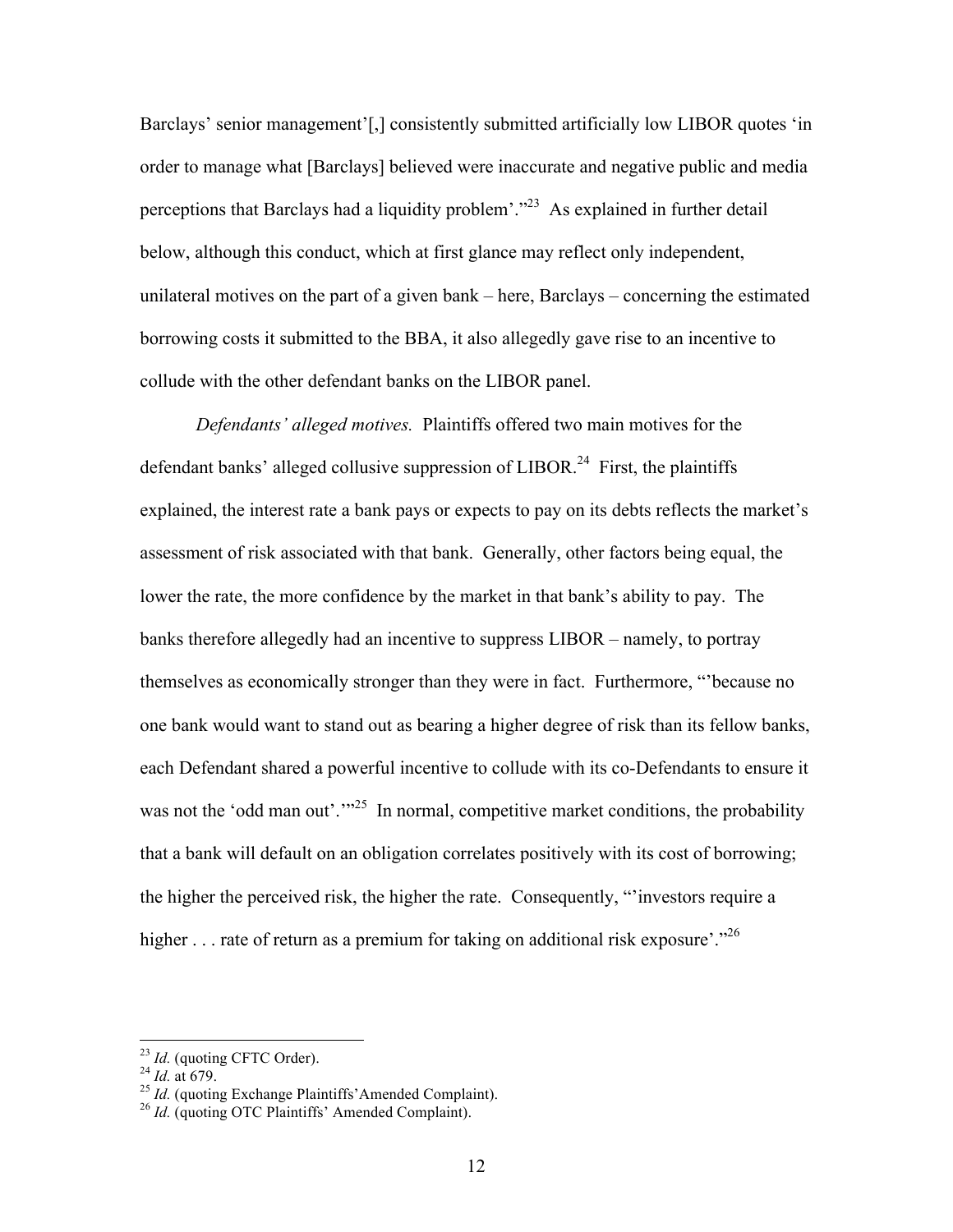Second, suppressing LIBOR allowed defendants to pay lower interest rates on the LIBOR-based financial instruments in which the plaintiffs invested and on which they expected a competitive, market-driven rate of return.

We will return to these two alleged incentives in addressing Judge Buchwald's conclusion that the LIBOR-setting process was not competitive and that any collusion among the banks therefore could not displace competition and, so, cause antitrust injury.

## **IV.** *LIBOR* **Rationale**

*First leg: there can be no antitrust injury from collusion in the LIBOR-setting process because such alleged collusion did not displace competition: the rate-setting process is collaborative, not competitive.* Plaintiffs alleged that the defendants conspired to set the LIBOR rate at an artificial level – manipulating it through their submission of interest rate figures that they had agreed upon among themselves, to the BBA, which then set the rate. The plaintiffs alleged, in particular, that "Defendants' anticompetitive conduct [adversely affected] competition in that [plaintiffs] who trade in LIBOR-Based [financial instruments] . . . were trading at artificially determined prices that were made artificial as a result of Defendants' unlawful conduct."<sup>27</sup> The court countered, however, that these allegations "do not suggest that the harm plaintiffs suffered resulted from any anticompetitive aspects of defendants' conduct" because "[a]lthough [they] might suggest that defendants fixed prices and thereby harmed plaintiffs, they do not suggest that the harm plaintiffs suffered resulted from any *anticompetitive aspect* of defendants' conduct."<sup>28</sup>

<sup>&</sup>lt;sup>27</sup> OTC Plaintiffs' Complaint, ¶ 219.<br><sup>28</sup> *LIBOR*, 935 F.Supp.2d at 688 (emphasis added).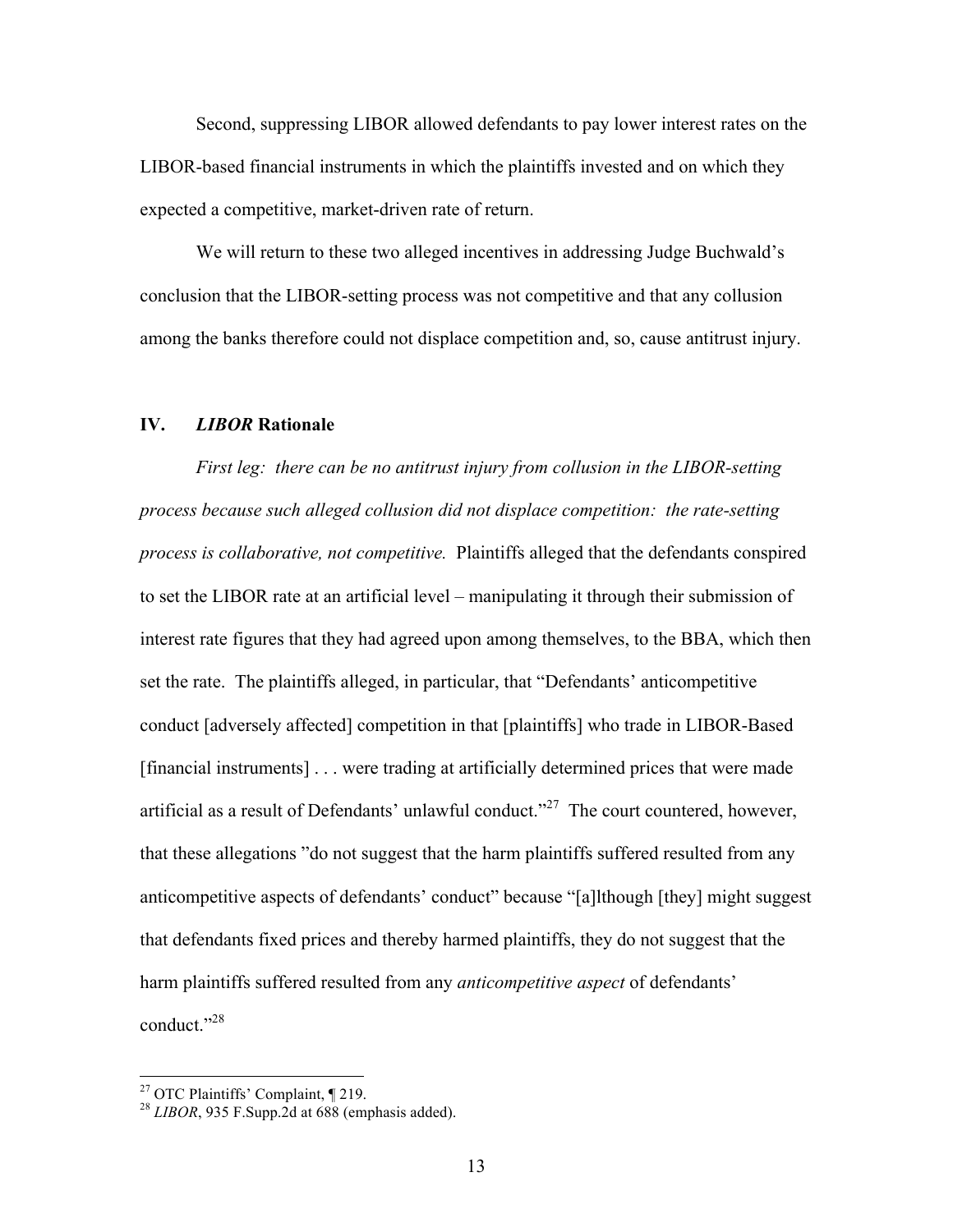Here, Judge Buchwald zeroes in on the first of the two main legs of her rationale. The LIBOR-setting process, she said, is not itself competitive but instead "a cooperative endeavor wherein otherwise-competing banks agreed to submit estimates of their borrowing costs to the BBA each day to facilitate the BBA's calculation of an interest rate index."<sup>29</sup> Even if the court concurred that defendants "subverted this cooperative process by conspiring to submit artificial estimates instead of estimates made in good faith, it would not follow that plaintiffs have suffered antitrust injury," according to the court.<sup>30</sup> The reason, Judge Buchwald explains, is that "Plaintiffs' injury would have resulted from defendants' misrepresentation, not from harm to competition."<sup>31</sup>

Based on the predicate that the LIBOR-setting process is cooperative, not competitive, the court then found that plaintiffs did not allege a restraint on competition either in the market for LIBOR-based financial instruments or in the interbank loan market. They did in fact allege that the prices of LIBOR-based financial instruments "were affected by Defendants' unlawful behavior" such that "Plaintiffs paid more or received less than they would have in a market free from Defendants' collusion"<sup>32</sup> And they did in fact allege that "defendants agreed to lie about the interest rates they were paying in [the interbank loan market] when they were called upon to truthfully report their expect borrowing cots to the BBA."33 But in neither of these markets, the court reasoned, did the plaintiffs allege harm to *competition* – in particular, through a failure to compete where they otherwise would have – and that is because, once again, the LIBORsetting process is not itself competitive. To be antitrust injury, the injury must result

<sup>&</sup>lt;sup>29</sup> *LIBOR*, 935 F.Supp.2d at 688,<br><sup>30</sup> *Id.*<br><sup>31</sup> *Id.* (quoting OTC Plaintiffs' Complaint).<br><sup>33</sup> *Id.* at 689.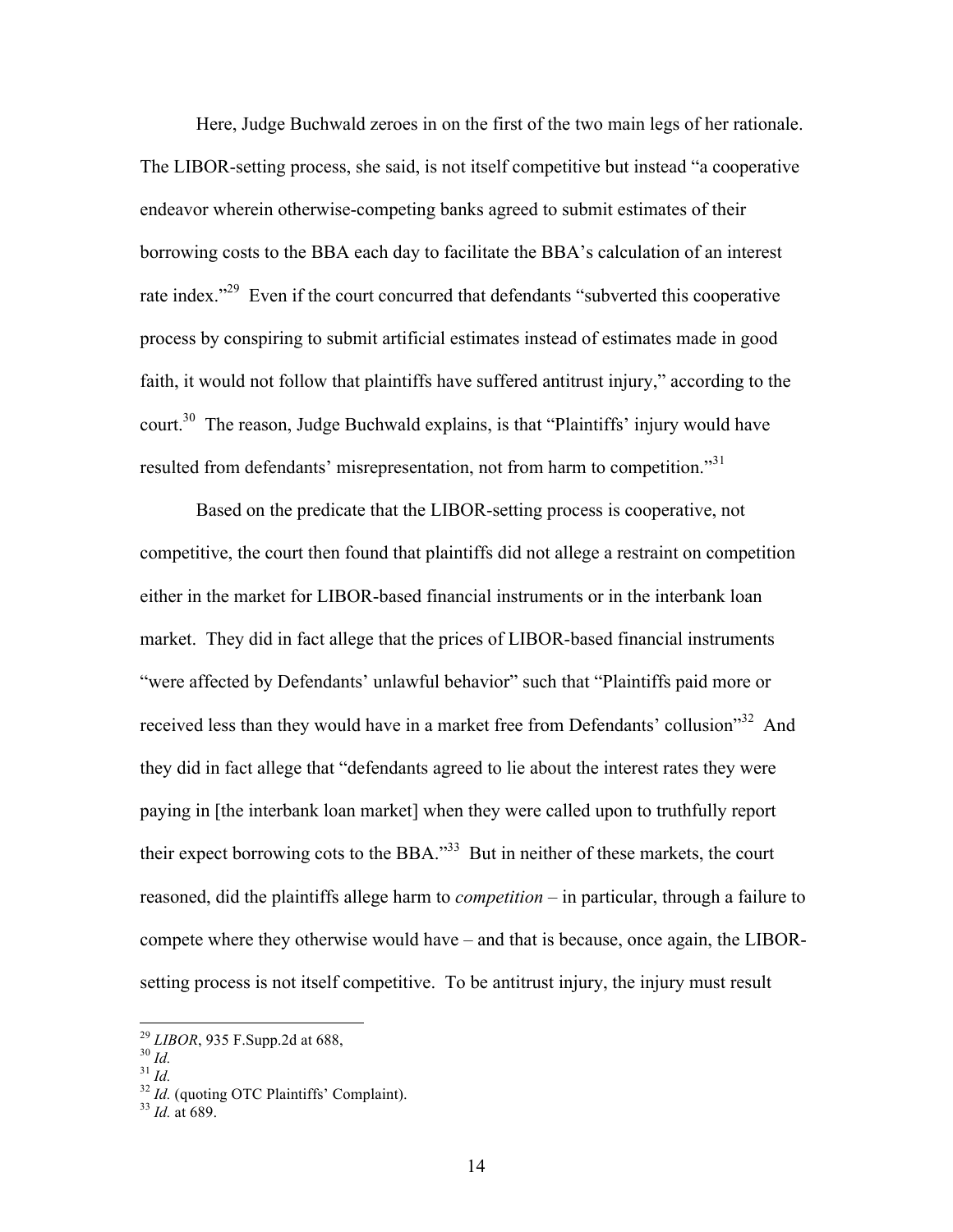from an anticompetitive aspect of defendants' conduct. Even if defendants colluded as to the rates they submitted to the BBA, the collusion cannot be anticompetitive if the ratesetting process itself is not competitive, by the court's rationale. Thus, the court stated, the plaintiffs' allegation that the prices of LIBOR-based financial instruments "'were affected by Defendants' unlawful behavior,' such that Plaintiffs paid more or received less than they would have in a market from Defendants' collusion'," might support an allegation of price fixing, but that does not indicate that plaintiffs' *injury* resulted from an anticompetitive aspect of defendants' conduct."34 "In other words," Judge Buchwald continues, "it is not sufficient that plaintiffs paid higher prices because of defendants' collusion; that collusion must have been anticompetitive, involving a failure of defendants to compete where they otherwise would have. Yet here, undoubtedly as distinguished from most antitrust scenarios, the alleged collusion occurred in an arena in which the defendants never did and never were intended to compete."<sup>35</sup> The court's rationale is in effect that a process said to be cooperative and thus not in itself competitive cannot be turned to anticompetitive purposes; this is not a matter of mere semantics, but a question of substantive law, as we shall discuss.

*Second leg.* For the second leg of its decision dismissing the antitrust claims, the court takes another tack, which it says supports the first: namely, that the plaintiffs could have suffered the same harm under normal circumstances of free competition – that is, where the defendants act independently, rather than collusively, as alleged.<sup>36</sup> The logical consequence, if this is the case, is that plaintiffs' alleged loss "did not occur 'by reason of

<sup>&</sup>lt;sup>34</sup> *Id.* at 688 (quoting Plaintiffs' Opposition to Defendants' Motion to Dismiss) (emphasis added). <sup>35</sup> *Id.* at 689. <sup>36</sup> *Id.*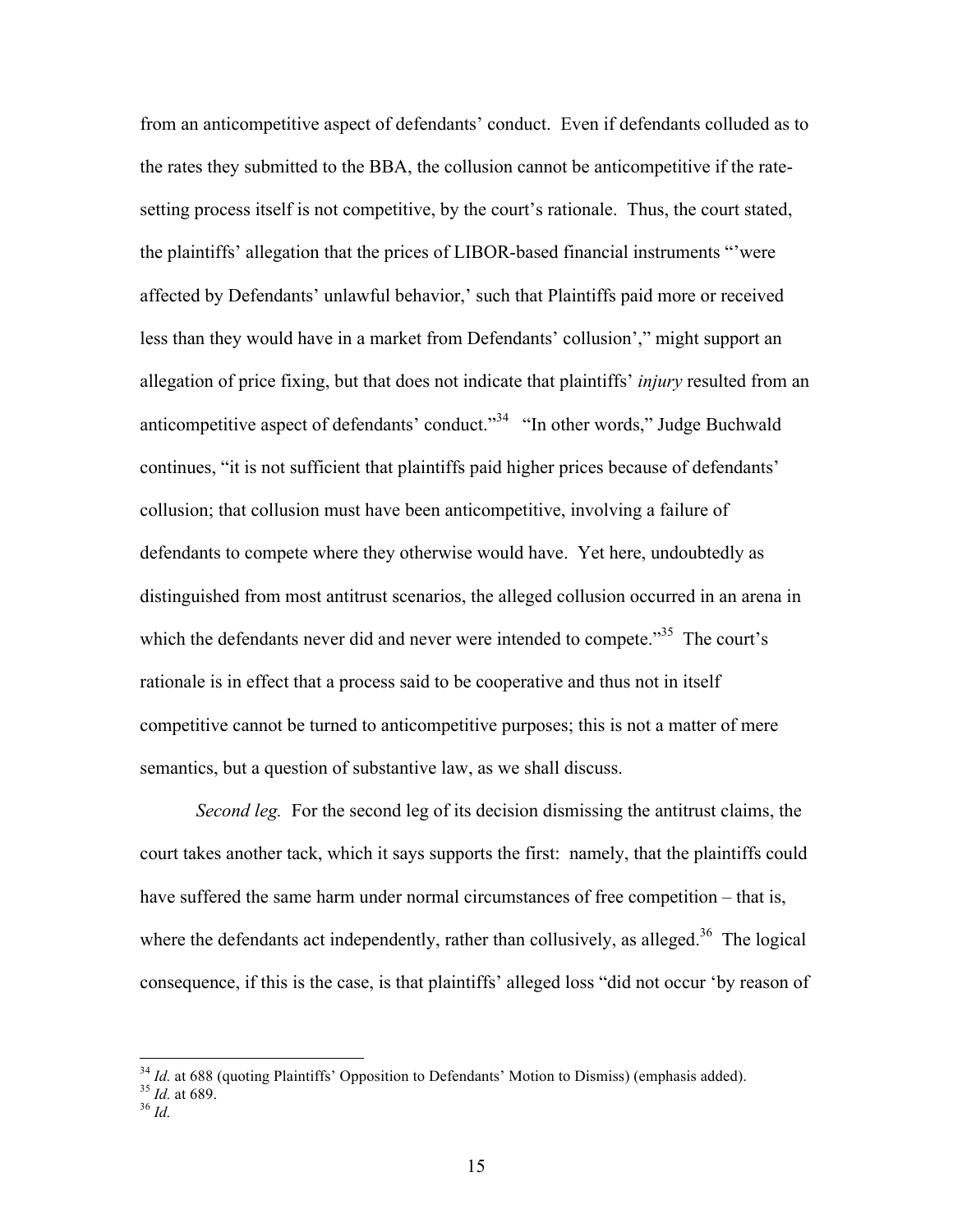that which made the [conduct] unlawful'." $37$  To be clear, this does not mean that plaintiffs necessarily would not, in conditions of normal competition, suffer a loss – but the loss would not be caused by what makes the conduct unlawful under the antitrust laws. According to the court, as examined more thoroughly below, this was the rationale underlying important Supreme Court precedent in *Brunswick* and *ARCO*, in which the Court dismissed antitrust claims for lack of a showing of antitrust injury, and it is no different here. "Specifically," Judge Buchwald explained, "the injury plaintiffs suffered from defendants' alleged conspiracy to suppress LIBOR is the same as the injury they would have suffered had each defendant decided independently to misrepresent its borrowing costs to the BBA."<sup>38</sup> The court continued:

> Even if such independent misreporting would have been fraudulent, it would not have been anticompetitive, and indeed would have been consistent with normal commercial incentives facing defendants. Those incentives, of course, are alleged on the face of plaintiffs' complaints: defendants allegedly had incentive (1) 'to portray themselves as economically healthier than they actually were' and (2) 'to pay lower interest rates on LIBOR-based financial instruments that Defendants sold to investors'.39

The court next contrasts the allegations in this case with a typical antitrust conspiracy among sellers to raise prices. Whereas there, "the sellers' supracompetitive prices could exist only where sellers conspired not to compete, here, each defendant, acting independently, could rationally have submitted false LIBOR quotes to the BBA."<sup>40</sup> Unlike in a traditional price-fixing conspiracy, according to the court, here a "misreporting bank . . . would not have been concerned about being forced out of business by competition from other banks. In other words, precisely because the process

<sup>&</sup>lt;sup>37</sup> *Id.* at 690 (citing *Brunswick Corp. v. Pueblo Bowl-O-Mat, Inc.*, 429 U.S. 477, 488 (1977).<br><sup>38</sup> *Id.* at 690.<br><sup>39</sup> *Id.* (citing OTC Plaintiffs' Complaint).<br><sup>40</sup> *Id.* at 690-91.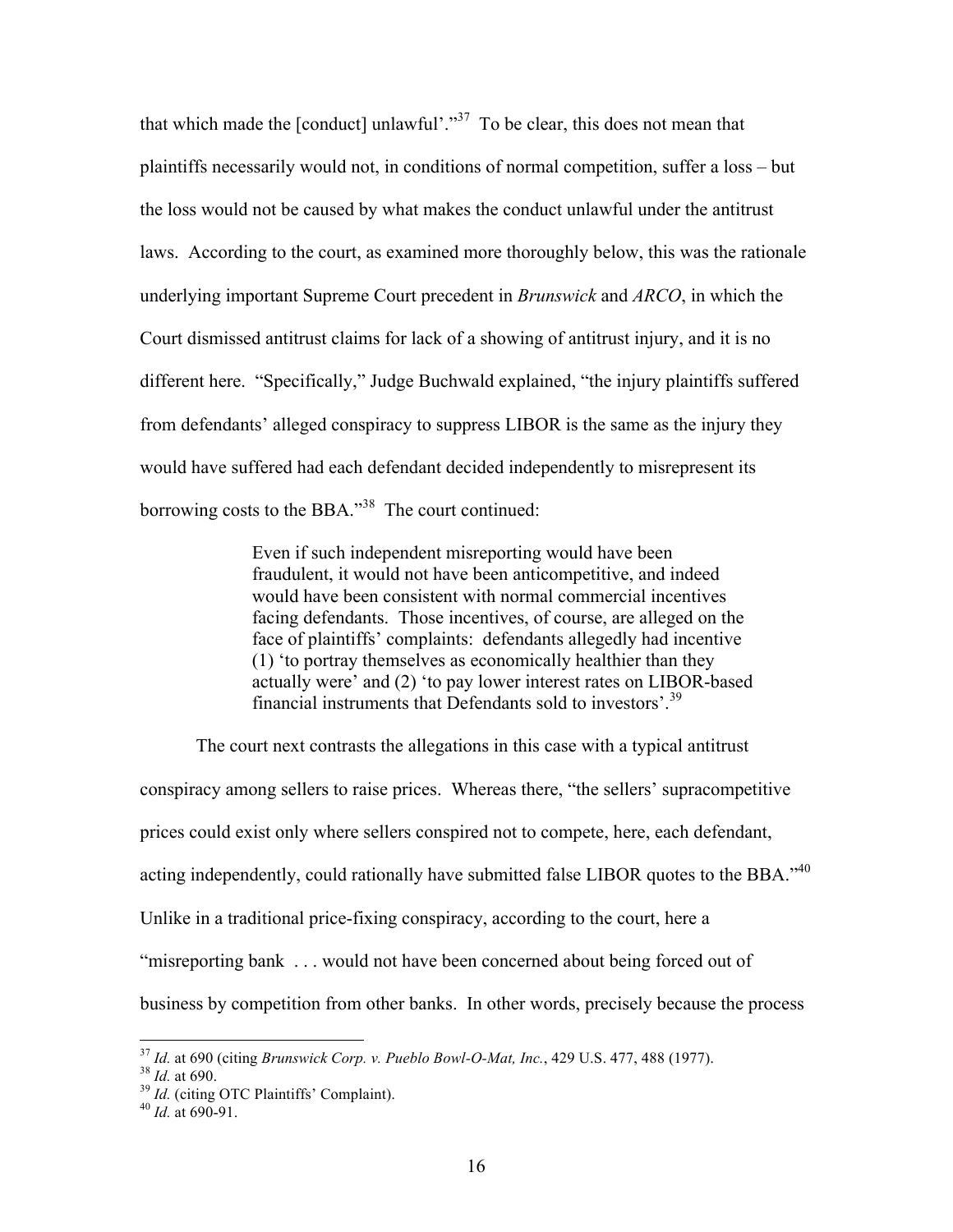of setting LIBOR is not competitive, collusion among defendants would not have allowed them to do anything that they could not have done.<sup> $1$ </sup><sup>1</sup> The question, the court added, is not whether the defendants could have independently submitted the exact quotes that they in fact submitted, "but rather whether they could have caused plaintiffs the same injury had they acted independently. [And] the answer is yes: each defendant could have submitted, independently, a LIBOR quote that was artificially low.<sup> $342$ </sup>

We now examine in turn each of these legs of the rationale.

## **V. Analysis of Court's Rationale**

*A. First Leg of Rationale: 'No antitrust injury because no harm to competition; there may have been distortion of the LIBOR rate-setting process, but that process is not competitive'.*

The crux of the court's rationale for the first leg of its holding dismissing the antitrust claims for lack of antitrust injury is that notwithstanding any allegations of collusion by the defendants on the rates they submitted to the BBA for determination of the LIBOR rate, and any resulting harm, the plaintiffs failed to allege that the harm resulted from an "antitrust aspect" of the defendants' conduct. Indeed, Judge Buchwald sounds this refrain throughout the several pages of discussion on antitrust injury in the decision.<sup>43</sup> The LIBOR-setting process itself, starting with each bank's daily submission of rates, is not itself competitive, the court reasoned. As noted above, implied in this logic is the conclusion, or assumption, that a process said to be cooperative, as a component of a larger whole, cannot be turned to anticompetitive purposes – or that however those purposes may be described (e.g., as self-serving, fraudulent, or an effort to

<sup>41</sup> *Id.* at 691. <sup>42</sup> *Id.* <sup>43</sup> *See id.* at 687-95.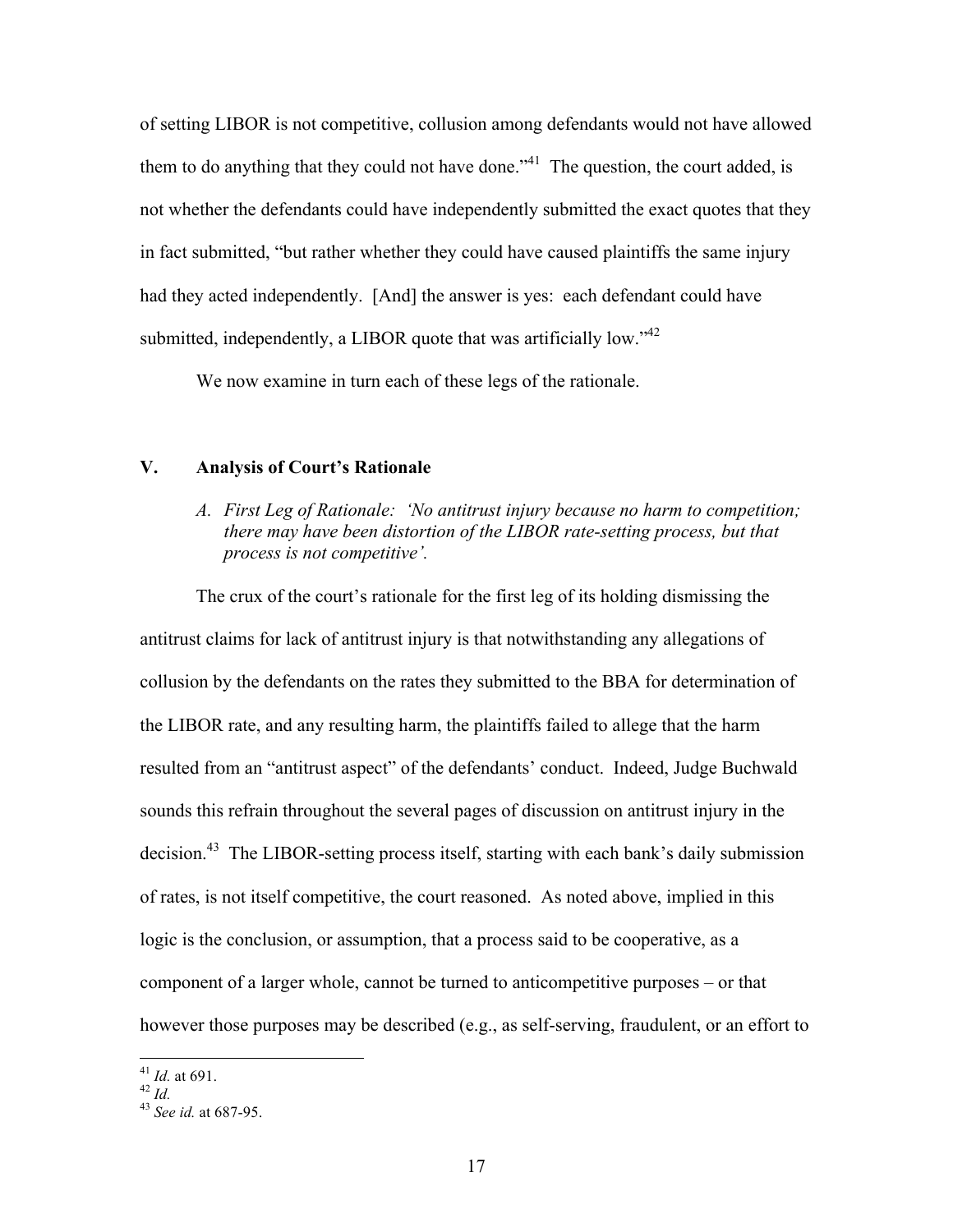distort the independent rate setting by the BBA), they do not involve a distortion of competition itself. As Judge Buchwald put it, the defendants' conduct "did not displace competition where it normally would have occurred.<sup> $34$ </sup> This conclusion is questionable. The LIBOR-setting process contains elements of both collaboration and competition, as we shall discuss. Also, and in any case, to say that the LIBOR defendants' conduct did not displace competition where it normally would have occurred  $-$  i.e., that there was never any competition among the defendant banks in the LIBOR-setting process, specifically in the interbank lending process, so their conduct did not displace competition among them as to *that* – arguably focuses too narrowly on this one component of the competitive dynamic among the defendants, while neglecting the effect of collusion in that process on their interaction as competitors in the downstream markets, and the alleged effect on the plaintiffs. Thus, on both accounts, as to the interbank lending market and downstream markets for financial instruments indexed to LIBOR sold by the banks, Judge Buchwald's conclusion – so clearly essential to her decision – that LIBOR-setting is cooperative, not competitive, requires closer scrutiny.

*LIBOR-setting process was intended to be 'blind'.* The plaintiffs alleged that the defendants conspired to rig the LIBOR rate so that they would all benefit in the end vis à vis their customers. The rate-setting process was intended to be 'blind': the banks submitting their daily inter-bank loan interest rates were expected to do so without consulting with their peer banks, so the information taken in the aggregate then results in an objectively determined average – the benchmark rate – that constitutes the daily LIBOR rate, without the opportunity for steering or distortion of that average other than by each bank acting unilaterally and independently. As the DOJ confirmed, the banks

 <sup>44</sup> *Id.* at 693.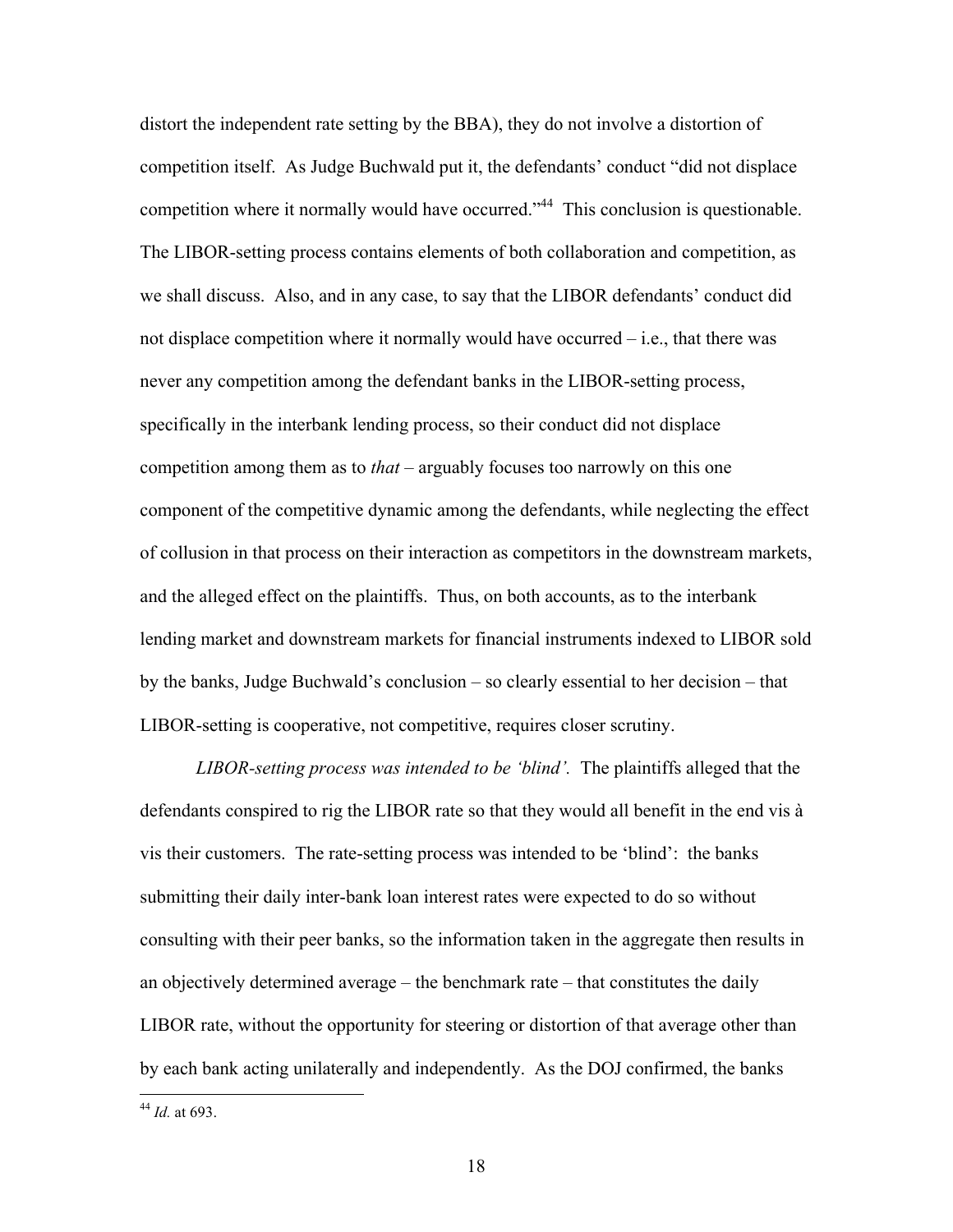were required to submit their rates without prior consultation, collaboration or agreement on rates with their peer banks.<sup>45</sup> And the reason for such a rule, presumably, was to prevent distortion of the LIBOR rate, so that it accurately reflects an average of each bank's perception of the market and other conditions affecting its own borrowing costs. If this objective, independent process is compromised, the LIBOR rate itself predictably would be affected and, as it happened, according to the allegations, in such a way as to benefit the defendants and prejudice their customers with respect to the financial instruments pegged to the LIBOR rate. And it does not appear that the court would take issue with any of this reasoning so far, on the allegations. Instead, the court returns to its refrain that because the rate setting process is itself not competitive, the distortion of that process, through collusion and even understanding that it was price-fixing, is not anticompetitive, and the resulting harm from the conduct that allegedly distorted LIBOR therefore cannot constitute antitrust injury.

In an effort to 'deconstruct' the rationale for the first leg of the court's decision dismissing the antitrust claims, we examine the relationships and conduct of the banks in both the upstream interbank lending market and the downstream markets for the sale of financial instruments indexed to LIBOR.

#### *-- The interrelationship of the banks in the interbank lending market:*

Focusing first on the interbank lending market, we now turn to three possible approaches to the question of the cooperative or mixed cooperative-competitive character of the LIBOR-setting process. These approaches (which are not proposed here as exclusive) are, first, the plaintiffs' allegation that the banks competed in their submission of their estimated borrowing costs to present themselves as financially sound; second,

 <sup>45</sup> *See* n. 17, *supra* (citing settlement agreement between the DOJ and Barclays).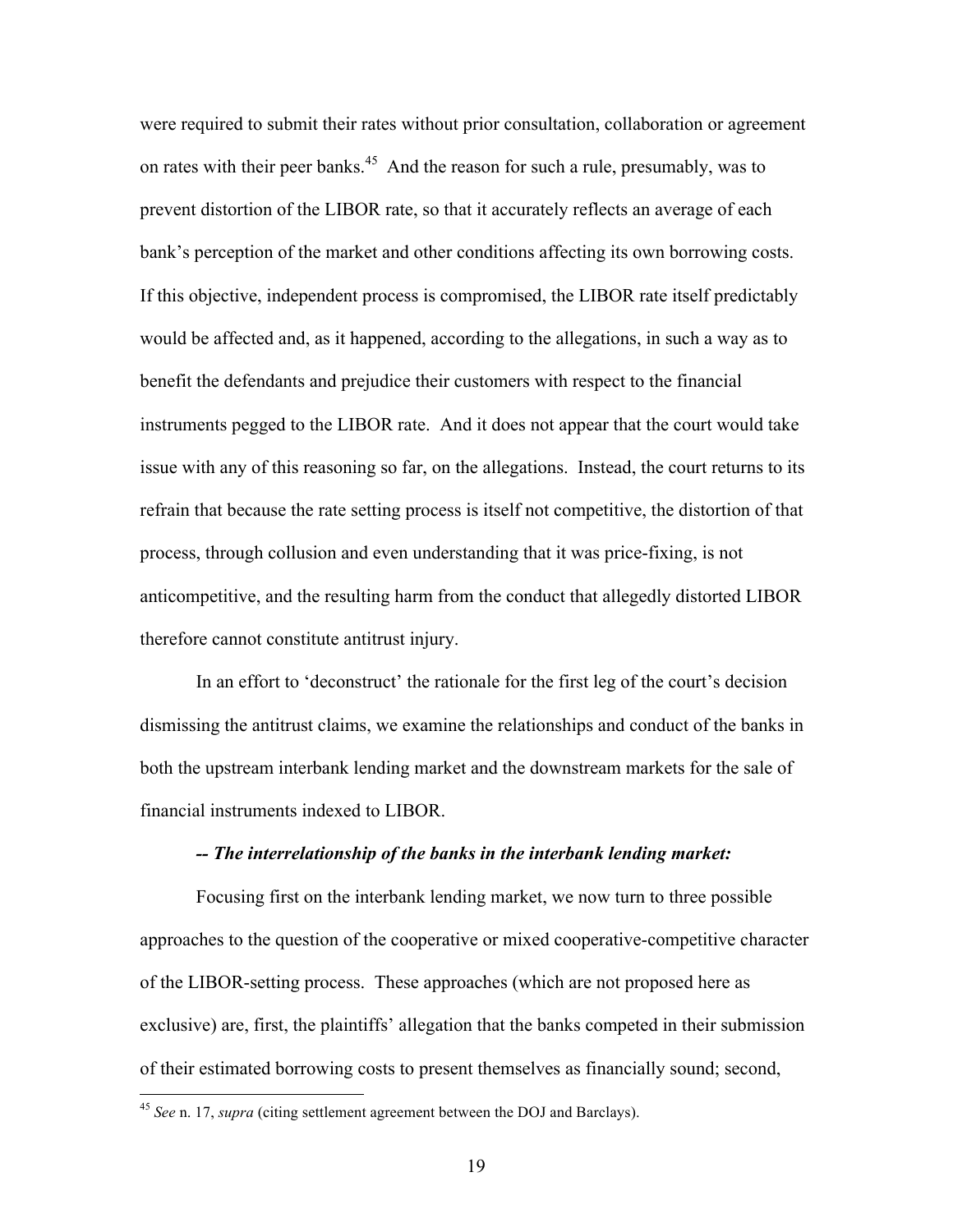similarities with the 'messenger model' in antitrust; and, third, an analogy to cooperative standard setting, which may have antitrust consequences, and prompted by the court's effort to distinguish this conduct from LIBOR-setting.

*First: The defendants' alleged incentive to compete in their self-portrayal as financially strong through their estimated borrowing costs warrants credit under Twombly as a question of fact on the competitive component of the LIBOR-setting process, even if it may be more generally characterized as collaborative.* As previously mentioned, the banks were motivated in part in their formulation of the LIBOR rates allegedly by the desire to portray themselves as economically stronger than they were, and thus, typically, to understate their expected borrowing costs. At the same time, no bank wanted to state its costs appreciably below those of any other bank because it would be flooded with requests to draw on pre-existing credit lines. If too low, that bank likely would see an increased demand for credit, perhaps in excess of its ability to provide it. This would cause it to incur increased costs to fund that demand. Alternatively, if the bank were to price its rates higher than the market rate, no client likely would draw on the credit lines and the bank would incur significant deadweight losses from uninvested capital. In short, as the plaintiffs alleged, one of the banks' principal incentives for colluding in submitting what were supposed to be independently formulated estimated interbank borrowing costs was the desire not to be 'the odd man out'. That is, as reflected in the information obtained from the Barclays' settlement, each bank could quite plausibly have had independent, unilateral reasons for understating or overstating its expected interbank offered. But there is a constraint on this quite plausible independent, unilateral incentive on the part of each bank, and the constraint stems from the bank's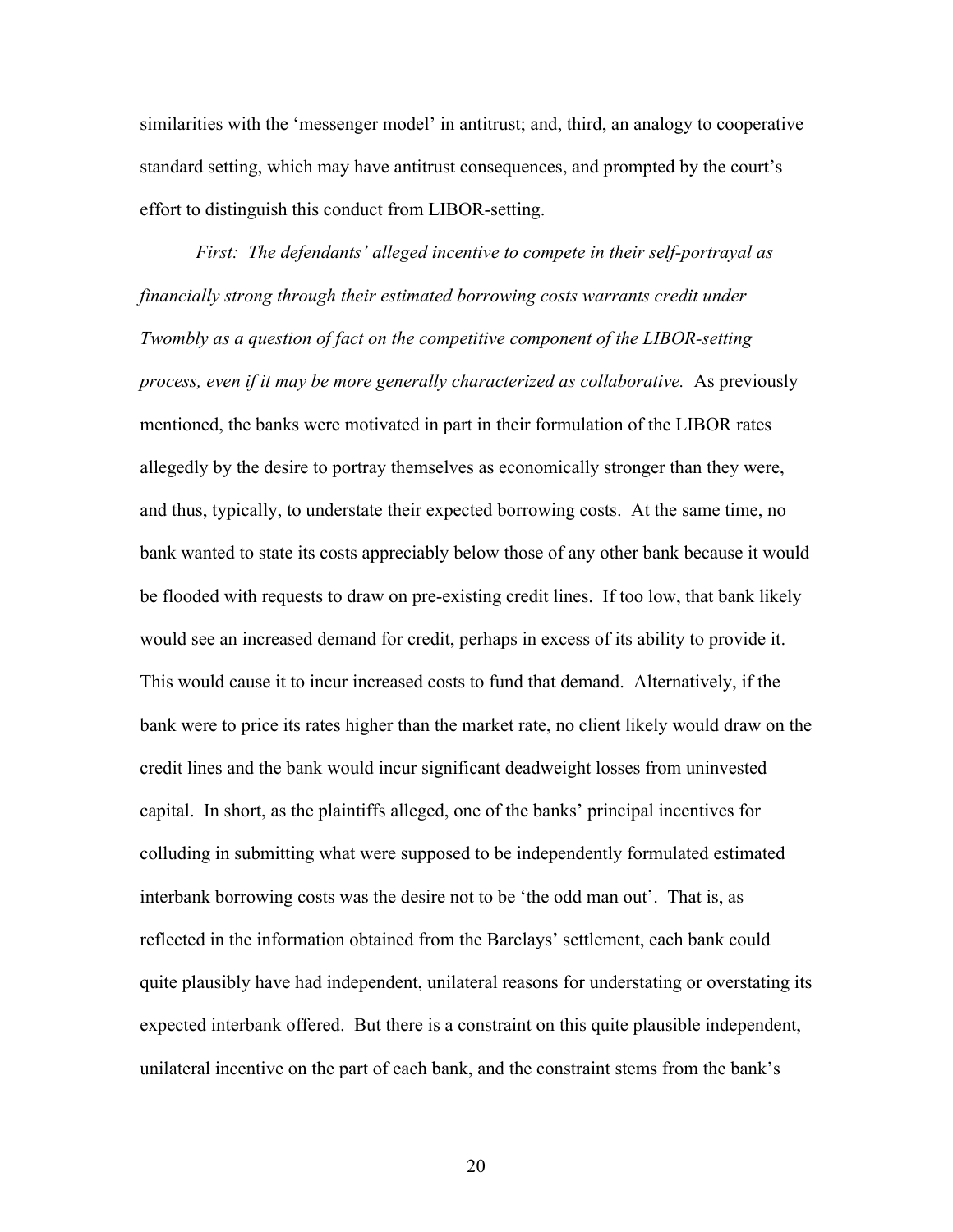relationship with the other banks: appreciably understating or overstating its estimated borrowing costs would hurt it vis à vis its competitor peers unless they all submitted substantially similar estimates, hence the incentive to ensure that its competitors would join in any understatement (or overstatement, as the case may be).<sup>46</sup> In this respect, the interplay of the independent incentives of each bank to suppress LIBOR and the competitive interrelationship of the banks may be understood as prompting the alleged collusion.

That each bank submitted its rates to the BBA in a process that more generally may be described as cooperative (ostensibly submitting its daily estimated costs independently to the BBA) does not displace its competitive motivation to appear financially healthier than it is, through the rates it submits to the BBA; and at the same time, the bank is constrained by the aforementioned risks of substantial understatement or overstatement of its actual estimated costs and also from deviating from the rates submitted by the other banks. Inasmuch as the banks are thus allegedly competing against each other in the interbank loan market and this competition is reflected in the rates they submit to the BBA, it would appear inaccurate, or at least premature at this stage of the litigation, to conclude that the LIBOR-setting process was entirely collaborative.

Furthermore, it would make no sense in the first place even to describe the banks' alleged concerted manipulation of LIBOR as "collusion," which by definition assumes a

<sup>46</sup> The decision makes no mention of the antitrust implications of parallel conduct where plaintiffs also can show certain 'plus factors', which may justify an inference of conspiracy from consciously parallel conduct. *See, generally,* ABA SECTION OF ANTITRUST LAW, ANTITRUST LAW DEVELOPMENTS ( $7^{\text{th}}$  ed., 2012) at 11 (citing cases discussing plus factors) Given the court's rationale, there would be no need to address this possible approach, as the court assumes collusion; if antitrust injury is found on appeal, however, and in the absence of direct evidence of collusion (which may prove substantial in any case), then the circumstances would suggest this as a possible approach.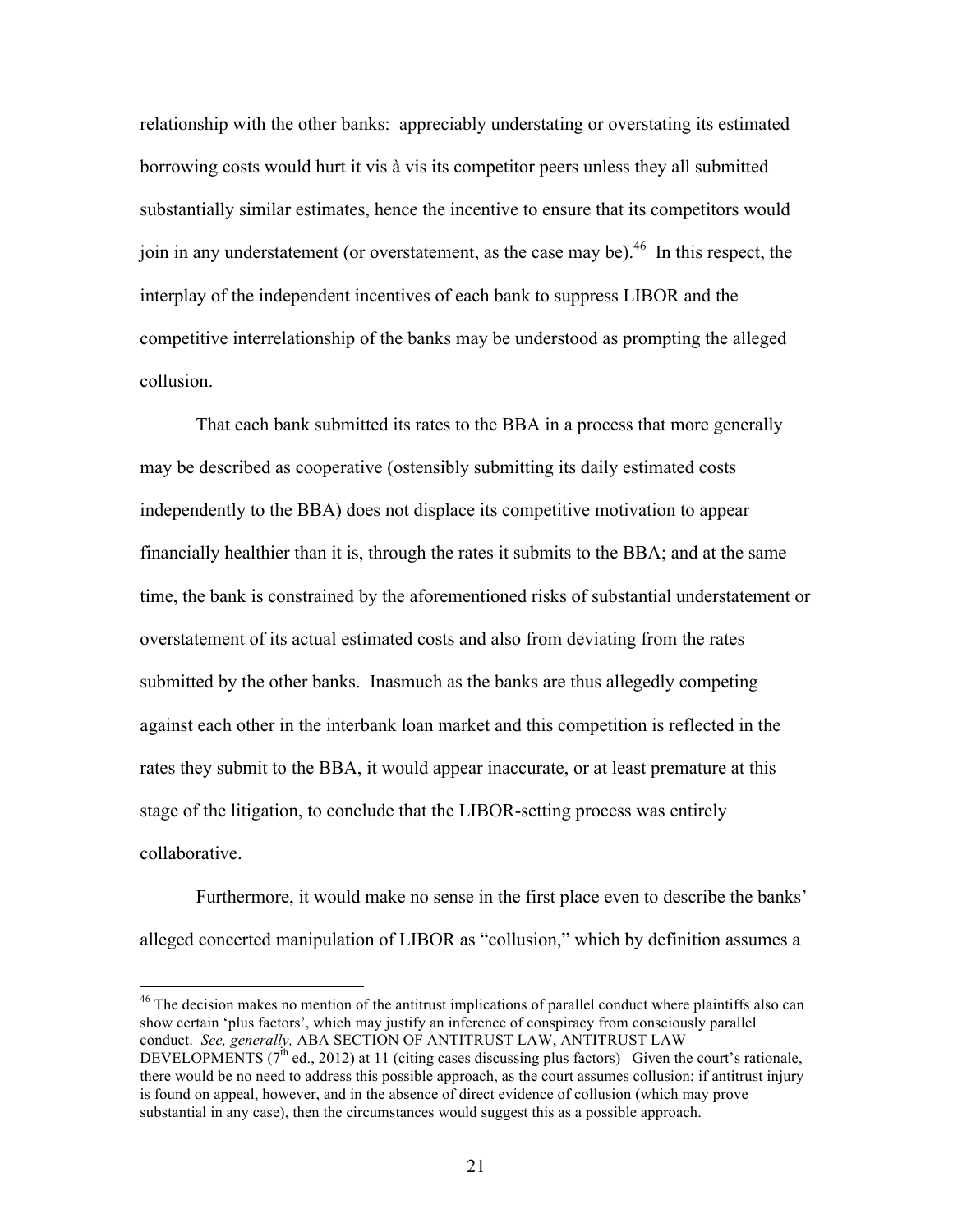competitive interrelationship, if the banks did not compete against each other at all. Thus, even in this fundamental sense, acknowledgement by the court of the banks' alleged collusion undermines its characterization of LIBOR-setting as altogether cooperative, with no meaningful element of competition. And, of course, Judge Buchwald's conclusion that it is entirely collaborative is a major predicate for her holding that collusion on LIBOR does not result in antitrust injury to the plaintiffs.<sup>47</sup>

The court's monochromatic characterization of LIBOR-setting appears to ignore the competitive incentives of the banks in the interbank lending market itself, as expressly alleged by the plaintiffs. And the dismissal before discovery for lack of antitrust injury forecloses the opportunity for the plaintiffs to seek factual support for their contention that the banks are driven by competitive incentives in their submission of estimated costs to the BBA. The plaintiffs' contention should be credited under *Twombly*<sup>48</sup> as plausibly showing that LIBOR-setting has sufficient competitive characteristics to warrant discovery on this question of fact; the court's rationale, however, summarily forecloses such inquiry, saying, in effect, 'LIBOR-setting is not competitive, so we're not going to let you show us how it's competitive, or how the collusion could therefore cause antitrust injury'.

*Second: Antitrust rationale for the 'messenger mode'l – recognition of the competitive relationship of the participants – and its similarity to the LIBOR-setting process.* The LIBOR-setting process at issue in *LIBOR* bears a marked resemblance to

 $47$  It should also be noted that there is no regulatory or other immunity that removes LIBOR-setting from antitrust scrutiny.

<sup>48</sup> *Bell Atlantic Corp. v. Twombly*, 550 U.S. 544, 570, 556 (2007) (holding that to survive a motion to dismiss, a claim under Section 1 of the Sherman Act "requires a complaint with enough factual matter (taken as true) to suggest that an agreement was made;" and explaining that by insisting that a complaint allege "plausible grounds to infer an agreement," the Court was not imposing a probability requirement at the pleading stage, and that the plausibility standard "simply calls for enough fact[s] to raise a reasonable expectation that discovery will reveal evidence of illegal agreement").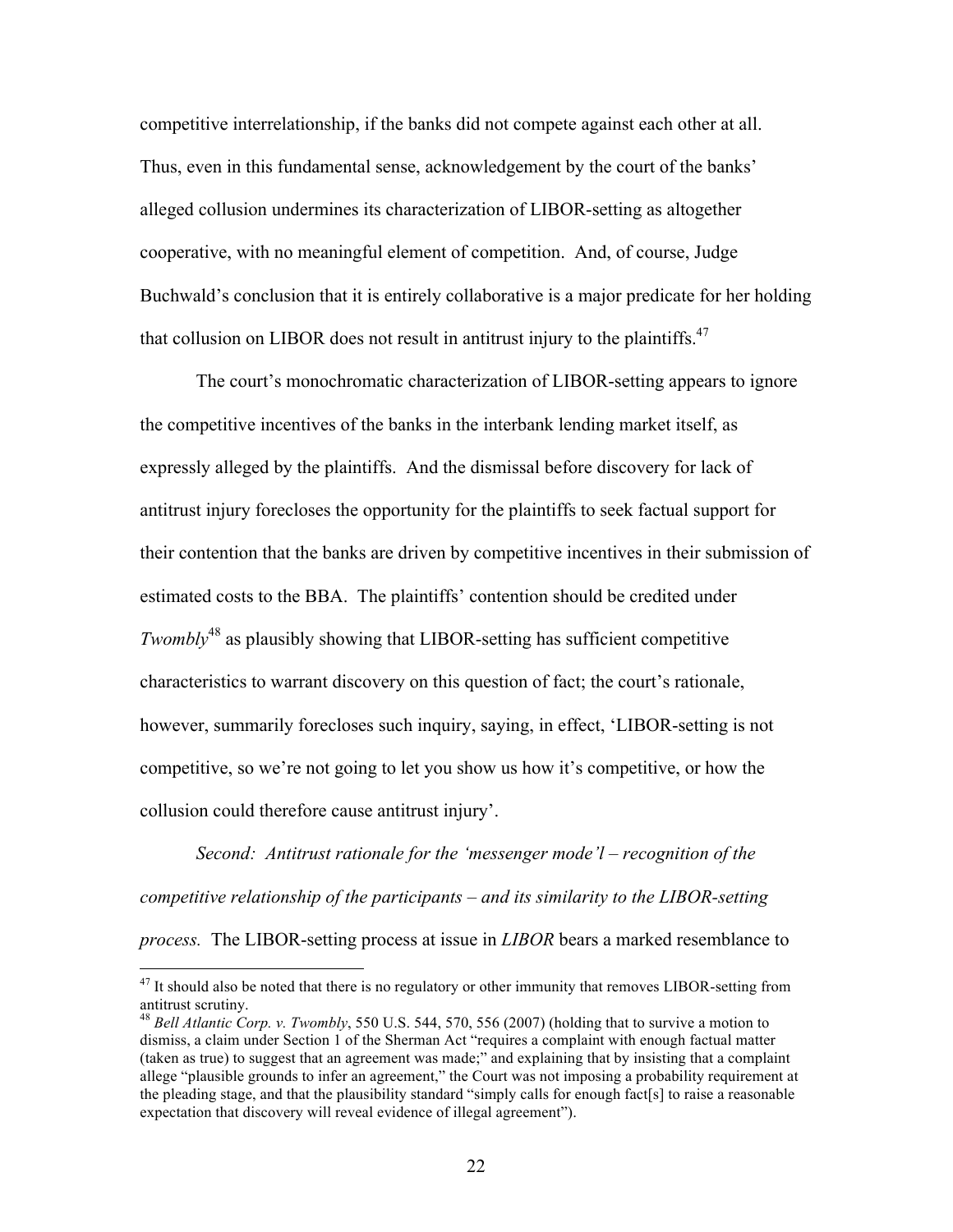the 'messenger model' in antitrust. Under this model, an independent third-party entity collects information about prices and price conditions from providers, as a conduit, in order to negotiate on their behalf with payors. A typical example of a messenger of this kind is an independent practice association (IPA), which gathers information from independent physician providers and then negotiates on their behalf with insurance companies, HMOs or other managed care plan payors. For instance, the 1996 Department of Justice and Federal Trade Commission Statements of Antitrust Enforcement Policy in Healthcare set forth guidelines for compliance with antitrust law by such information exchange activity in health care. A key safeguard prescribed by the Statements for achieving procompetitive efficiencies in payor-provider contracting is a rigorous adherence to the messenger model, with independent submission of pricing information to the IPA, to prevent providers, as competitors, from conferring and agreeing on price terms or conditions. This, too, may be characterized as a cooperative mechanism, just like LIBOR rate setting, in that it imposes a framework and set of operational rules and requires participation at an individual and collective level in order to function effectively, but it is also structured in recognition of the competitive relationship among the providers. And participating physicians, for instance, compete of course on the services they provide, just as the banks in *LIBOR* compete downstream on the products they sell that are indexed to the rate.

Although the comparison with the messenger model cannot be taken too far, it may help better understand the cooperative nature of LIBOR-setting and the roles played in it by the contributing banks and the BBA as, essentially, an information exchange system with a safeguard erected in recognition of the fact that the banks compete with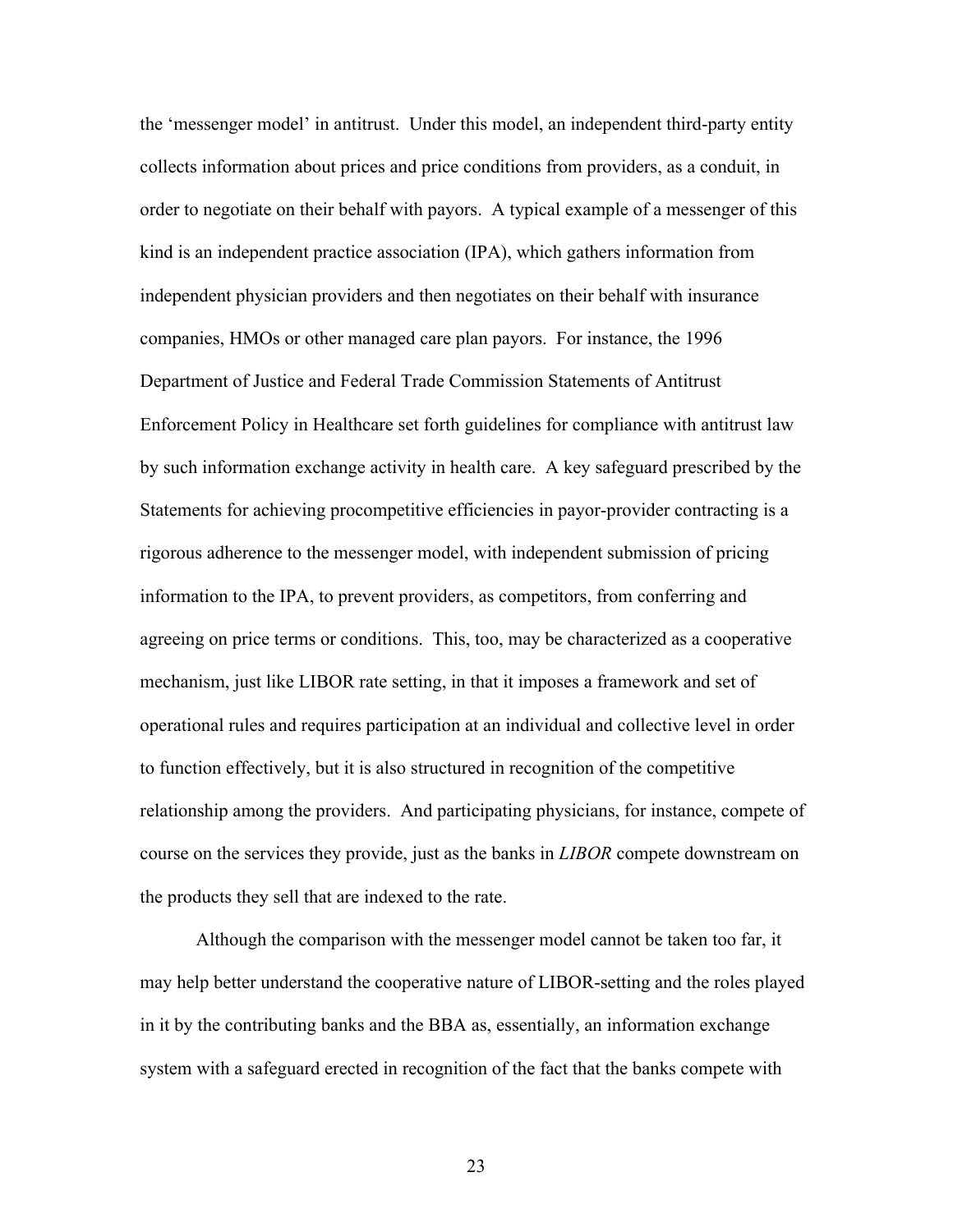each other, both in the interbank lending market and the downstream markets. The banks must cooperate – 'play by the rules' – for the system to work efficiently and the BBA must play its role as messenger, in order to achieve the efficiency of a single LIBOR daily rate; but the principal rule itself (of independent submission of estimated borrowing costs), and the similarity of this mechanism to the messenger model, reflect the underlying competitive interrelationship of the banks. In this regard, as well, the court's characterization of the LIBOR-setting process as entirely cooperative, so as to preclude discovery relevant to the possibility of antitrust injury from the banks' alleged collusion, seems shortsighted.

*Third: Does judicial treatment of standard setting hold lessons for correctly interpreting the nature of LIBOR-setting and the possibility of antitrust injury from its collusive manipulation? And does the court's effort to distinguish Allied Tube succeed?* The question arises whether a useful analogy may be drawn between the collaborative process of setting LIBOR and standard setting, which, when abused, has been the subject of antitrust complaints. The question, which warrants a more thorough treatment in its own right, is also prompted by the court's discussion of one of the leading antitrust standard setting cases, *Allied Tube & Conduit Corp. v. Indian Head, Inc.*49, in response to the plaintiffs' contention that it concerned arguably similar facts.<sup>50</sup>

Standard setting is a collaborative process, usually among competitors, who cooperate in the development of standards (e.g., wireless communications standards) and in following certain ground rules for standard setting (such as the obligation of any participant in the standard setting process to license on reasonable and non-

<sup>49</sup> 486 U.S. 492 (1988). <sup>50</sup> *LIBOR*, 935 F.Supp.2d at 693.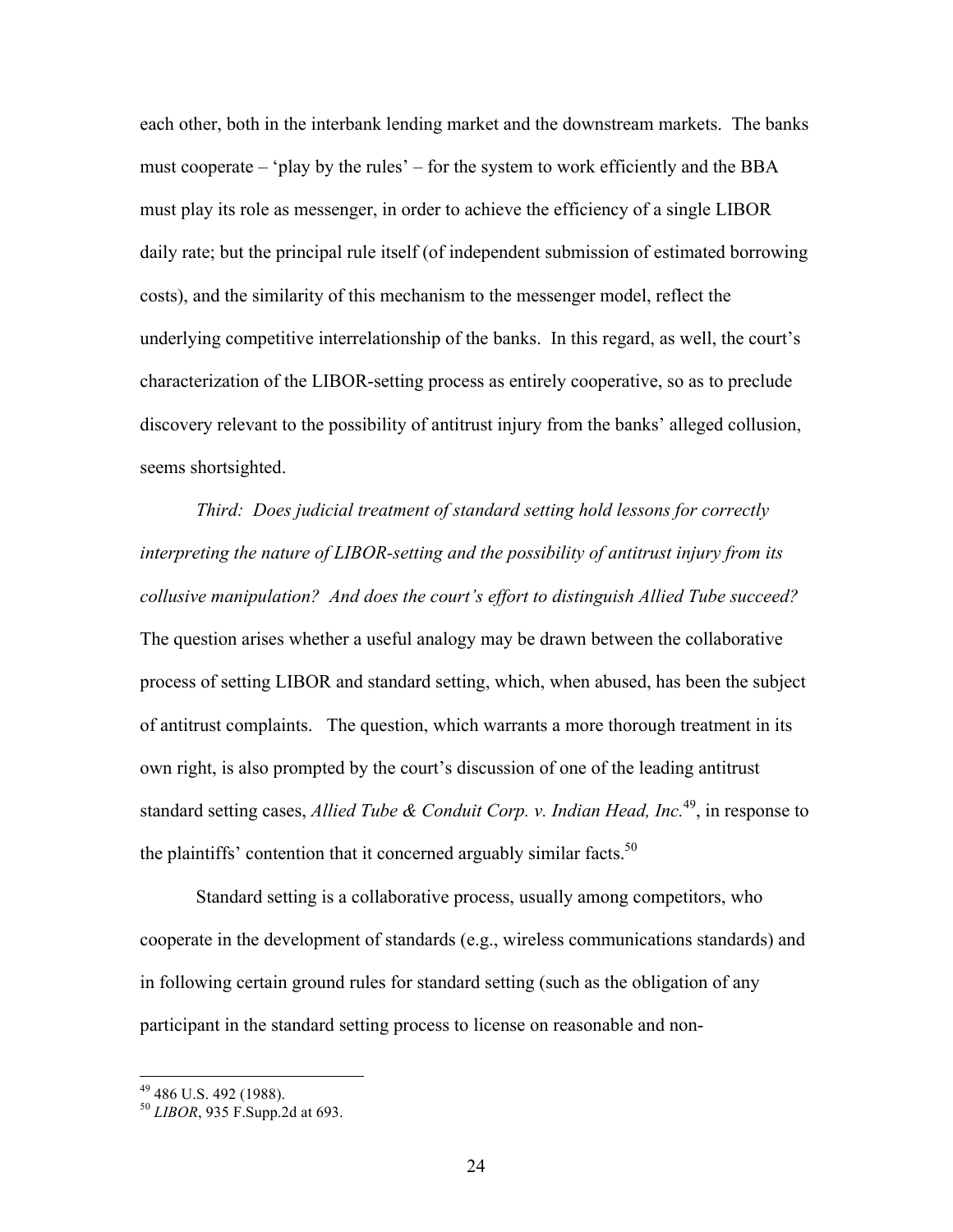discriminatory (RAND) terms any of that participant's intellectual property determined to be essential to the standard); also they compete to have their intellectual property – or simply their technology alone, as in the case of *Allied Tube* – included in the standard that ultimately emerges from the standard setting process. The competition among the participants for inclusion of their IP (or bare technology) in the standard within the collaborative standard setting process has been one of the key conceptual 'hooks' in stating antitrust claims that a given participant has abused the standard setting process, such as, for instance, by failing to disclose intellectual property that may 'read on' the standard to the other participants in the standard setting organization, and then, after the standard is developed and industry is locked-in to the standardized technology, engaging in patent 'hold-up' by seeking royalties at a level that it would not have been able to obtain had it complied with the disclosure and/or RAND licensing obligations.<sup>51</sup>

It is thus undeniable that standard setting, as described above, involving competition among the participants for inclusion of their technology or intellectual property in the standard, differs from the collaborative LIBOR-setting process by the banks with the BBA; the collaboration in the two activities is of course not identical, nor is the competition. Yet, on the whole, standard setting is viewed as a collaborative process and, provided the standard setting organization imposes certain rules to prevent capture of a standard and subsequent abusive exploitation of the power gained through ownership of intellectual property that is essential to the standard (e.g., patent hold-up), and assuming those rules and due process principles are followed by the participants, antitrust gives a qualified 'pass' to this collaboration among competitors, and it does so

 <sup>51</sup> *See generally* J. Farrell, J. Hayes, C. Shapiro and T. Sullivan, "Standard Setting, Patents, and Hold-Up," 74 Antitrust L.J. 603 (Issue 3, 2007); *see also* R. Wolfram, "Down the Rabbit Hole with *Rambus*," Global Competition Review (Vol. 12, Issue 7, July 2009).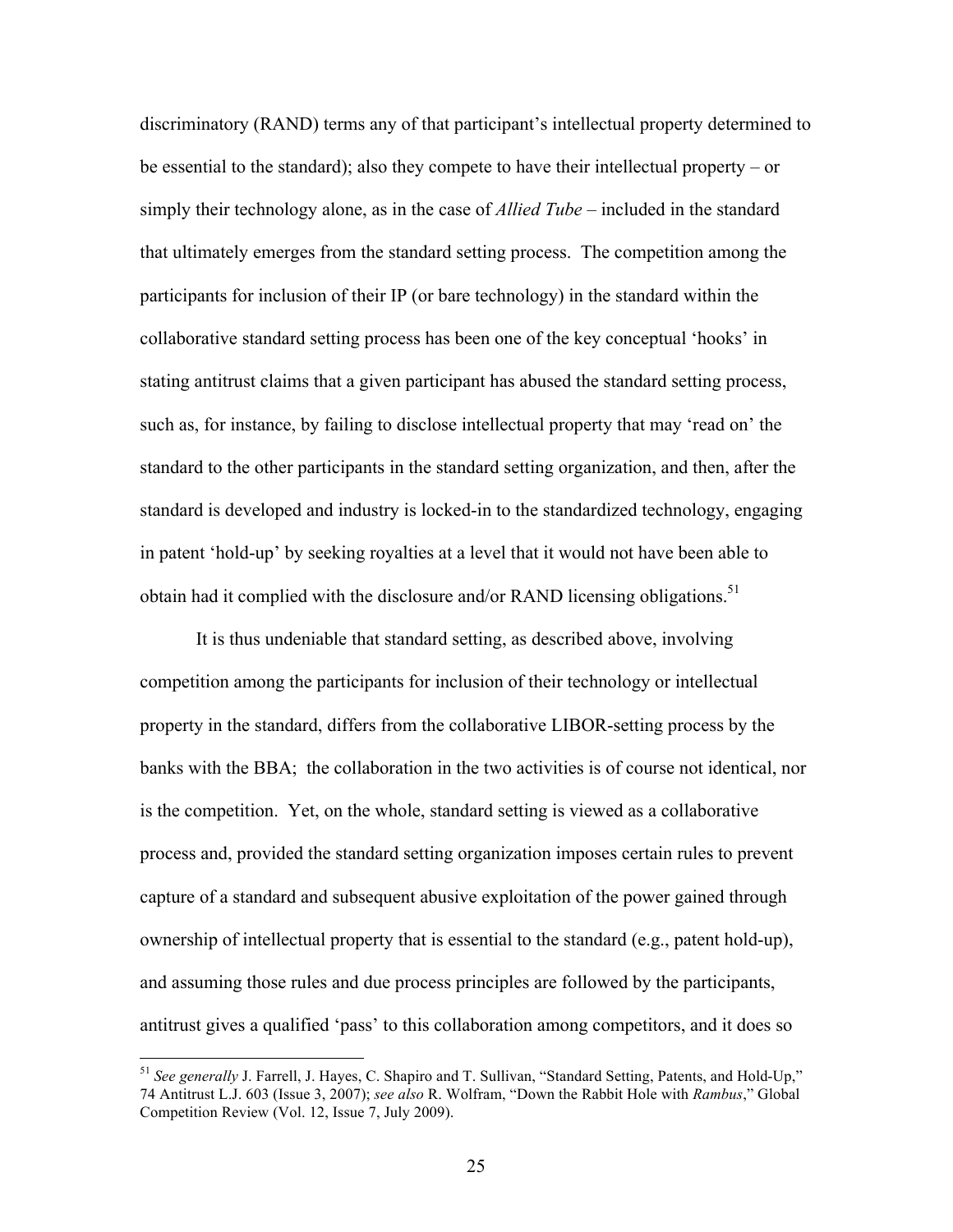because of the procompetitive, efficiency-enhancing benefits that typically result from standard setting. It is therefore also accurate to characterize this activity as fundamentally collaborative, even if some or all of the participants vie among themselves to have their intellectual property or technology chosen for the standard. The law recognizes that the standard setting process itself is essentially collaborative but also that should any participant abuse this collaboration, there can be harm to competition and antitrust harm to the other participants as competitors. Also, and most importantly with reference to the court's discussion of *Allied Tube* in *LIBOR*, there can be downstream harm to users of the technology encompassed by the standard, so that they also might have an antitrust claim stemming from the standard setting.

As one commentator has observed, comparing the LIBOR-setting process and standard setting, with reference to Judge Buchwald's decision: "Standards resemble Libor rates in that they are both forms of collectively created information that define the products offered on the market. And the standard-setting process resembles Libor ratesetting because both are collaborative information-gathering processes. The processes are not themselves competition in the usual sense, as Judge Buchwald points out, but they are part of collective processes that [are] intended to and [do] have competitive effects."<sup>52</sup>

With this brief background in mind, we turn to the court's treatment of *Allied Tube*. The district court in *LIBOR* sought to distinguish the case, first, because it addresses only the question of petitioning immunity under the Noerr-Pennington

<sup>52</sup> M. Patterson, "Who is Responsible for Libor Rate-Fixing," Blog post, The Harvard Law School Forum on Corporate Governance and Financial Regulation (Dec. 26, 2013), *available at* http://blogs.law.harvard.edu/corpgov/2013/12/26/who-is-responsible-for-libor-rate-fixing (further noting that "collectively the defendant banks created and monitored the BBA mechanism through which the ratefixing took place" and that "the system was created and monitored in a way that made it easy to manipulate" and noting, with reference to the BBA and the banks, that standard setting cases have established that an organization can itself be liable under antitrust for fraud committed by its members.)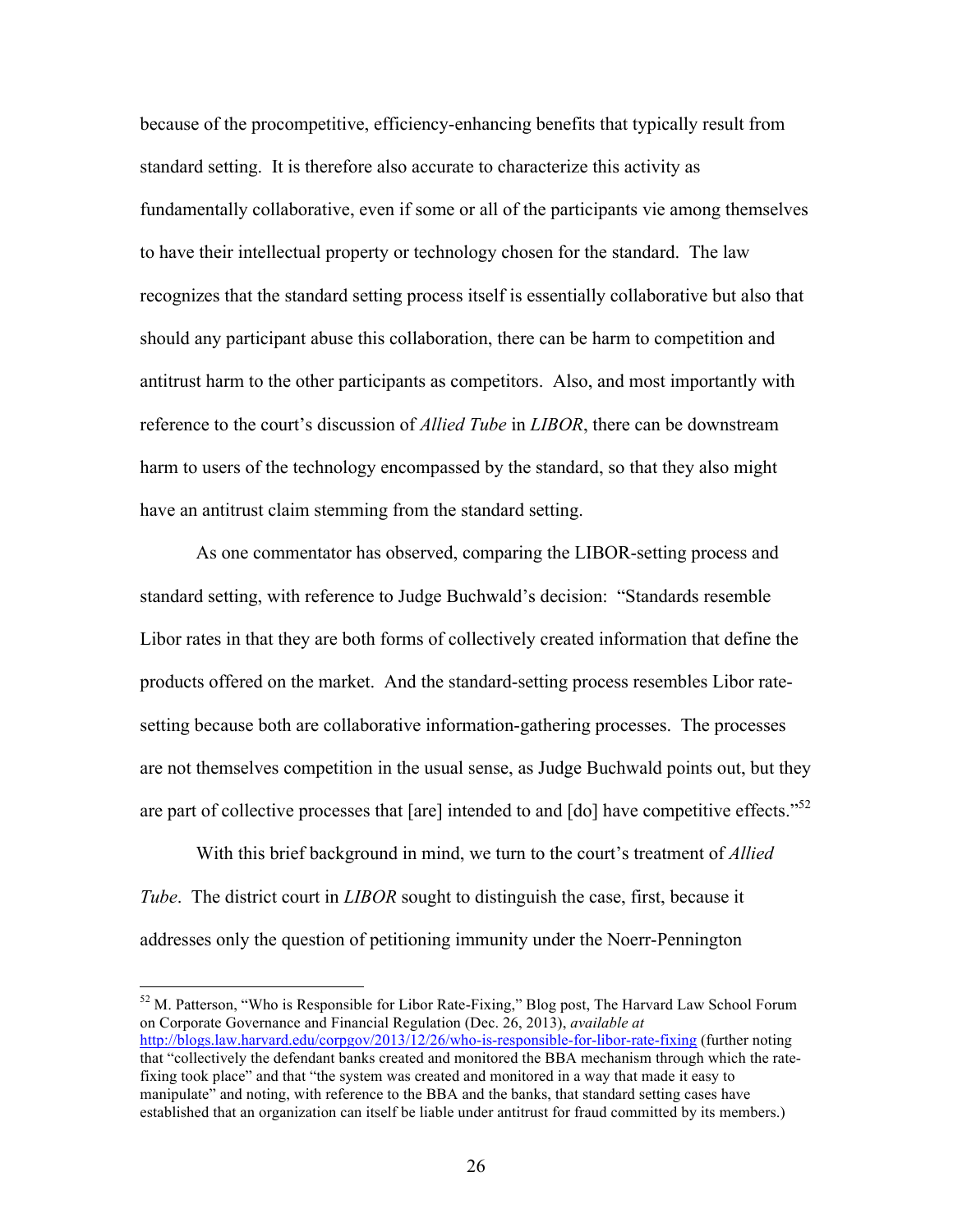doctrine53, and, second, on the question of antitrust injury, because unlike in *Allied Tube*, where the plaintiff alleged that collusion distorting a cooperative process<sup>54</sup> "gave the defendants' an advantage over their competitors," here the LIBOR plaintiffs did not allege that "defendants' suppression of LIBOR gave them an advantage over their competitors."<sup>55</sup>

Two observations are in order: First, although the court was correct in its characterization of the Supreme Court's *Allied Tube* ruling as limited to the issue of petitioning immunity, the *LIBOR* court inexplicably failed to consider the Second Circuit's *Allied Tube* decision, which squarely addressed and found antitrust liability for abuse of the standard setting process as an illegal agreement in restraint of trade in violation of Section 1 of the Sherman Act; and the appellate decision has been widely cited as authoritative precedent on antitrust liability from distortion of collaborative standard setting.<sup>56</sup> Second, the only significance that may attach to the fact that the LIBOR plaintiffs did not allege that the collusion gave the defendants a competitive advantage over their competitors is that the plaintiffs in this case, of course, are not competitors of the defendants, but instead purchasers or consumers from the defendants. And it is beyond question that antitrust affords rights of redress from injury to both purchasers and competitors. It is therefore difficult to ascertain what principled distinction the court sought to make here: the fact remains that injury was alleged, and found by the Second Circuit, in *Allied Tube* through distortion of what was intended to be

<sup>&</sup>lt;sup>53</sup> *Eastern Railroad Presidents Conference v. Noerr Motor Freight, Inc.*, 365 U.S. 127 (1961)<br><sup>54</sup> The incumbent steel interests packed a vote of the Fire Protection Association of America for safety

standards for insulation of electrical wire in order to prevent certification of plaintiff's newer, PVC, technology.<br><sup>55</sup> *LIBOR*, 935 F.Supp.2d at 693.

<sup>&</sup>lt;sup>56</sup> Indian Head, Inc. v. Allied Tube & Conduit Corp., 817 F.2d 938 (2d Cir. 1987).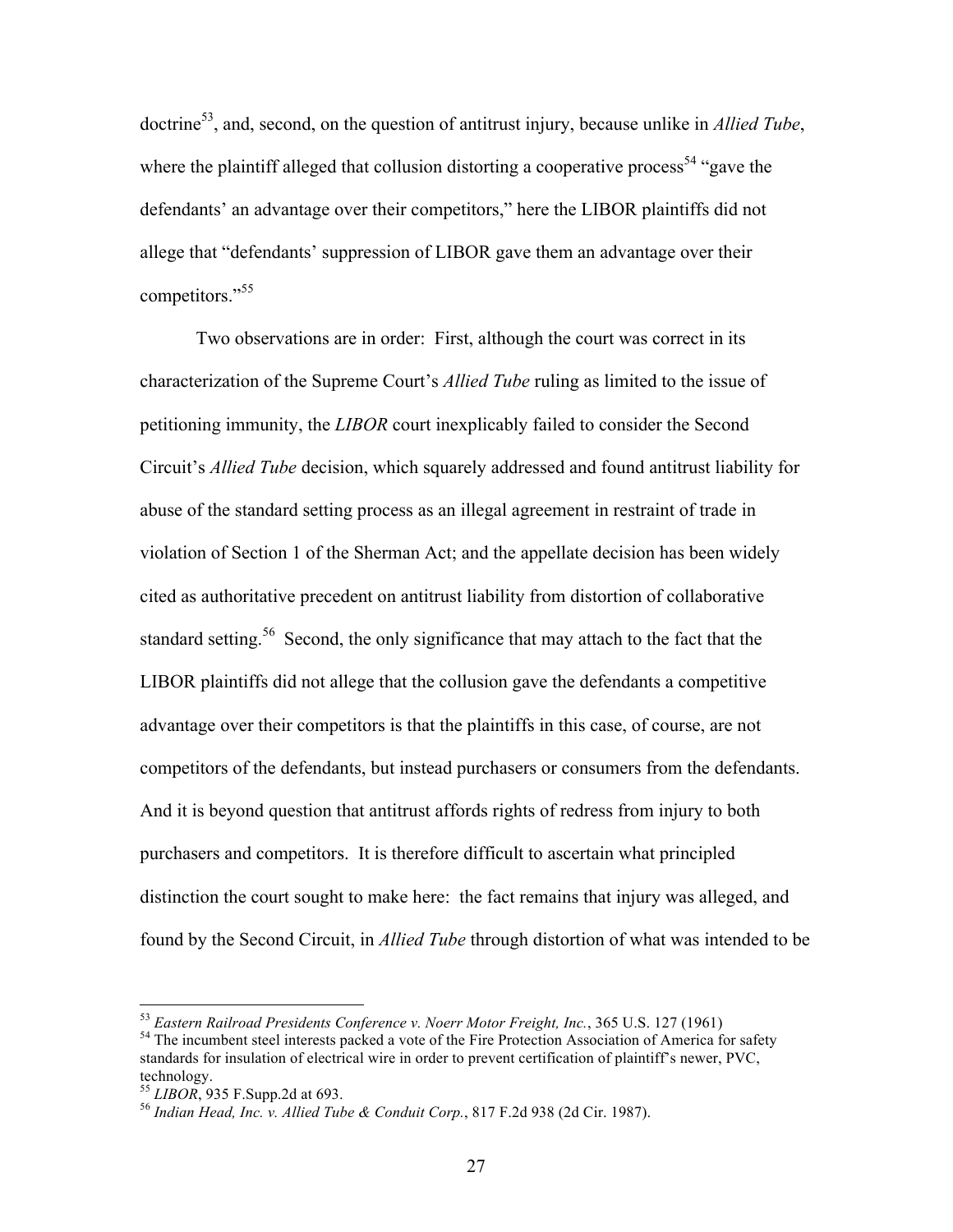a collaborative process for standard setting. In this respect, the facts and allegations in *Allied Tube* and subsequent cases concerning standard setting, which clearly recognize the possibility of antitrust injury, whether to competitors or downstream users or purchasers of technology based on the standardized technology, would indeed appear to have significant bearing on allegations that distortion through collusion of a collaborative benchmark process can result in antitrust injury to purchasers of financial instruments indexed to that benchmark figure.

## *-- The interrelationship and conduct of the banks in the downstream markets:*

*"The anticompetitive acts made possible by the violation." Brunswick* itself suggests that we examine the nature of the interrelationship of the banks not only in the upstream interbank lending market, but also in the downstream markets where they sell financial instruments indexed to LIBOR, to look for any anticompetitive effects. Thus, as the Supreme Court stated in *Brunswick*, and Judge Buchwald herself notes, to constitute antitrust injury, the "injury should reflect the anticompetitive effect either of the violation *or of the anticompetitive acts made possible by the violation*."57 The "violation" and "the anticompetitive acts made possible by the violation" are of course not the same thing.<sup>58</sup> If the "violation" is the alleged collusive price (LIBOR)-fixing, then the anticompetitive acts "*made possible* by the violation" must refer in this case not to the self-same conduct, i.e., the collusion in submitting rates to the BBA, but to the subsequent pricing by the

<sup>&</sup>lt;sup>57</sup> *LIBOR*, 935 F.Supp.2d at 686, quoting *Brunswick*, 429 U.S. at 489 (emphasis added).<br><sup>58</sup> Ron Davis, in one of the most thorough and influential articles on antitrust injury, offers an example of the distinction drawn by Justice Marshall in *Brunswick* between the "anticompetitive effect of the violation" and the "anticompetitive effect of anticompetitive acts made possible by the violation: "Here the Court evidently had in mind, for example, an illegally predatory practice that at the same time causes antitrust injury to the excluded competitor ('the anticompetitive effect . . .of the violation,' i.e. the illegal loss of the opportunity to compete) and antitrust injury to consumers (the monopoly overcharge made possible by the predatory activity). The Court apparently wished to be clear that, in that circumstance, both kinds of injury count as antitrust injury." R. Davis, "Standing on Shaky Ground: The Strangely Elusive Doctrine of Antitrust Injury." 70 Antitrust L.J. 697, 725 (No. 3) (2003).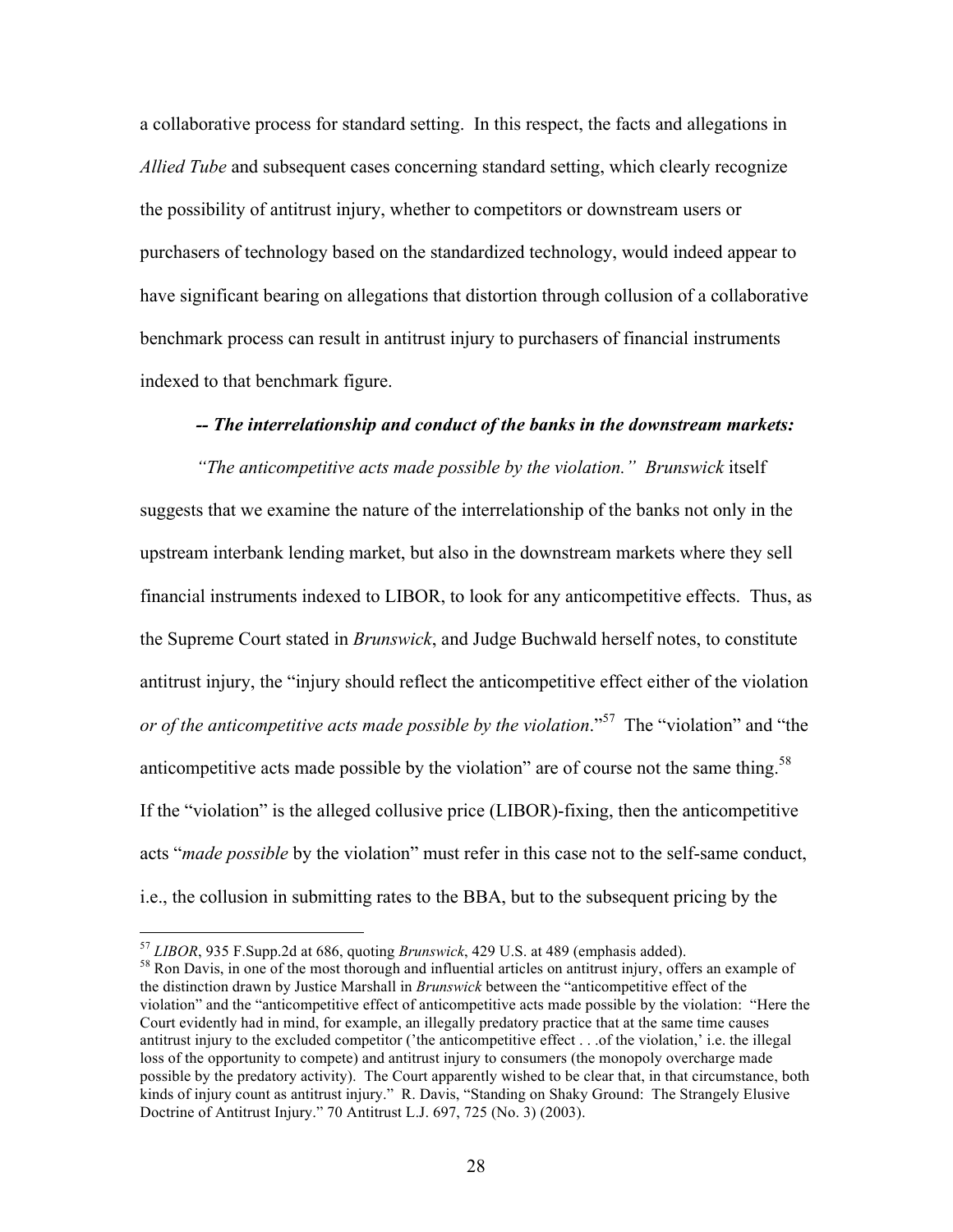defendants of their financial instruments pegged to the LIBOR rates, where allegedly plaintiffs paid more or received less than they would have in a market free from the defendants' collusion. These are the acts made possible by the violation. The question then resolves to whether the injury also or alternatively reflects the anticompetitive effects of these acts – that is, the pricing of the instruments, or the interest rates on them, which have allegedly been influenced by the collusive rate setting for LIBOR. Judge Buchwald says 'no', because the rate-setting process is not one in which the banks compete, in submitting their daily interbank borrowing rates – a questionable conclusion, as discussed above. But even assuming this conclusion is correct, if the banks compete among themselves with respect to their marketing of financial instruments pegged to LIBOR, and they have distorted the LIBOR rate in such a way – individually and as a group – as to cause their customers (the plaintiffs) to pay more or receive less than in the absence of the banks' collusion, can it not be reasonably said that these acts made possible by the violation – that is, the pricing of the instruments based on collusive setting of LIBOR – are anticompetitive, and that alleged injury suffered as a result of that pricing constitutes antitrust injury? In other words, the marketing of their financial instruments indexed to LIBOR was itself an arena in which the banks competed among themselves. They allegedly rigged the LIBOR-setting process to suppress this competition by distorting a component, or constituent part, of the aggregate calculus on which they compete, inasmuch as the financial instruments are indexed to the LIBOR rate. By Judge Buchwald's rationale, the loss of such competition, which competition occurs in the 'but for' world (competition that would have occurred but for the banks' collusion), is not itself anticompetitive, because the component rate-setting process that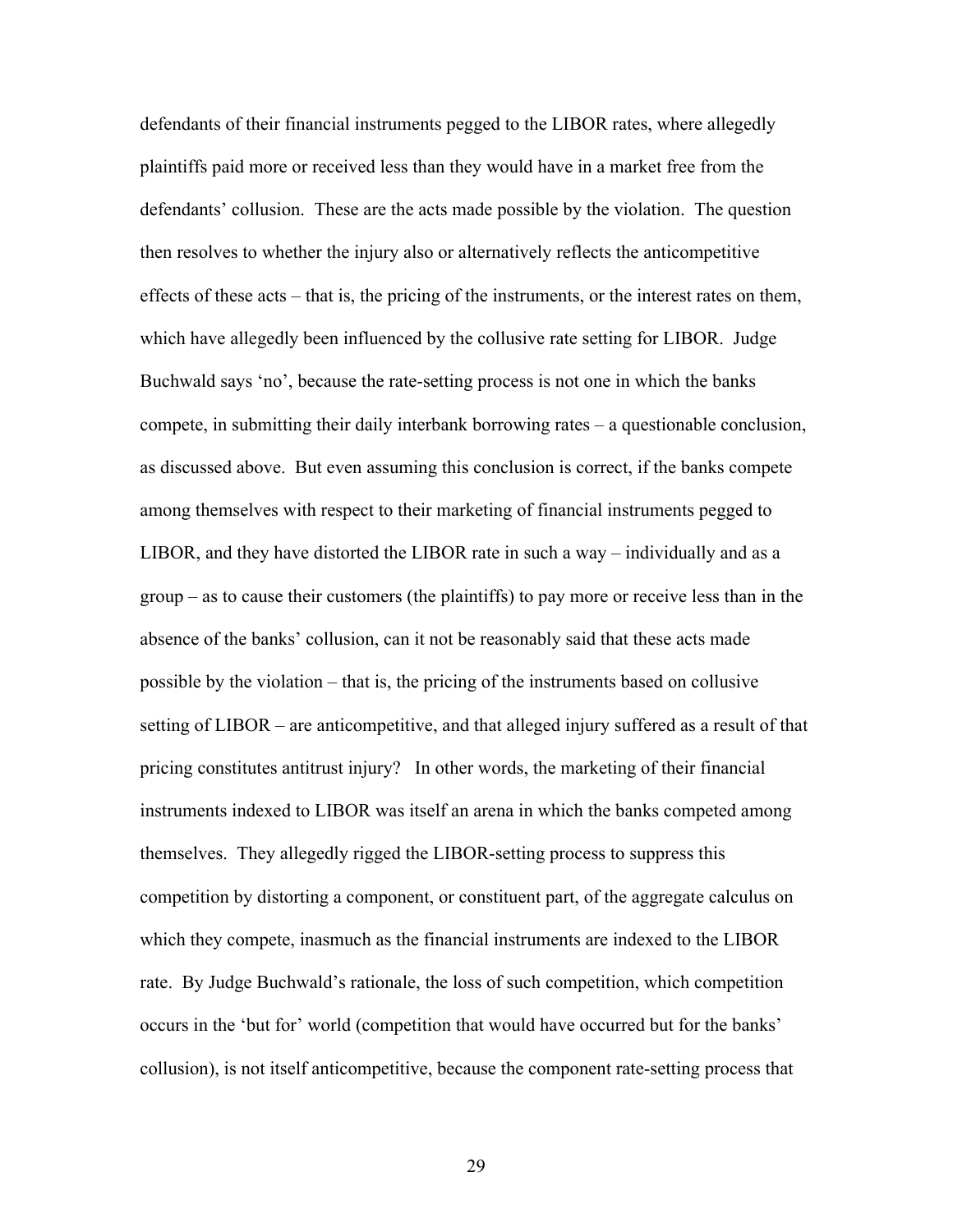results in an average on which the financial instruments are based (and as to which the banks compete, as sellers) is not itself competitive.

*Even assuming, arguendo, that the LIBOR-setting process itself is entirely 'cooperative', the banks nonetheless compete with respect to their LIBOR-indexed financial instruments. To conclude, in the face of plaintiffs' allegations, that the distortion of the LIBOR-setting process, as a violation of the Sherman Act, cannot cause antitrust injury also arguably prejudges a material question of fact and does not comport with Twombly.* Thus, we may properly turn our attention, for purposes of analyzing antitrust injury, also to "the anticompetitive effect of the anticompetitive acts made possible by the violation." If we are to conclude that a distortion of what the court characterizes as a cooperative component in the calculus resulting in the valuation of the financial instruments, including interest to be paid to the buyers, as to which the banks compete, necessarily cannot constitute antitrust injury (because that component is itself *cooperative*), how do we posit in the first place that the sale of the instruments by the banks can be characterized as competitive, inasmuch as the instruments are pegged to a rate that issues from a cooperative submission and averaging process by the BBA? What is 'cooperative' in the 'but for' world, as a component in the calculus of the financial instruments, evidently does not obscure or diminish the competitive character of the banks' efforts to outsell each other with respect to the financial instruments they offer. No less then should it be that the distortion of that cooperative process somehow obscures or diminishes the particular character of the interaction of the banks in their sale of these instruments – that is, the competitive character of that interaction – as if to render it not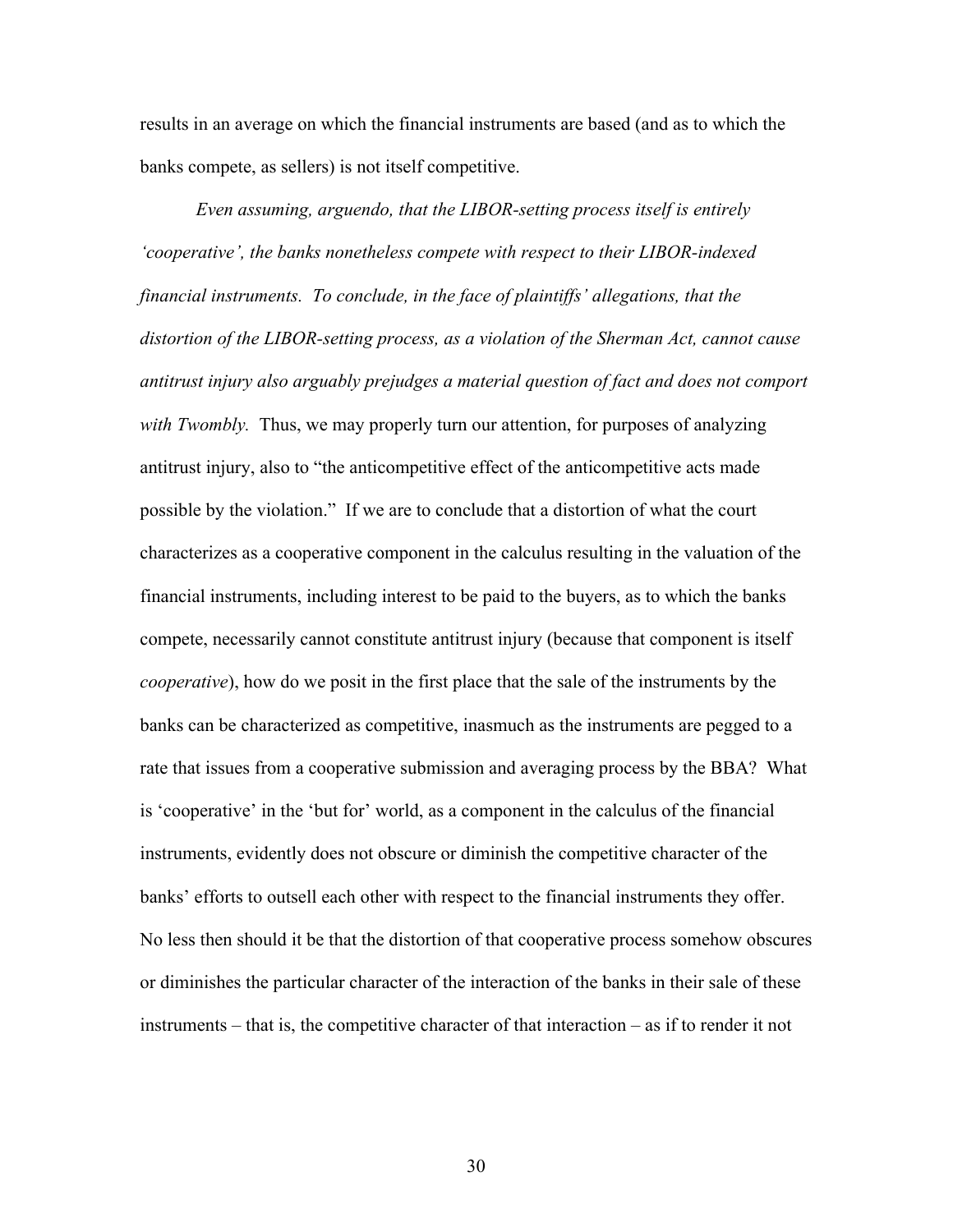competitive *ab initio*. And the distortion of that cooperative component then results in a suppression of that interaction, which in the 'but for' world is competitive in nature.

Put another way, why is it that the distortion of a constituent process – even if entirely cooperative in nature, as the court concludes – in the calculus of the financial instruments sold by the defendants could not affect the competitive character of the interaction among the banks in the sale of those instruments? If the banks' interaction was competitive in the 'but for' world – and it was – and yet constructed in part on a figure that issues from a cooperative process (by the BBA), why does the harm resulting from the suppression of that competition suddenly become *not* anticompetitive, such that it does not constitute antitrust injury?

There is a certain symmetry that might help inform the analysis, even accepting Judge Buchwald's conclusion that LIBOR-setting is not competitive: Competition among the banks in the sale of the LIBOR-indexed financial instruments is constructed in part on a collaborative process. No one suggests that the interaction among the banks in such sale is any the less competitive for being based in part on the LIBOR rate-setting process. What is affected by the alleged collusion is the competition among the banks – it is allegedly suppressed. Their conduct in the 'but for' world was not any the less competitive in the sale of the instruments for being based in part on the LIBOR-setting process (even if cooperative in nature, as concluded by the court), and for the same reason, the suppression of that competition allegedly through the collusive distortion of the cooperative LIBOR-setting process cannot logically be said to *promote* competition or otherwise have no effect on it. The defendant bank's traders did nothing more than find a simple way to upset the nature of that competition, by allegedly rigging the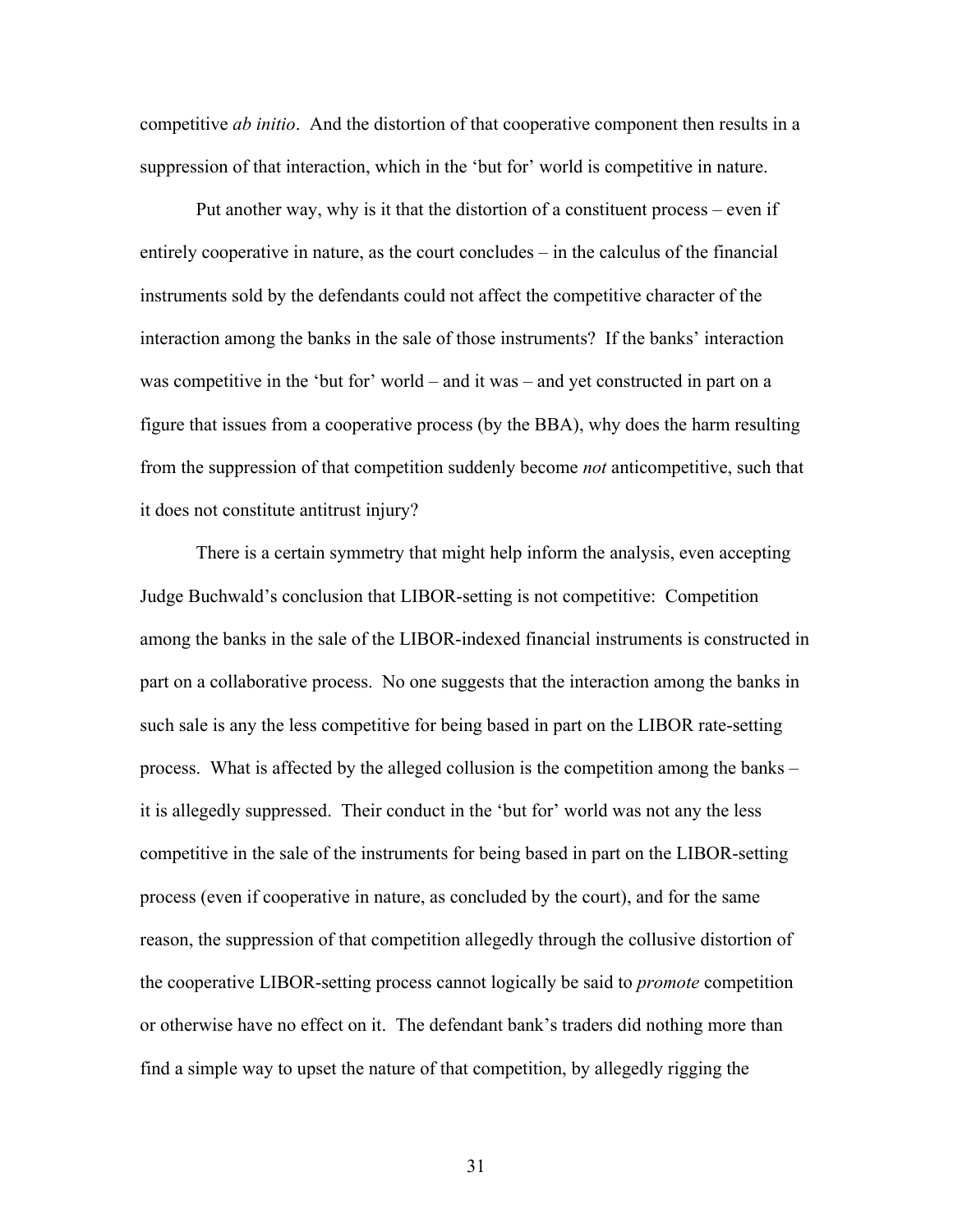independent LIBOR-setting process. Even if, by the court's analysis, they did so by 'working on' a constituent 'cooperative' process leading to the determination of the return on the instruments as to which the banks compete, rather than some constituent competitive aspect in the formulation of those instruments, this should not alter the nature of the result – suppression of downstream competition – any more than the inclusion of a cooperative process as a constituent in the calculation of the value of instruments as to which the banks compete does not mean that the nature of their interaction was not competitive in the first place.<sup>59</sup>

As with the treatment of the LIBOR-setting process itself by the court, its handling of the alleged effects in the downstream market of collusion in the upstream interbank lending market, begs rather than squarely addresses the question of antitrust injury; given the allegations, the issue is at least a question of fact worthy of discovery, which of course is foreclosed by the court's conclusion.

<sup>&</sup>lt;sup>59</sup> In response to the court's position that "defendants' conduct did not displace competition where it normally would have occurred" (935 F.Supp.2d at 693), plaintiffs' counsel contended that LIBOR is itself a proxy for competition in the underlying market for interbank loans and that the defendants harmed competition by manipulating LIBOR. The court rejected this view and sought to distinguish cases cited by plaintiffs on the grounds that with respect to the conduct at issue in each case, in contrast to LIBOR-setting process, where the court concluded the banks did not compete, the defendants previously competed and then withdrew from such competition – whether on credit terms that beer distributors previously extended but then discontinued, in *Catalano, Inc. v. Target Sales, Inc.*, 446 U.S. 643 (1980); on the prices of yarn processing machines, where the court held that a scheme among the manufacturers to split the royalty income earned by one manufacturer, which also held a patent on the machines, violated the antitrust laws because it fixed a portion of the prices they received for the machines, in *In Re Yarn Processing Patent Validity Litigation*, 541 F.2d 1127 ( $5<sup>th</sup>$  Cir. 1976); or on cooling and palletizing charges agreed upon by cantaloupe sellers which they added to the price of their cantaloupes, as to which they otherwise continued to compete, and where the court found the agreement on such charges, as a component of the price of the cantaloupes, to be illegal price fixing, in *Northwestern Fruit Co. v. A. Levy & J. Zentner Co.*, 665 F.Supp. 869 (E.D.Cal. 1986). Each of the distinctions drawn by the court, however, rests at least in part on the questionable premise that the banks did not compete in the LIBOR-setting process.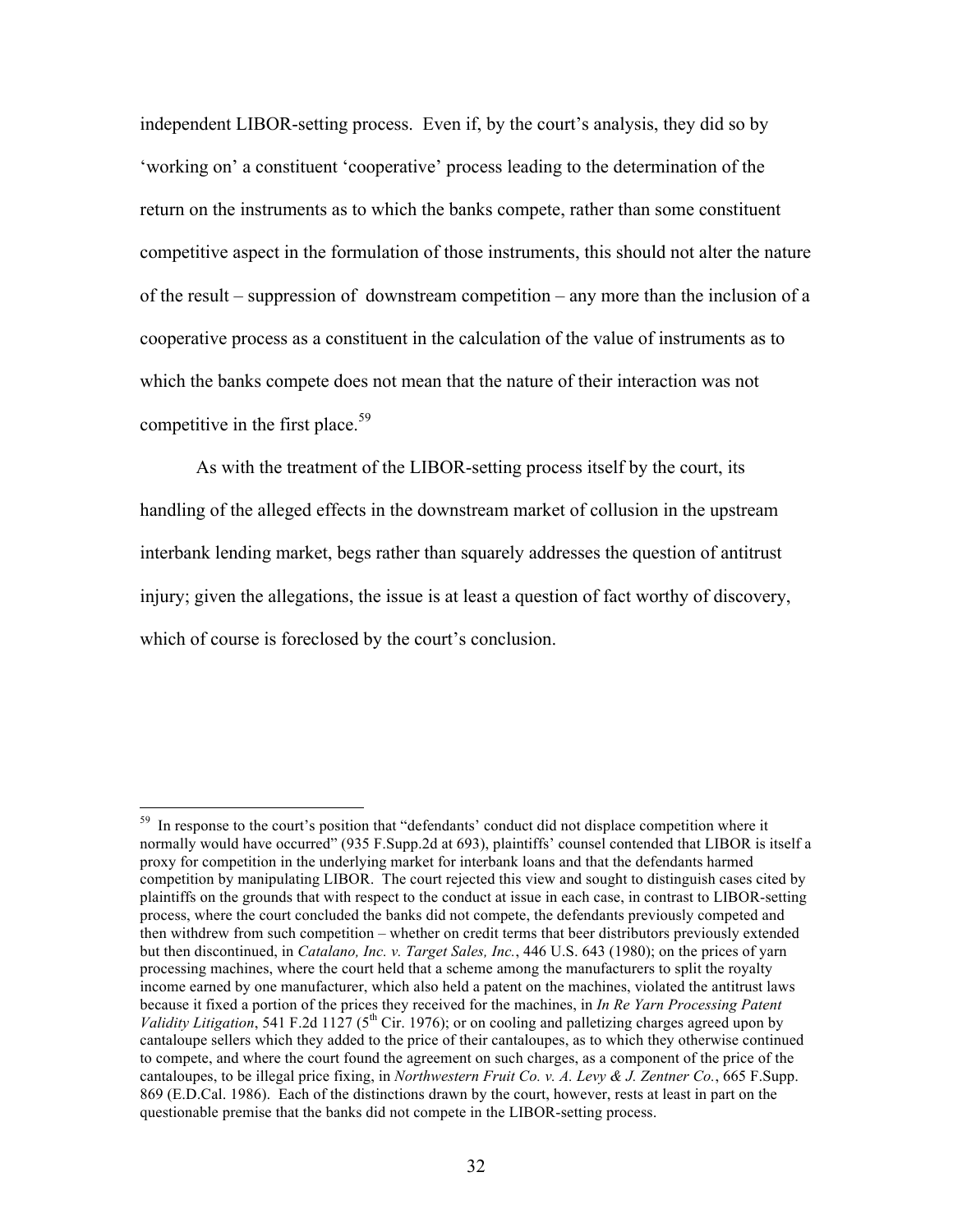# *B. Second Leg of Rationale: 'Plaintiffs could have suffered the same harm under normal circumstances of free competition'.*

As briefly previewed above, for the second leg of her rationale Judge Buchwald explained that the plaintiffs could have suffered the same harm under normal circumstances of free competition.<sup>60</sup> The logical consequence, if this is the case, is that plaintiffs' alleged loss "did not occur 'by reason of that which made the [conduct] unlawful<sup>"</sup> under the antitrust laws.<sup>61</sup> Instead, here, as in *Brunswick* and *ARCO*, Judge Buchwald found, "the alleged harm here could have resulted from normal competitive conduct. Specifically [Judge Buchwald continued], the injury plaintiffs suffered from defendants' alleged conspiracy to suppress LIBOR is the same as the injury they would have suffered had each defendant decided independently to misrepresent its borrowing costs to the BBA."<sup>62</sup> The independent incentives of any given bank to misrepresent its borrowing costs, even assuming that would be fraudulent, would in fact be consistent with the two motives alleged by the plaintiffs – namely, first, to portray itself as financially stronger than it actually is, and second, to pay lower interest rates on LIBORbased financial instruments that the defendants sold to investors, according to the court. Furthermore, according to the court, "precisely because the process of setting LIBOR is not competitive, collusion among defendants would not have allowed them to do anything that they could not have done otherwise."63 This is an interesting line of reasoning and invites closer scrutiny.

*The Trap of the Irrelevant Hypothetical.* The first observation regarding the second leg of Judge Buchwald's rationale – that there is no antitrust injury because

<sup>60</sup> *LIBOR*, 935 F.Supp.2d at 689-92. 61 *Id.* at 690 (citing *Brunswick Corp. v. Pueblo Bowl-O-Mat, Inc.*, 429 U.S. 477, 488 (1977). <sup>62</sup> *Id.* at 690. <sup>63</sup> *Id.* at 691.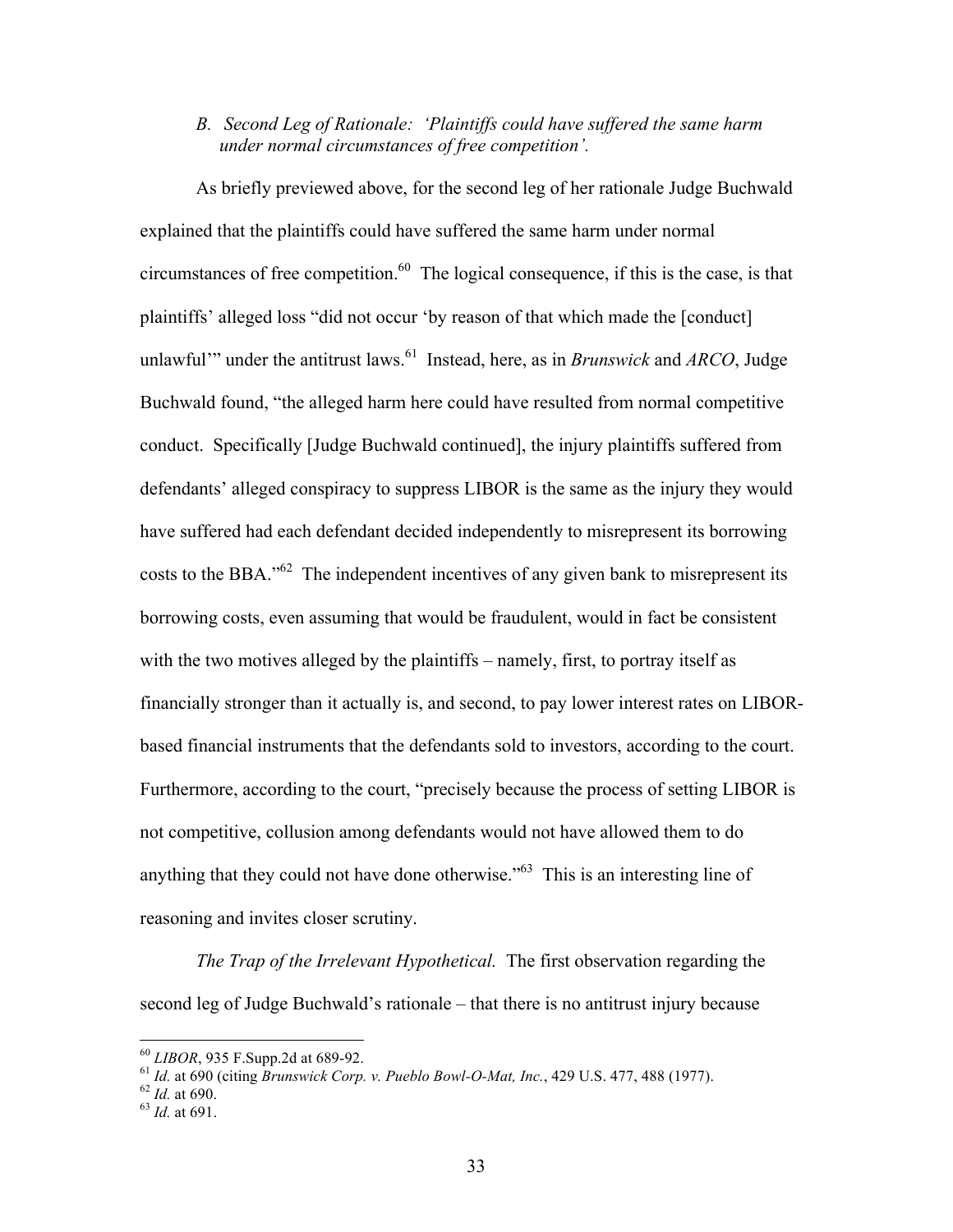plaintiffs could have suffered the alleged harm under normal competitive circumstances – is that if one applied this as the *ratio decidendi* for antitrust injury to any claim of collusion, whether a concerted refusal to deal, conspiracy to fix prices or reduce output, or the like, then virtually all such claims would collapse on a motion to dismiss for failure to show antitrust injury, because in virtually all such instances, what an individual defendant may not do legally in concert with competitors, it may legally do unilaterally, such as unilaterally setting a given price or refusing to deal. The illegality thus stems from the concerted nature of the conduct; this is what distorts the expected competitive, market-driven motives of firms. If each of several sellers independently and unilaterally decides not to sell to a given prospective buyer, the harm to the buyer is the same as if the sellers decided jointly not to sell to it; the harm would be the same in each case, but only in the latter instance would the injury be the kind the antitrust laws are intended to address, in prohibiting joint refusals to deal as illegal boycotts while respecting firms' right unilaterally, as a general principle, to decide whom they deal with and on what terms.<sup>64</sup> As a result, there seems on this analysis to be nothing remarkable in Judge Buchwald's statement that "the injury plaintiffs suffered from defendants' alleged conspiracy to suppress LIBOR is the same as the injury they would have suffered had each defendant decided independently to misrepresent its borrowing costs to the BBA."<sup>65</sup> That is true. But just because removing the element of the conduct – collusion – which makes it illegal under antitrust law, turns it into perfectly legal conduct under antitrust law, does not mean that the plaintiffs' allegations of collusion do not satisfy the burden

 <sup>64</sup> *Compare Federal Trade Commission v. Indiana Fed'n of Dentists*, 476 U.S. 447 (1986) (group boycott violates Sect. 1 of the Sherman Act) *with United States v. Colgate & Co.*, 250 U.S. 300 (1919) (upholding right of manufacturer unilaterally to announce pricing policies and terminate distributors who failed to follow them).

<sup>65</sup> *LIBOR*, 935 F.Supp.2d at 690.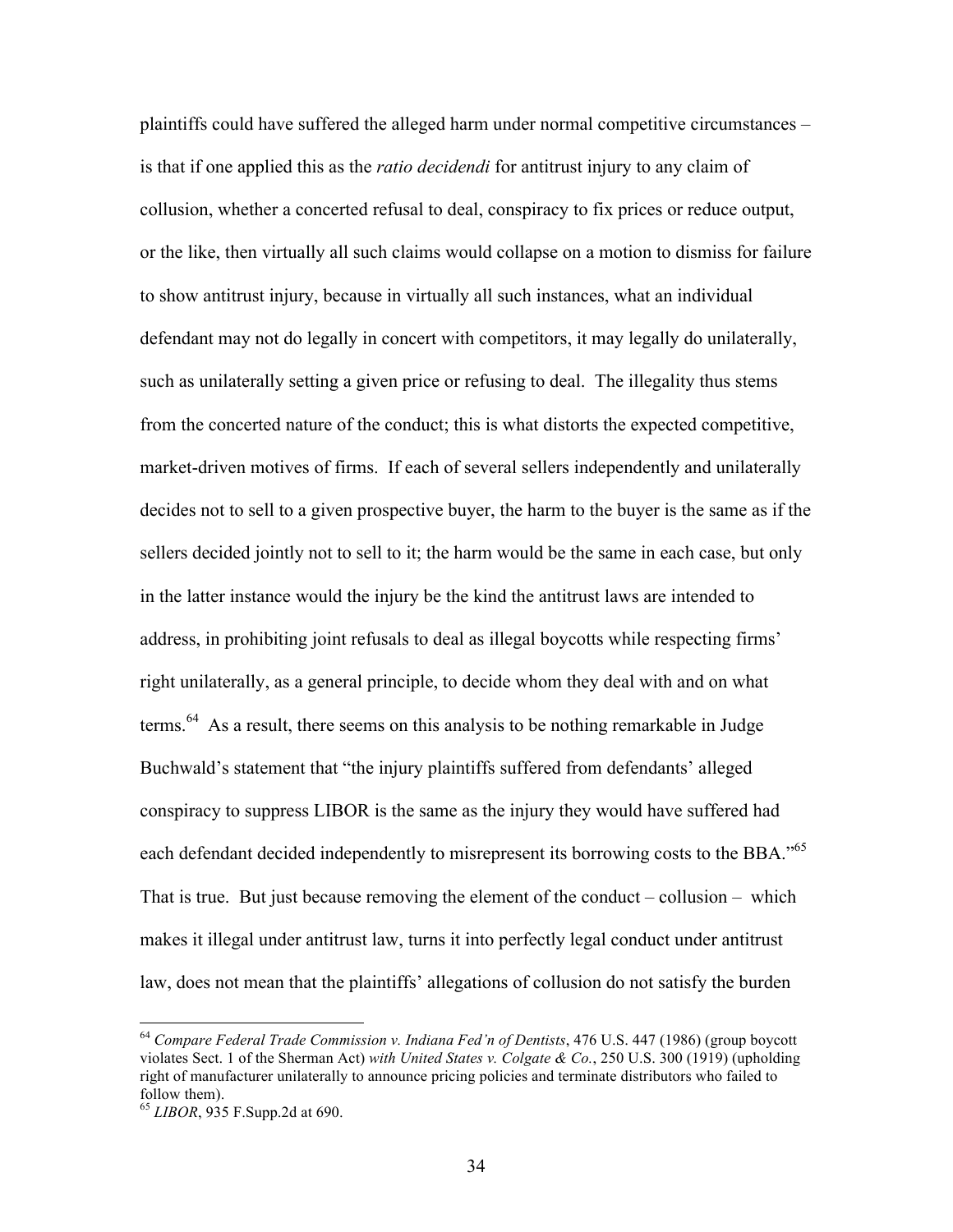on a motion to dismiss of plausibly showing antitrust injury. If we take away that which makes the conduct illegal under the antitrust laws, then of course there is no antitrust injury, and it is precisely the alleged collusive nature of the conduct which, if proven, would make it illegal.

In short, it would appear that Judge Buchwald's reasoning proves too much: as explained above, if it is taken to its logical extension, then antitrust injury could never be shown for any alleged collusion, such as agreements to fix prices, reduce output or refuse to deal, because if the alleged collusion is assumed away, then the conduct that is left – unilateral setting of prices, reduction of output and decisions not to deal – does not violate the antitrust laws. It would appear, then, that this logic is flawed, for it were upheld, it would cut the legs out from under a good half, or more, of antitrust law.

In fact, the flaw in the logic adopted by the court in *LIBOR* has been recognized before, and it has a 'handle' – the "Trap of the Irrelevant Hypothetical" – a term coined by Ron Davis in his seminal article on antitrust injury, "Standing on Shaky Ground: The Strangely Elusive Doctrine of Antitrust Injury."66 The Trap of the Irrelevant Hypothetical, Davis explains, is the "fallacious proposition that any time one can construct a counterfactual hypothetical in which (a) the facts are changed such that there is no antitrust violation, yet (b) the plaintiff still suffers damage similar to the injury it actually suffered as a result of the violation, there is no antitrust injury."67 The hypothetical is fallacious, as Davis further explains – discussing the broader case that encompasses Judge's Buchwald's hypothetical removal of the collusion in the alleged conduct – because "such a hypothetical can *always* be created[; and, t]herefore,

<sup>&</sup>lt;sup>66</sup> 70 Antitrust L.J. 697, No. 3 (2003).<br><sup>67</sup> Id. at 725, n.103.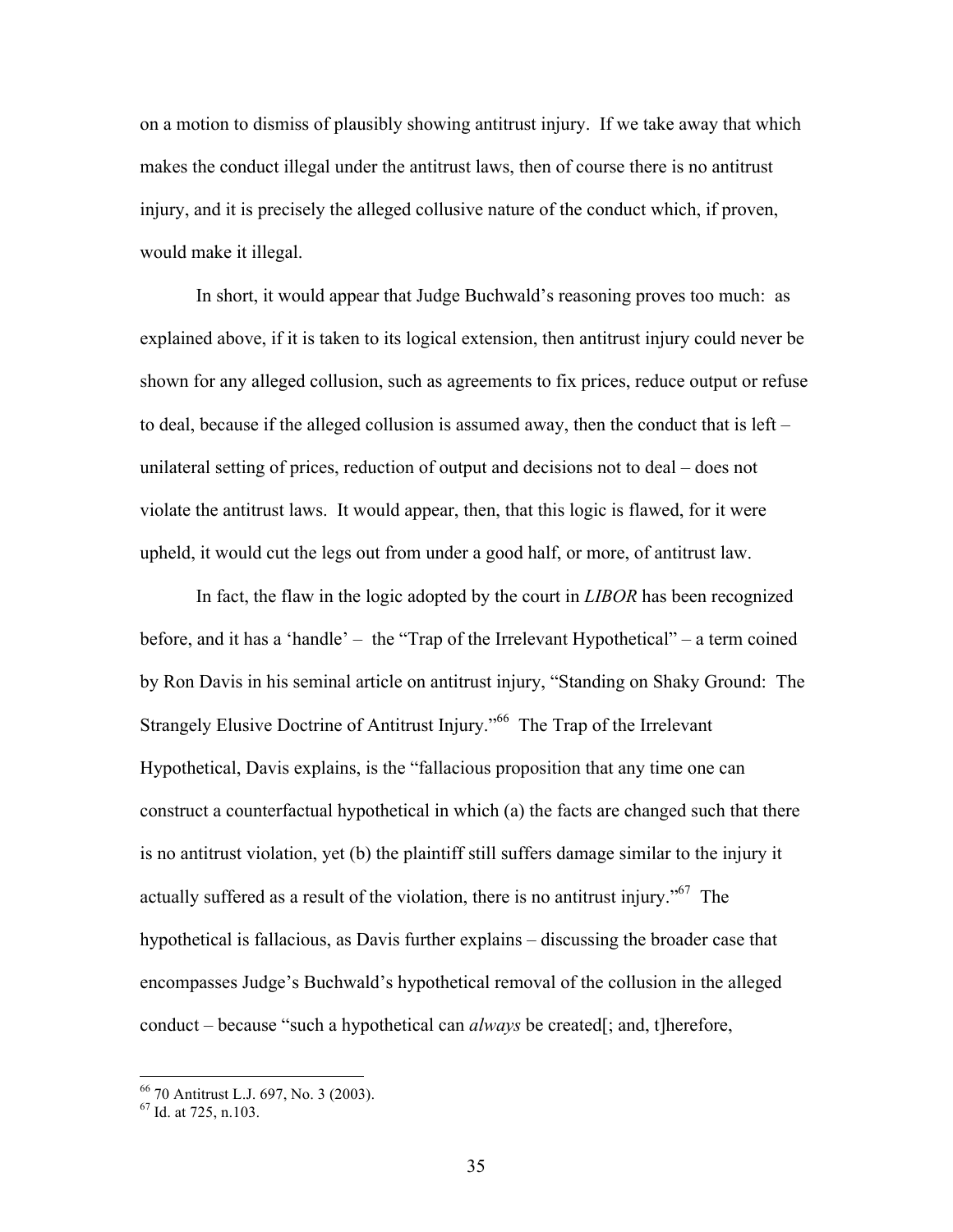conscientiously applied, the Irrelevant Hypothetical leads ineluctably to the conclusion that no plaintiff ever suffers antitrust injury. It wipes out all private antitrust litigation."68 And at the same time that the hypothetical leads to this absurd, clearly untenable result, it also "leads a court away from the whole point of the antitrust injury exercise, as laid out in *Brunswick*, *Cargill*, and *ARCO*, which is to determine the intended purpose of the statute or rule invoked by the plaintiff."<sup>69</sup>

*The court's reliance on Brunswick and ARCO is misplaced: the court correctly describes their 'teaching' on antitrust injury but fails to apply it.* If indeed Judge Buchwald has erroneously relied on the hypothetical assumption of independent instead of concerted conduct, resulting in the same injury, to show an absence of antitrust injury, then how does this square with her explicit reliance on such authoritative cases as *Brunswick* and *ARCO*? In citing these cases as leading precedent and examples of the absence of antitrust injury, and the need to show it, has the court grasped the barb, the central point, of these cases yet somehow let it slip through its hands with respect to the LIBOR allegations?

*Brunswick:* The court first cites *Brunswick* in support of the proposition that because the plaintiffs here could have suffered the same harm under normal circumstances of free competition, they fail to plausibly show antitrust injury. In *Brunswick*, Pueblo Bowl-O-Mat, a bowling alley operator, alleged that the acquisitions of certain financially distressed bowling alleys by Brunswick, a much larger, 'deep-pockets' operator, when those alleys otherwise were likely to go bankrupt, violated Section 7 of the Clayton Act, which prohibits mergers that 'may substantially lessen competition or

 $\frac{68}{69}$  Id.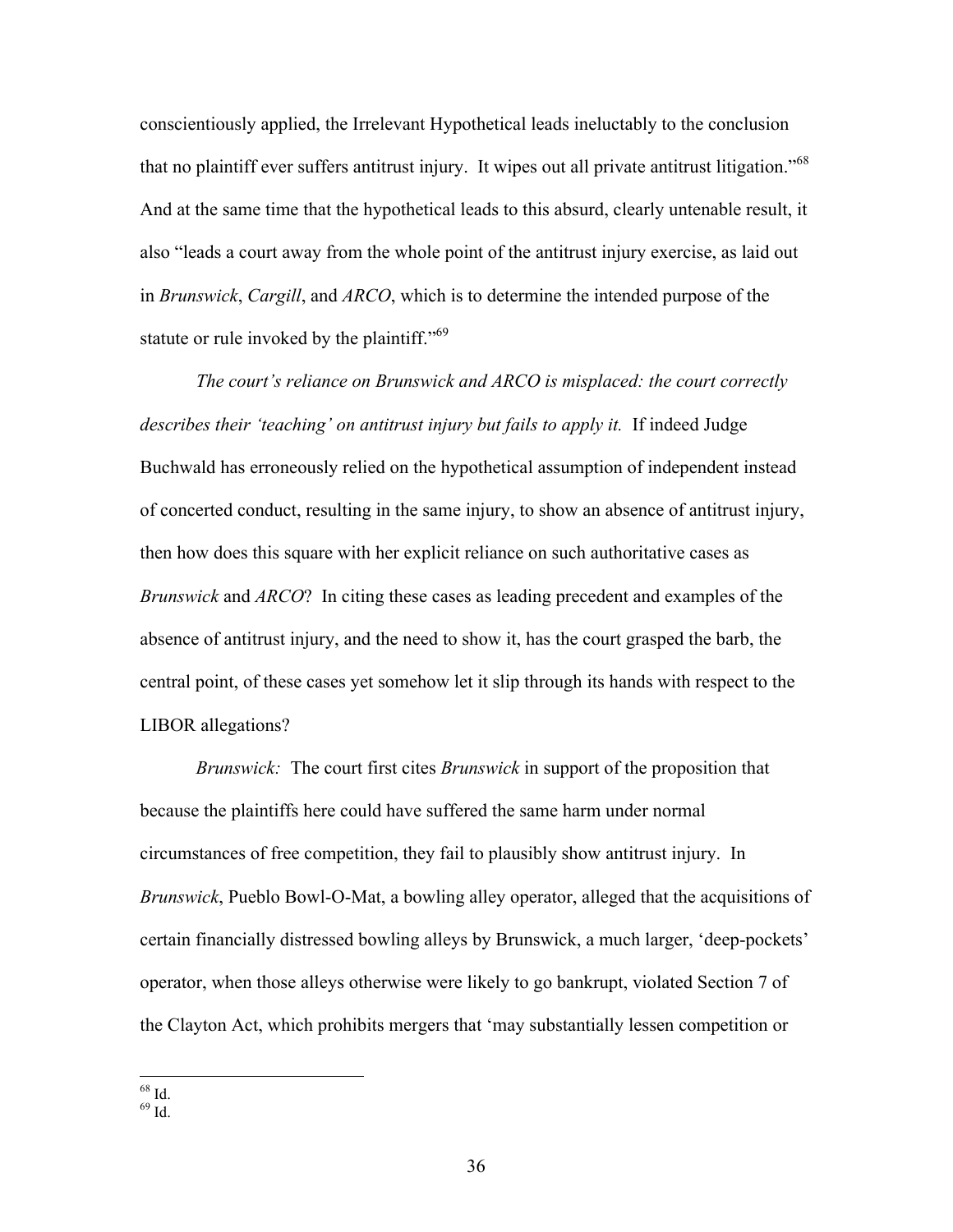tend to create a monopoly<sup>'. 70</sup> Although the plaintiffs, as competitors, might have suffered injury, it clearly was not the kind that Section 7 of the Clayton Act was intended to prevent, namely, supracompetitive prices, a reduction of output or other consequences from the acquisition of power through merger that might substantially lessen competition or tend to create a monopoly. The reason was simple: whereas Section 7 is intended to prevent a substantial loss of competition, the plaintiffs invoked Section 7 in order to obtain damages and enjoin (effectively, undo) acquisitions which injected *more* competition into the market by saving the failing alleys. The plaintiffs thus sought a *reduction* of competition though the distressed alleys going bankrupt and exiting the market, which would have occurred had Brunswick been enjoined from buying them.

The plaintiffs in *Brunswick* thus did not suffer injury of the kind the antitrust laws, in this case Section 7, were meant to prevent – that is, 'by reason of anything forbidden in the antitrust laws'. As Judge Buchwald points out, the plaintiffs would have suffered the identical loss had the acquired alleys instead obtained refinancing or been purchased by shallow-pocket parents instead of a deep-pockets operator and thus they were not injured by reason of that which (otherwise) made the acquisitions unlawful – i.e., the size of the acquiring company.<sup>71</sup> Even assuming the acquisitions were unlawful given the 'deep pockets' of the purchaser (the Supreme Court did not address the merits of the alleged Section 7 violation, although the jury had found that Section 7 was violated, and awarded damages), and that the plaintiffs' injury occurred by reason of such unlawful acquisitions, the alleged injury still did not occur by reason of that which made

 $70$  Even after the acquisitions, however, Brunswick had only two percent of the relevant market. At the time, courts took the view, which has since lost favor, that an acquisition by a conglomerate purchaser, even if it led to only a small market concentration in the hands of that purchaser, could violate Section 7. <sup>71</sup> See n. 70, *supra*.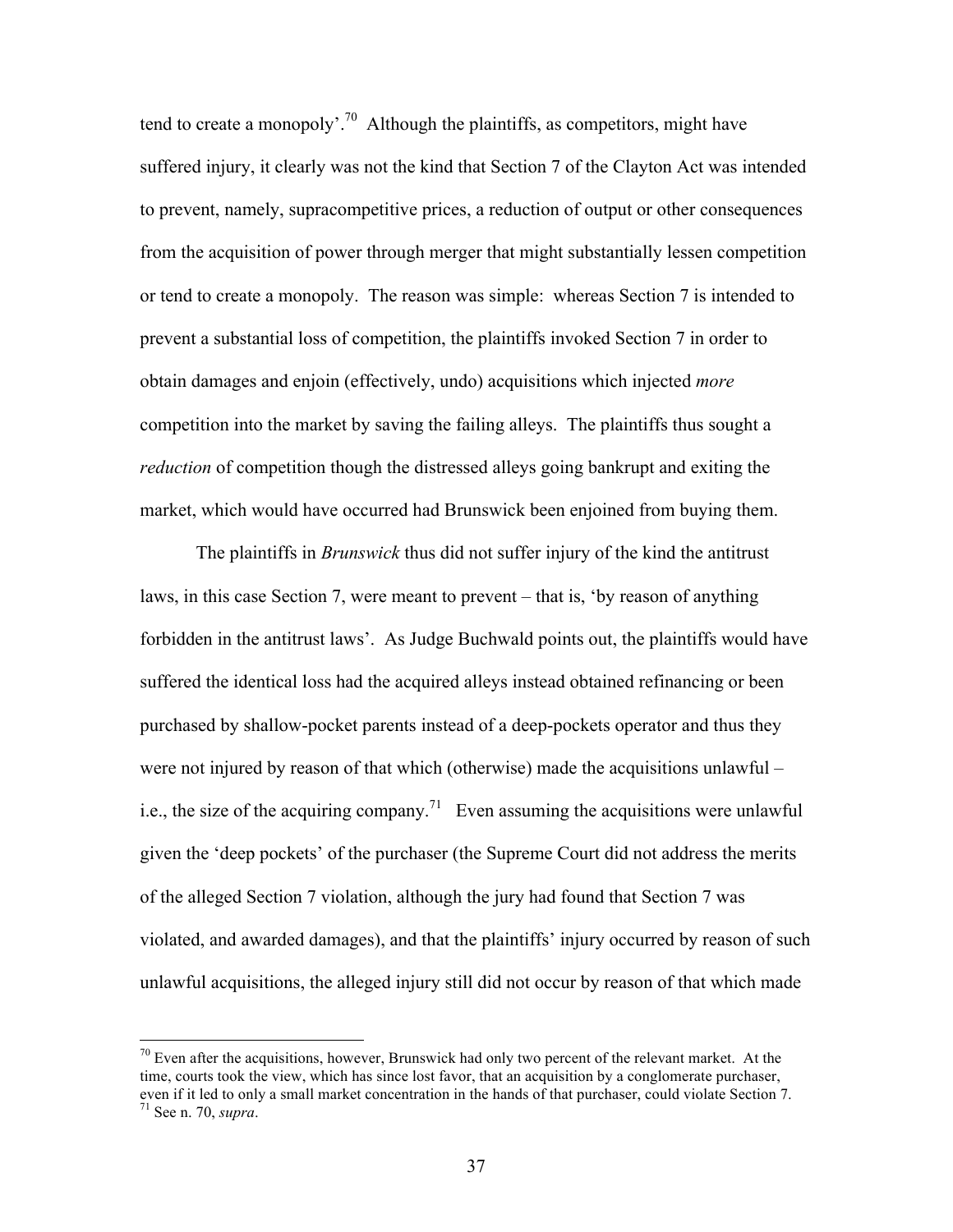the acquisitions unlawful.<sup>72</sup> To put it simply, the plaintiffs would have suffered the same injury anyway – from more, not less, competition. *Brunswick* thus teaches that there is no antitrust injury to plaintiff competitors from an acquisition that results in more, or at least not substantially less, competition than before the acquisition at issue.

The question then arises: has Judge Buchwald placed correct reliance on *Brunswick*, given the plaintiff's allegations in *LIBOR*? To answer this, we must determine the *sine qua non* of the *Brunswick* holding on antitrust injury: is it that there is no antitrust injury if the plaintiffs would suffer the same injury – in this case, lost profits – even in the hypothetical absence of the conduct that allegedly violates the antitrust laws (the acquisition by a deep-pockets operator); or is it that there is no antitrust injury if the object of the plaintiff's complaint would enhance rather than reduce competition? Both characterizations accurately describe *Brunswick*. For the propositions to constitute accurate tests for antitrust injury, however, they should retain their logical consistency and 'sense' in other circumstances as well. But in fact, assuming away alleged collusion on the *LIBOR* facts and conjuring a hypothetical of similar damage from independent conduct by the defendant banks cannot make sense because here, and as a general proposition, it leads necessarily to the conclusion not only that the plaintiffs suffer no antitrust injury but also that no plaintiff ever could suffer antitrust injury – at least not in the collusive conduct scenario, where independent unilateral conduct of the same nature by the same defendants would result in the same injury. A test for antitrust injury that would eviscerate private antitrust litigation cannot be correct. It is thus only the alternative proposition that is meaningfully testable and makes logical sense – namely, that there is no antitrust injury if the harm complained of results from competition-

 <sup>72</sup> *LIBOR*, 935 F.Supp.2d at 689-90 (citing *Brunswick*).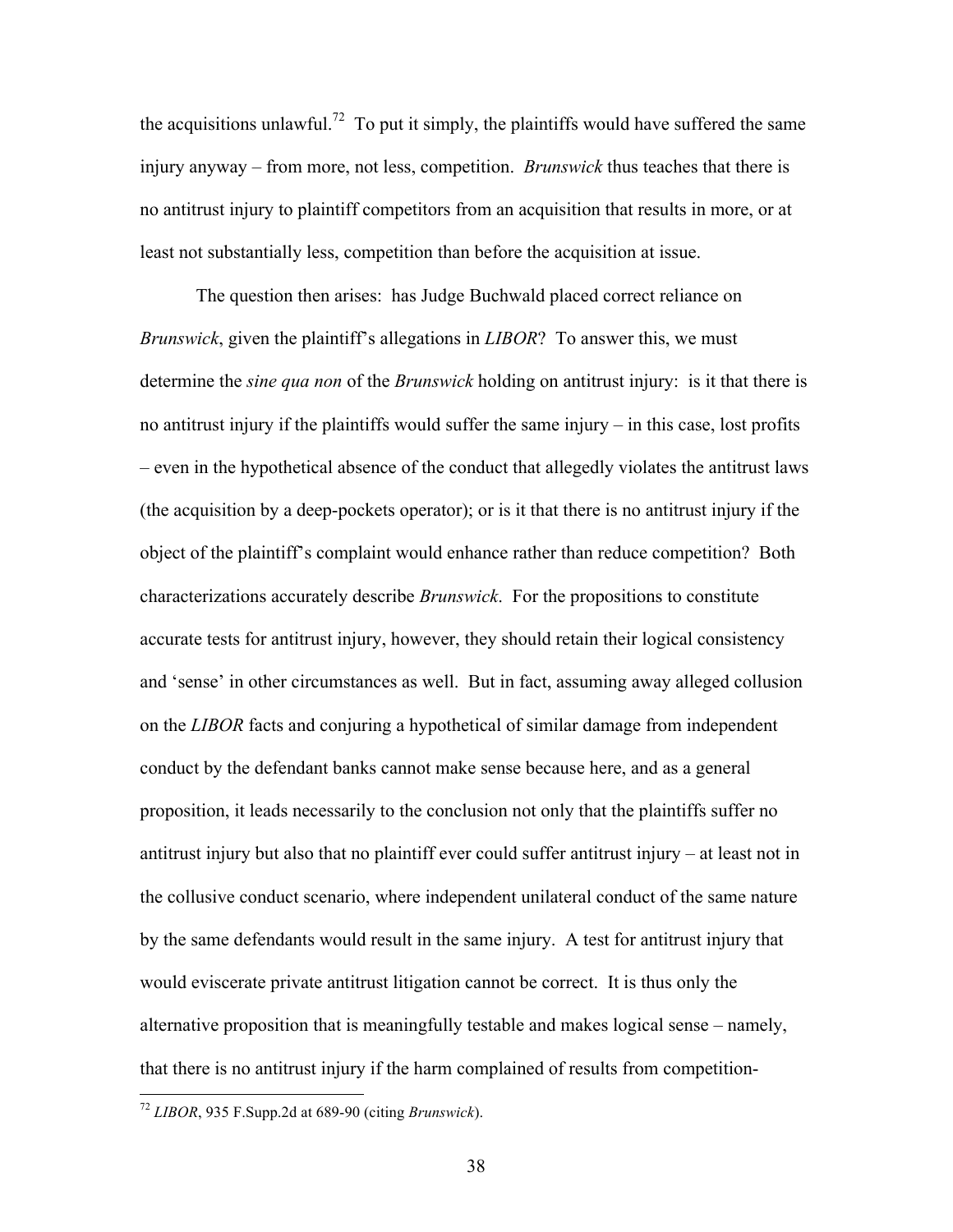enhancing rather than competition-reducing conduct. *That* is the *sine qua non* of the antitrust injury test of *Brunswick*.

If then we apply the correct antitrust injury test from *Brunswick* to the allegations in *LIBOR*, we must ask: does the conduct of which the plaintiffs complain reduce or enhance competition? Certainly, the force of the allegations is that the suppression of independent submission of LIBOR rates by the defendant banks resulted in the plaintiffs receiving lower payments on (or paying more for) the financial instruments in which the plaintiffs invested. It is difficult to square this allegation, repeated by each of the groups of plaintiffs, with the statement by the court that "the price of LIBOR-based financial instruments can be set at any level above or below LIBOR, and thus defendants' alleged conspiracy to fix LIBOR did not constrain the free and competitive bargaining of actors in the market for LIBOR-based financial instruments."73 Whether LIBOR affects the interest payable on a given financial instrument, as alleged in the OTC and bondholder claims, or the value of the instrument itself, as in the case of the exchange-based and Schwab claims, the statement (above) that "the price of LIBOR-based financial instruments can be set at any level above or below LIBOR," first of all is irrelevant, because the issue is not what the defendants *could* do, but what they allegedly did and why. Second, the court's conclusion that the alleged conspiracy did not constrain free competition among the defendants directly contradicts the plaintiffs' allegations that but for their collusion in fixing LIBOR, the plaintiffs would not have received lower payments on their investments with the defendants. The Supreme Court's *Twombly* standard for reviewing a motion to dismiss, however, requires denial of the motion if plaintiffs' allegations of fact "nudge their claims across the line from conceivable to

 <sup>73</sup> *LIBOR*, 935 F.Supp.2d at 694.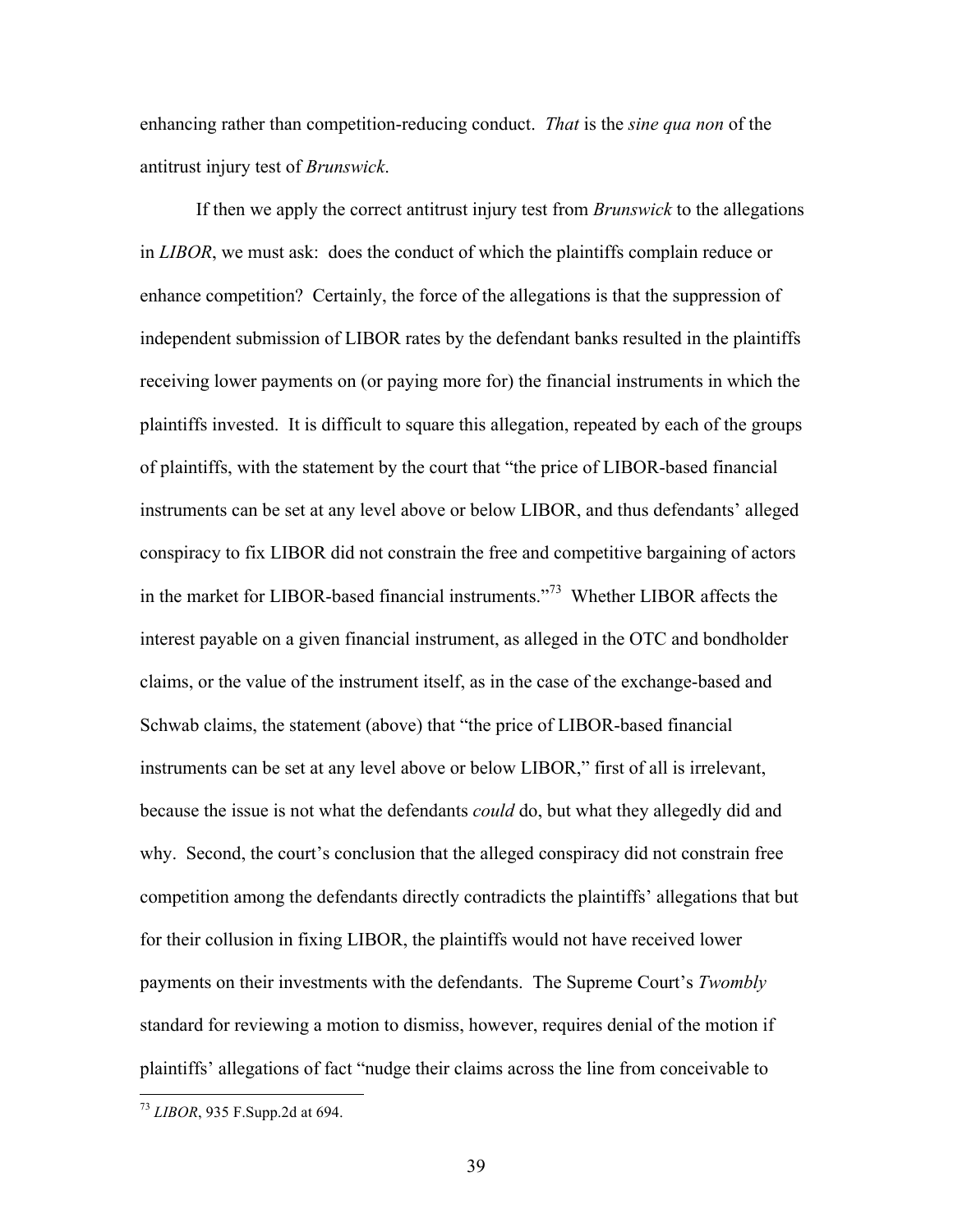plausible.<sup> $274$ </sup> The above-quoted statement from the court, which ostensibly sums up its reasoning on the effect of the alleged collusion regarding LIBOR on the plaintiffs' investments, does not so much explain how the plaintiffs' allegations fail to meet the *Twombly* threshold as simply dismiss them out of hand or, at least, bring us back to the court's refrain that because the rate-setting process itself is cooperative in nature, there can be no antitrust injury. In any case, *Brunswick* does not provide the support for the rationale that the court claims.

*ARCO: Correct interpretation, similar misapplication by court in LIBOR.* The Supreme Court's decision in *ARCO<sup>75</sup>* is similarly unavailing as support for the court's conclusion that the LIBOR plaintiffs did not suffer antitrust injury. In *ARCO*, ARCO, a branded gasoline supplier, allegedly entered into maximum resale price-fixing agreements with its dealers in an effort to increase its retail market share. (At the time of the suit, maximum resale price maintenance (RPM) was per se illegal under *Albrecht v. Herald Co.*<sup>76</sup>) USA Petroleum, an owner of independent discount gas stations, lost sales to ARCO, whose branded gas was now selling at the same price as USA Petroleum's discount gas as a result of ARCO's maximum RPM policy. USA Petroleum sued under Section 1 of the Sherman Act alleging that the per se illegal maximum RPM agreements by ARCO with its dealers illegally suppressed the retail price of ARCO gasoline and thereby caused USA Petroleum to lose profits. The Court held that the plaintiff failed to establish antitrust injury from the antitrust violation – and the court in *LIBOR*, in discussing *ARCO*, correctly identified the reason: although the maximum RPM pricing

<sup>&</sup>lt;sup>74</sup> Bell Atlantic Corp. v. Twombly, 550 U.S. 544, 570 (2007).<br><sup>75</sup> Atlantic Richfield Co. v. USA Petroleum Co., 495 U.S. 328 (1990) (*"ARCO"*).<br><sup>76</sup> 390 U.S. 145 (1968). Albrecht was overruled in 1997 by *State Oil Co. v* held that maximum RPM is subject to the rule of reason.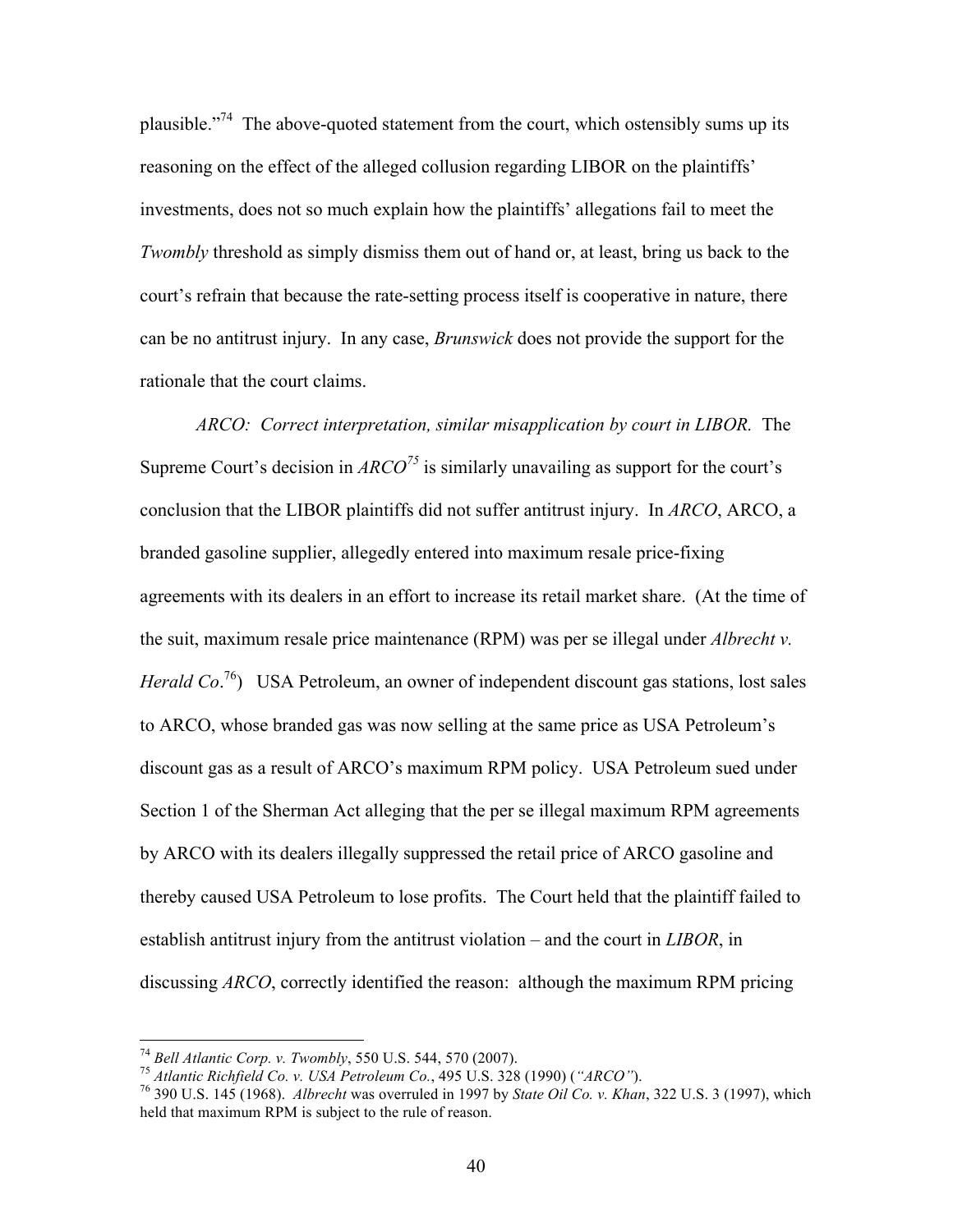was per se unlawful, it could cause no injury to a *competitor* unless it was also predatory, that is, unless the defendant priced below cost to drive competitors out of business.<sup>77</sup> But the plaintiff had dropped its allegation of predatory pricing and there was no finding of such by the Court. The Court explained that maximum RPM is "unlawful because of its potential effects on dealers and consumers, not because of its effect on *competitors*."78 And as the court in *LIBOR* further explained, correctly identifying the locus of antitrust injury from maximum RPM: "When a firm, or even a group of firms adhering to a vertical agreement, lowers prices but maintains them above predatory levels, the business lost by rivals cannot be viewed as an 'anticompetitive' consequence of the claimed violation. A firm complaining about the harm it suffers from nonpredatory price competition 'is really claiming that it [is] unable to raise prices.' [. . .] This is not antitrust injury; indeed, 'cutting prices in order to increase business often is the very essence of competition'."<sup>79</sup> The harm sought to be prevented from maximum RPM was instead to a supplier's own dealers and ultimately to consumers – among other things, to prevent the risk that the maximum resale (retail) price might be fixed too low for a dealer to furnish related services desired by consumers. But that clearly was not the harm that the plaintiff, as a competitor, was alleging; more generally stated, its alleged injury – lost profits from the maximum RPM agreements – did not reflect the anticompetitive effect sought to be prevented by the prohibition. Had ARCO been engaging in predatory pricing as well, USA Petroleum's injury would have reflected the anticompetitive effect

<sup>77</sup> *LIBOR*, 935 F.Supp.2d at 690. <sup>78</sup> 495 U.S. at 336. <sup>79</sup> *LIBOR*, 935 F.Supp.2d at 690 (citing *Matsushita Elec. Indus. Co. v. Zenith Radio Corp.*, 476 U.S. 574, 594 (1986) (other citations omitted)).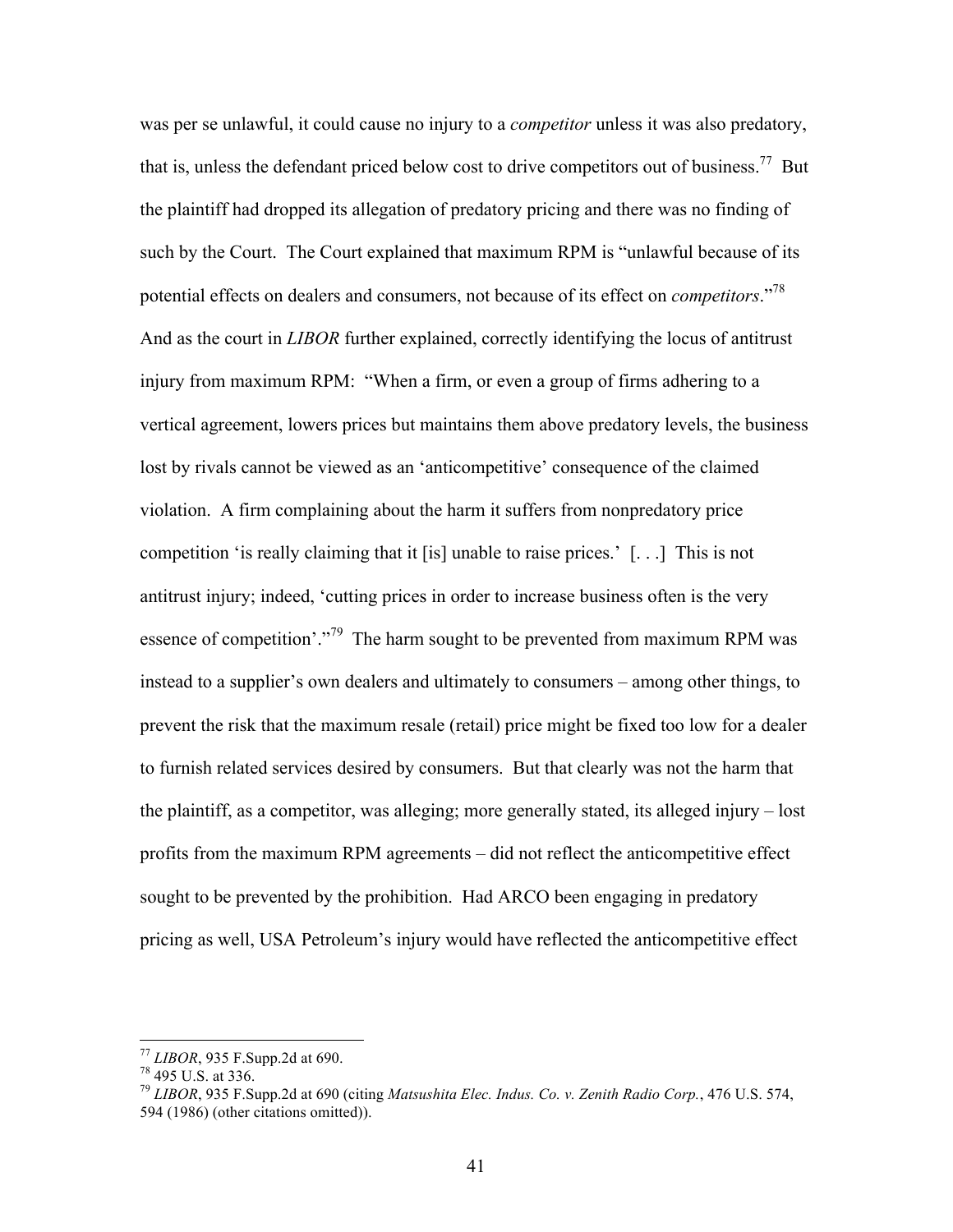of the alleged violation, but there was no predatory pricing, and so no anticompetitive effect of the type sought to be prevented by the prohibition against that conduct.

In sum, the court in *LIBOR* accurately summarized *ARCO*, its holding, and the rationale: just as in *Brunswick*, the Court in *ARCO* in effect held that there can be no antitrust injury from conduct that enhances competition, and as Judge Buchwald noted, in the absence of predatory pricing, "'cutting prices to increase business often is the very essence of competition'."80 And yet, Judge Buchwald's reliance on *ARCO*, just as with her reliance on *Brunswick*, is misplaced, even though she accurately summarized the case and its rationale. The court appears to have completely grasped the point of *ARCO*: "Because the harm plaintiffs suffered resulted from competitive, healthy conduct," the court states, "it did not constitute antitrust injury."<sup>81</sup> But then, in a striking about-face, the court apparently – and mistakenly – conflates the two distinct tests described above for antitrust injury, then reverts to the incorrect lesson it drew from *Brunswick* and continues, with respect to the LIBOR plaintiffs' allegations: "As with the harm alleged in *Brunswick* and *ARCO*, the harm alleged here *could have* resulted from normal competitive conduct. Specifically, the injury plaintiffs suffered from defendants' alleged conspiracy to suppress LIBOR is the same as the injury they would have suffered had each defendant decided independently to misrepresent its borrowing costs to the BBA."<sup>82</sup> But that is not the lesson at all from *ARCO*, or *Brunswick*. As with its treatment of *Brunswick*, the court in *LIBOR* drew the wrong lesson from *ARCO*. Instead of applying the Supreme Court's test in *ARCO* – does the alleged injury reflect the anticompetitive effect of the alleged violation – which requires an examination of the rationale for the

<sup>80</sup> 935 F.Supp.2d at 690. <sup>81</sup> *Id.* <sup>82</sup> *Id.* (emphasis added).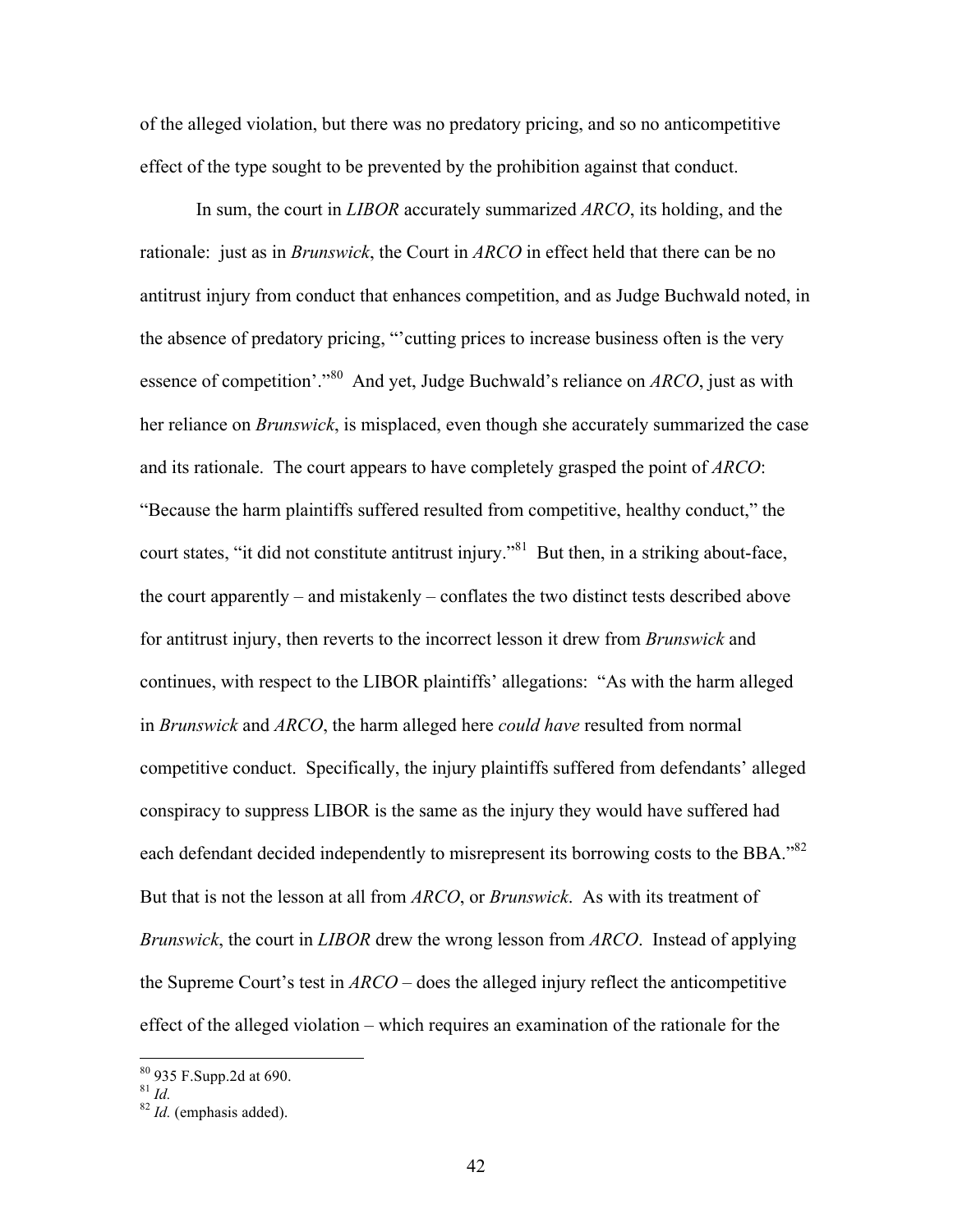prohibition in any given case, the court instead reverts to its previous, more formulaic test, that is, whether the alleged injury *could* have resulted from normal competitive conduct. If the answer to that latter test, according to the court, is 'yes', then the injury is not antitrust injury. But the assumption of normal competitive conduct is the "Irrelevant Hypothetical," which, as shown, leads to a meaningless result.

Addressing *ARCO*, Judge Buchwald clearly explained that a competitor complaining of increased competition from lower prices resulting from nonpredatory maximum resale price maintenance does not suffer antitrust injury. But then the court switches from characterizing the rationale of *ARCO* correctly as 'an absence of antitrust injury because the conduct promotes competition' to lumping it together with the lesson it draws from *Brunswick*, that if the injury could occur without the alleged anticompetitive conduct, it is not antitrust injury. But the Court in *ARCO* did not assume away the anticompetitive conduct, find that the plaintiff still suffers injury and therefore conclude that it is not antitrust injury. Instead, it examined the purpose of the prohibition of the alleged conduct as it applies to the alleged injury and asked whether the alleged injury reflects the anticompetitive effect of the alleged violation. In *ARCO*, the answer was clearly 'no' – it does not – but again, the Court did not arrive at that conclusion by assuming away the anticompetitive conduct; rather, it asked what the purpose of the prohibition of the violation is, as it applies to the plaintiff's claim. *ARCO*, properly understood, therefore lends no support for the court's use of the test that if there is still injury even if the anticompetitive conduct is removed, then it is not antitrust injury. Furthermore, that test, if it even 'worked' on the facts of ARCO – and it does not, for if the maximum RPM policies had not been imposed, then presumably ARCO's retailers'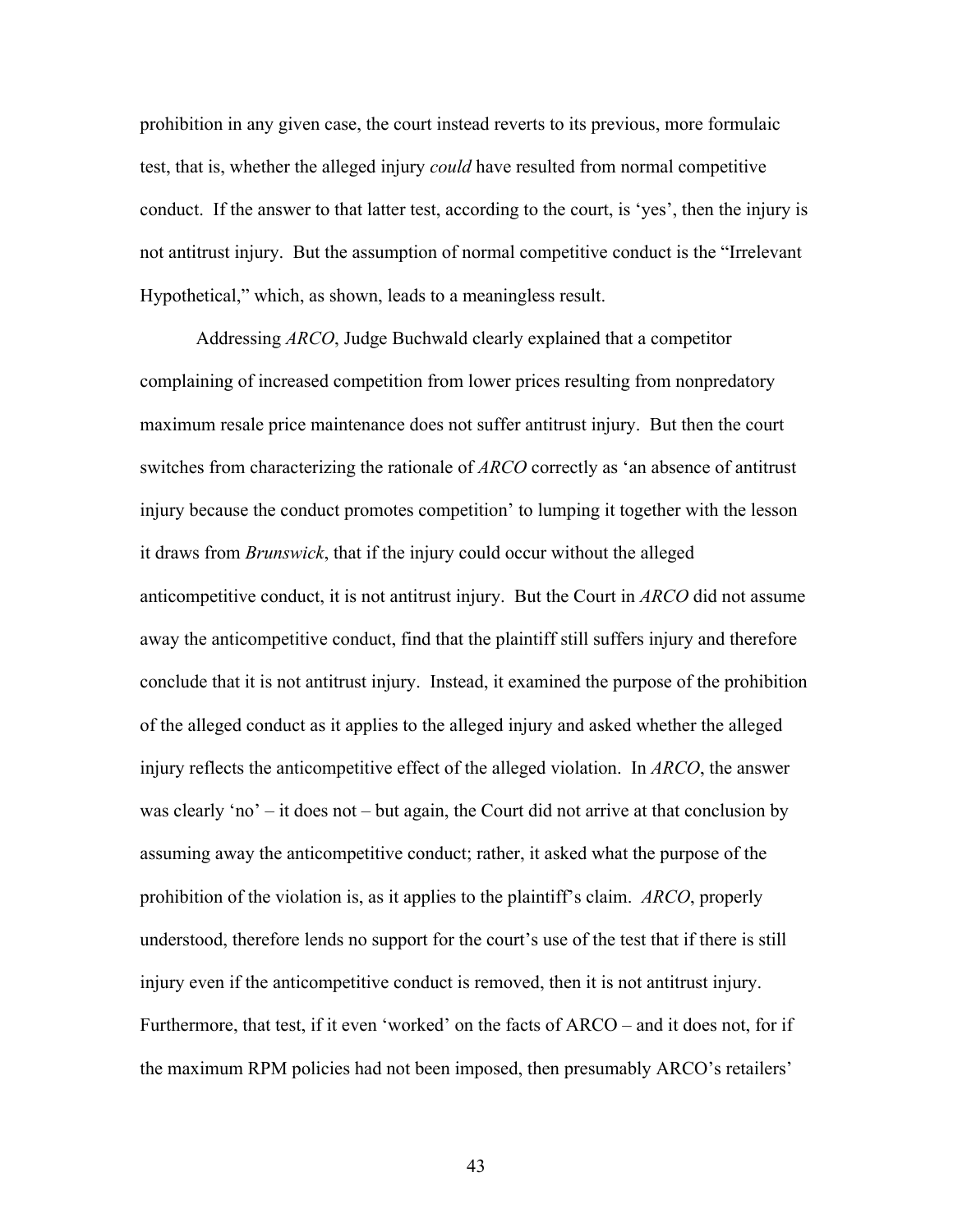gas prices would not have dropped as they did, and so plaintiffs would not have lost sales – suffers from the same infirmity explained above: it proves too much and would eliminate all antitrust claims.

*In good company: the Sixth Circuit fell into the Trap of the Irrelevant Hypothetical with its 'Necessary Predicate' test.* The Sixth Circuit Court of Appeals also fell into the Trap of the Irrelevant Hypothetical with its own test for antitrust injury – the 'necessary predicate' test – and it has taken some years for that court to acknowledge, if only indirectly, its critical flaw. Over a period of some years, the Sixth Circuit appeared to take the view in several cases that there is no antitrust injury if the alleged injury could have resulted from some cause other than the antitrust violation.<sup>83</sup> The 'necessary predicate' test asks whether the illegal antitrust conduct is a necessary predicate to injury. If the answer is 'no' – that is, if injury could result even without the antitrust violation – then the injury is not *antitrust* injury. The necessary predicate test, it may be said, initially drew the Sixth Circuit into the Trap of the Irrelevant Hypothetical, and the flaw

 $83$  *See, e.g., Hodges v. WSM, Inc.,* 26 F.3d 36 ( $6<sup>th</sup>$  Cir. 1994) (finding no antitrust injury because even in the absence of defendant's alleged conspiracy with other airport shuttle van service operators to deny access to plaintiff operator to the "Grand Old Opry" amusement center, defendant could have denied access to plaintiff, resulting in the same loss of business to the plaintiff); *Watkins & Son Pet Supplies v. Iams Co.*, 254 F.3d 607 ( $6<sup>th</sup>$  Cir. 2001) (holding that exclusive dealing arrangement alleged to violate Sect. 3 of the Clayton Act was not a necessary predicate of plaintiff's alleged injury from its termination as dealer because it could have been terminated even in the absence of the alleged violation); *Valley Products Co. v. Landmark*, 128 F.3d 398 ( $6<sup>th</sup>$  Cir. 1997) (dismissing case for failure to satisfy the 'necessary predicate' test where plaintiff, supplier of hotel guest amenities (e.g., bar soap, shampoo, conditioner, etc.), claimed that defendant franchisor Hospitality Services (HFS), owner of trademark rights for a number of hotel-motel businesses, reduced its list of guest amenity suppliers to two co-exclusive suppliers to HFS-franchised hotels, not including plaintiff, and that HFS used its market power as a franchisor to subject HFS franchisees to tying arrangements under which franchise rights were conditioned on purchases of logoed amenities manufactured by the two co-exclusive suppliers in violation of Section 1 of the Sherman Act; reasoning that plaintiff's "sales losses would have been suffered as a result of the cancellation whether or not HFS had entered into the alleged tying agreements with the franchisees. Here, as in *Hodges*, the alleged antitrust violation was simply not a necessary predicate to the plaintiff's injury."). *See generally* J. Jacobson, T. Greer, "Twenty-One Years of Antitrust Injury: Down the Alley with *Brunswick v. Pueblo Bowl-O-Mat*," 66 Antitrust L.J. 273, 300-302 (1998) (discussing Sixth Circuit's 'necessary predicate' test); ABA SECTION OF ANTITRUST LAW, ANTITRUST LAW DEVELOPMENTS (7<sup>th</sup> ed., 2012) at 763 (same).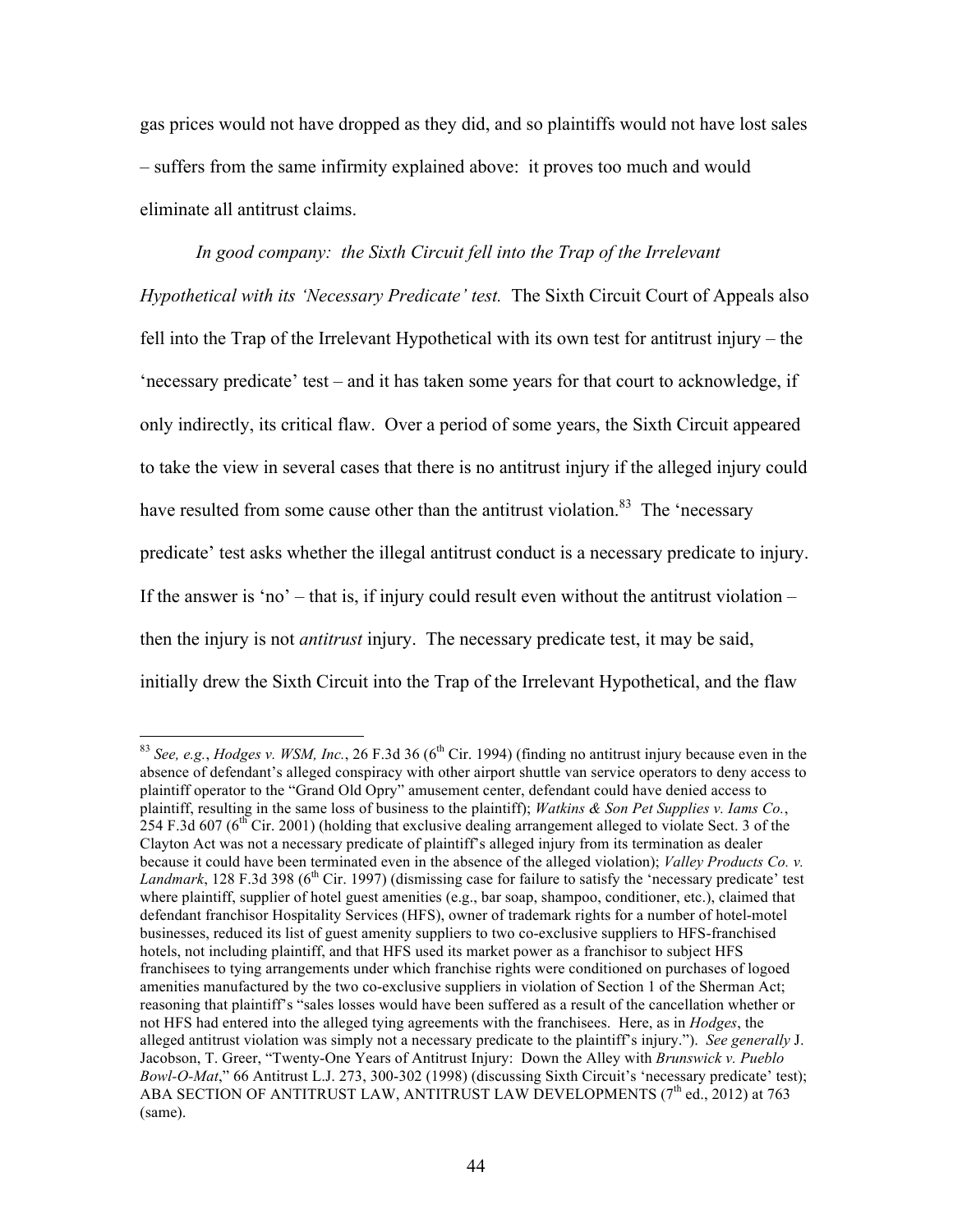is the same: reasoning that there is no antitrust injury if the injury could have occurred even in the absence of the alleged antitrust conduct assumes away the antitrust violation and, taken to its logical limit, necessarily eliminates all antitrust cases. The correct test is whether the alleged injury accurately reflects the anticompetitive effect of the alleged violation.

It has been observed that more recently, however, in such cases as *In re Cardizem CD Antitrust Litigation*, the Sixth Circuit has "'significantly limited' application of that test to circumstances where it is clear that the plaintiff's injury would have been caused by other actual factors, not hypothetical occurrences."84 In *Cardizem*, the Sixth Circuit says a number of things about its application of the necessary predicate test, including that in *Hodges*, *Valley Products* and similar dismissals on antitrust injury grounds<sup>85</sup>, it dismissed plaintiffs' claims not because the defendant *could* have caused the same injury without committing the alleged antitrust violation but "because each of the defendants had taken an action that it was lawfully entitled to take, independent of the alleged antitrust violation, which was the actual, indisputable, and sole cause of the plaintiff's injury."86 Here, arguably, the Sixth Circuit may be confusing causation and antitrust injury, for it is often not clear on a motion to dismiss such claims what exactly is the cause of the alleged injury – conduct allowed under the law or conduct that violates antitrust law. And that is a matter for discovery, not for determination as a matter of antitrust injury.

 $84$  ABA SECTION OF ANTITRUST LAW, ANTITRUST LAW DEVELOPMENTS ( $7<sup>th</sup>$  ed., 2012) at 763, citing *In re Cardizem CD Antitrust Litig.*, 332 F. 3d 896, 914-15 (6<sup>th</sup> Cir. 2003)<sup>85</sup> See note 83, *supra*.<br><sup>86</sup> *In re Cardizem*, 332 F.3d at 914.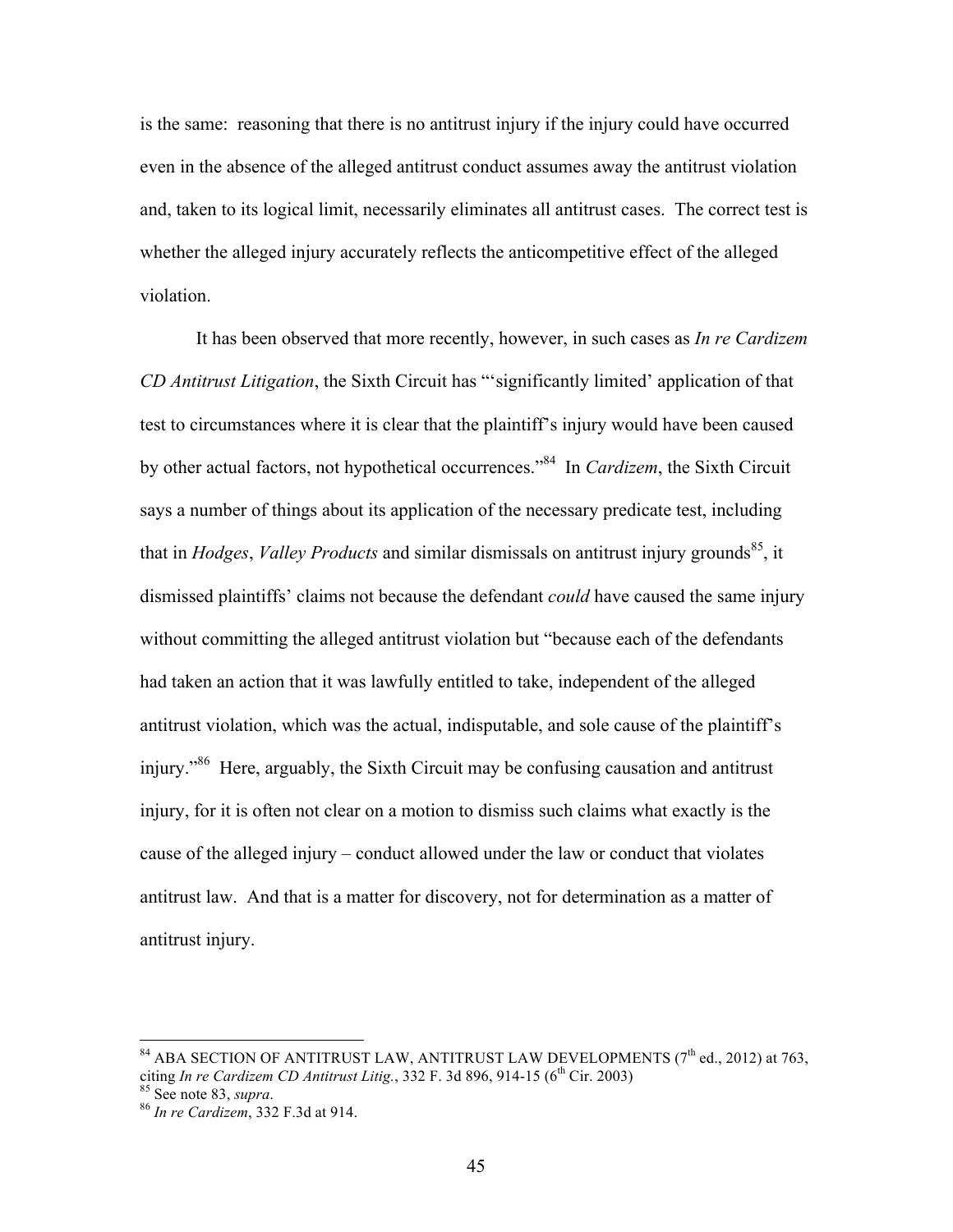It does not help, in what may perhaps be viewed as the Sixth Circuit's effort to rehabilitate its previous logic on antitrust injury, when it goes on to state that "in reality, we have only dismissed a case for failure to allege that an antitrust violation is the 'necessary predicate' for the plaintiff's injury where it has been apparent from the face of the complaint that actual and unequivocally legal action by the defendant would have caused the plaintiff's injury, even if there had been no antitrust injury."<sup>87</sup> It is thus not at all clear that the Sixth Circuit escapes the Trap of the Irrelevant Hypothetical with this formulation, even though here it emphasizes the word "actual" apparently in order to reject the interpretation of its 'necessary predicate' test as meaning simply that if the defendant hypothetically *could* have caused the same injury without violating the antitrust law, then there is no antitrust injury.

Far more important than what the Sixth Circuit said, though, is what it actually did in the case. In *Cardizem*, HMR, the manufacturer of a branded drug, Cardizem CD, agreed to pay Andrx \$40M per year not to bring its generic product to market and compete with Cardizem CD. The court said that this would be a "naked, horizontal restraint of trade that is *per se* illegal because it is presumed to have the effect of reducing competition in the market for Cardizem CD and its generic equivalents to the detriment of consumers."<sup>88</sup> The court further noted that "the complaint clearly allege[d] that but for the Agreement, specifically the payment of \$40 million per year, the plaintiffs would not have suffered their injury; there is nothing in the complaint that belies this allegation or justifies this Court not accepting it as true."<sup>89</sup> Quite importantly in the context of this discussion of *LIBOR*, the court added, "the defendants' argument to the contrary, that

<sup>87</sup> *Id.* <sup>88</sup> *Id.* at 911. <sup>89</sup> *Id.*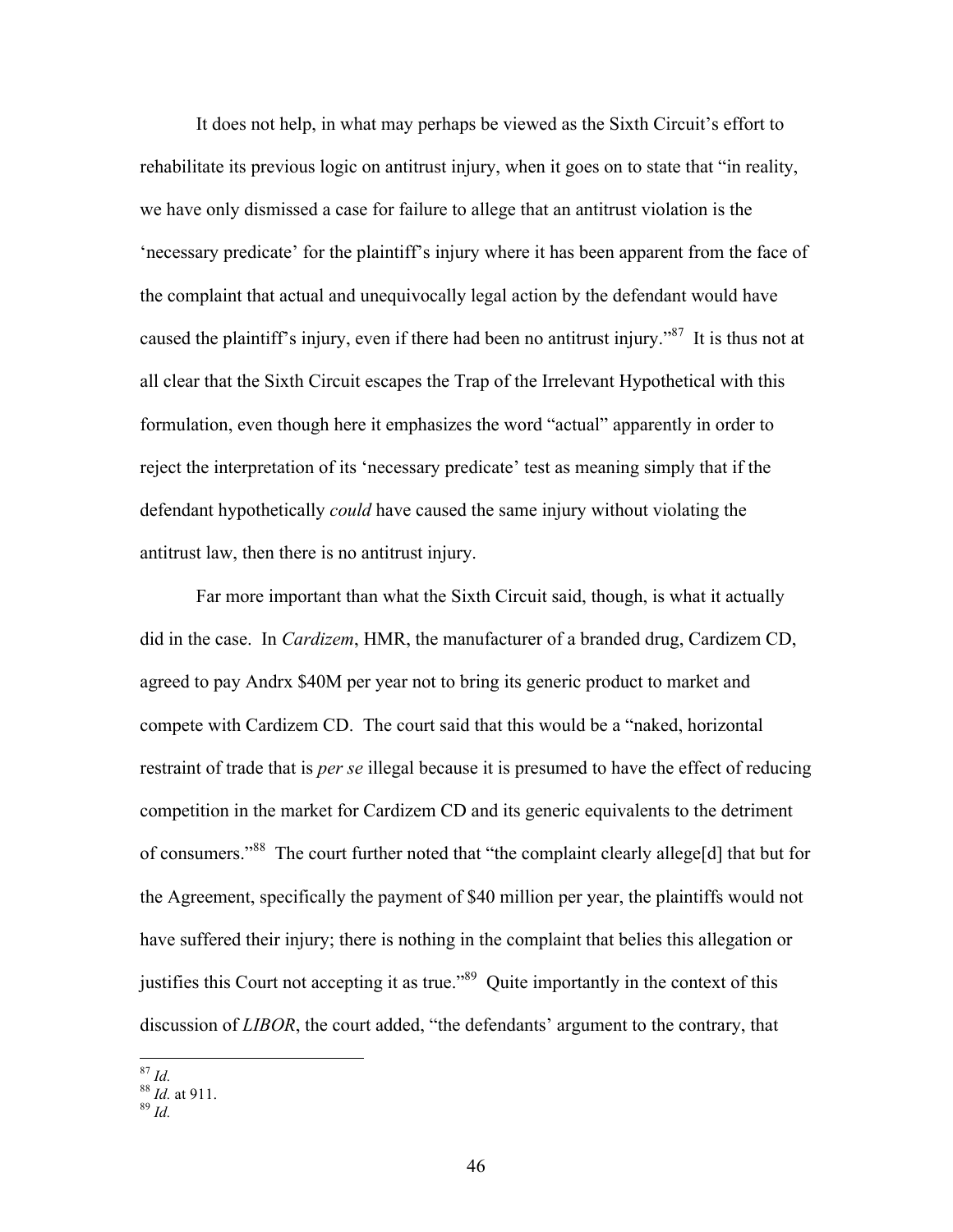Andrx would not have entered the market even if there had been no Agreement and payment because of its fear of damages in the patent infringement litigation, creates a disputed issue of fact, not appropriately resolved on a motion to dismiss."<sup>90</sup>

In sum, most instructively for *LIBOR*, what the Sixth Circuit did – regardless of whether it may also have further muddied the waters with its general restatement of the 'necessary predicate' test – was reject the defendants' contention that "the plaintiffs cannot allege an antitrust injury because Andrx *could* have unilaterally (and legally) decided not to market its generic version of Cardizem CD; they contend it is immaterial whether, in fact, it was the Agreement and the payment of \$40 million per year that caused them to do so."<sup>91</sup> (This does not appear to be any different from what Judge Buchwald concluded the *LIBOR* defendants could do – i.e., each unilaterally, independently deciding to submit the rates so as to cause the alleged injury to the plaintiffs.) Leaving no ambiguity, the Court said, "We disagree."<sup>92</sup> Thus, even the Sixth Circuit, whose earlier, more 'aggressive'<sup>93</sup> version of the 'necessary predicate' test has not been adopted by other circuits<sup>94</sup>, has effectively rejected any test for antitrust injury that asks whether plaintiff could have suffered the same harm absent the antitrust violation.

*A question of causation, not antitrust injury.* The Sixth Circuit furthermore quite pointedly explained that the ostensible question of causation – here, whether it was the

<sup>&</sup>lt;sup>90</sup> *Id.*<br><sup>91</sup> *Id.* at 912.<br><sup>92</sup> *Id.* at 914 (noting that the Sixth Circuit "has been reasonably aggressive in using the antitrust injury doctrine to bar recovery where the asserted injury, although linked to an alleged violation of the antitrust laws, flows directly from conduct that is not itself an antitrust violation.") (citing *Valley Products Co. v. Landmark*, 128 F.3d 398, 403 (6<sup>th</sup> Cir. 1997)).

<sup>&</sup>lt;sup>94</sup> See ABA SECTION OF ANTITRUST LAW, ANTITRUST LAW DEVELOPMENTS (7<sup>th</sup> ed., 2012) at 763, n.80 (citing cases from the Second, Third, Fourth, Fifth and Ninth Circuits).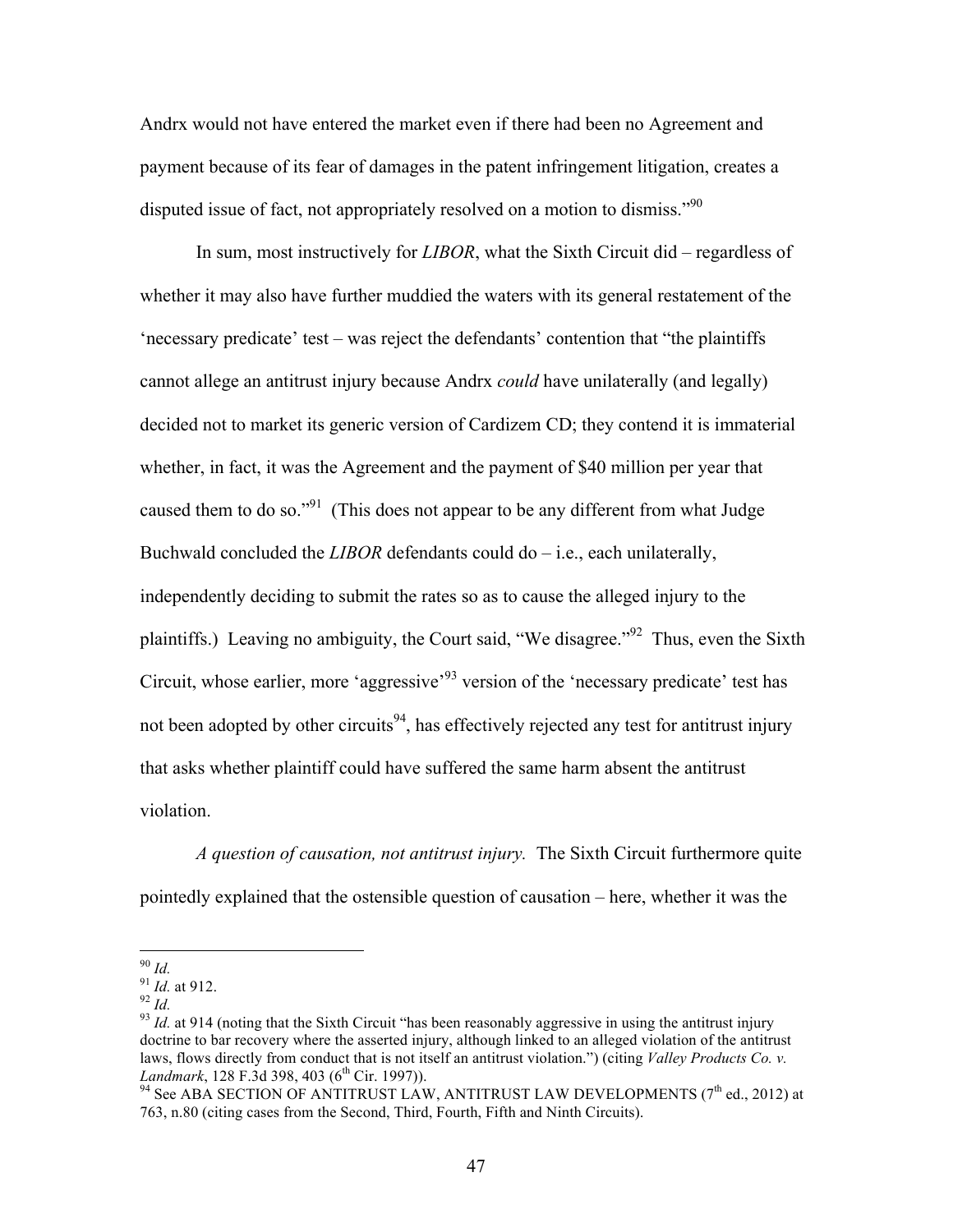agreement at issue which kept Andrx out of the market or its fear of damages from patent litigation – is not appropriately decided on a motion to dismiss and indeed is not a question of antitrust injury at all, but instead a question of causation.<sup>95</sup> And just as with antitrust injury, if antitrust causation were assumed away even where the alleged violative conduct reduces rather than promotes competition, antitrust claims would be virtually gutted.

*Second Circuit case, regarding causation, rejects reasoning utilized by Judge Buchwald.* The Second Circuit itself, in fact, has rejected the very line of reasoning employed by Judge Buchwald for her finding of no antitrust injury, but instead framed in terms of causation. In *Irvin Industries, Inc. v. Goodyear Aerospace Corp.*, a Second Circuit panel reversed a summary judgment dismissal of a contractor's predatory pricing claim under Section 2 of the Sherman Act.<sup>96</sup> The district court held that Irvin failed to show sufficient facts that would enable it to prove causation on its monopolization claims. Irvin and Goodyear were competing to win a government defense contract for a product used to decelerate bombs when dropped from low-flying aircraft. For the relevant time period, the Army's fiscal year 1986, Irvin bid \$376 per unit; Goodyear, the incumbent provider, reduced its bid price to \$332 per unit from \$608 per unit for 1985. Irvin sued for predatory pricing, alleging on expert testimony that Goodyear's average

 $95$  The Court of Appeals stated that given the allegation of a horizontal market allocation agreement, "dismissal would be appropriate only if the plaintiffs' allegations, taken as true and construed in their favor, somehow precluded the possibility that their injury flowed from the anticompetitive effects of the Agreement and payment. No such conclusion can be reached in this case. To the contrary, the complaint clearly alleges that but for the Agreement, specifically the payment of \$40 million per year, the plaintiffs would not have suffered their injury . . . . The defendants' argument to the contrary, that Andrx would not have entered the market even if there had been no Agreement and payment because of its fear of damages in the patent infringement litigation, creates a disputed issue of fact, not appropriately resolved on a motion to dismiss. Indeed, a trier of fact may well find that the \$89 million payment renders incredible the defendants' claim that Andrx would have refrained from marketing simply because of its fear of infringement damages." 332 F.3d at 911.

<sup>96</sup> 974 F.2d 241 (2d Cir. 1992).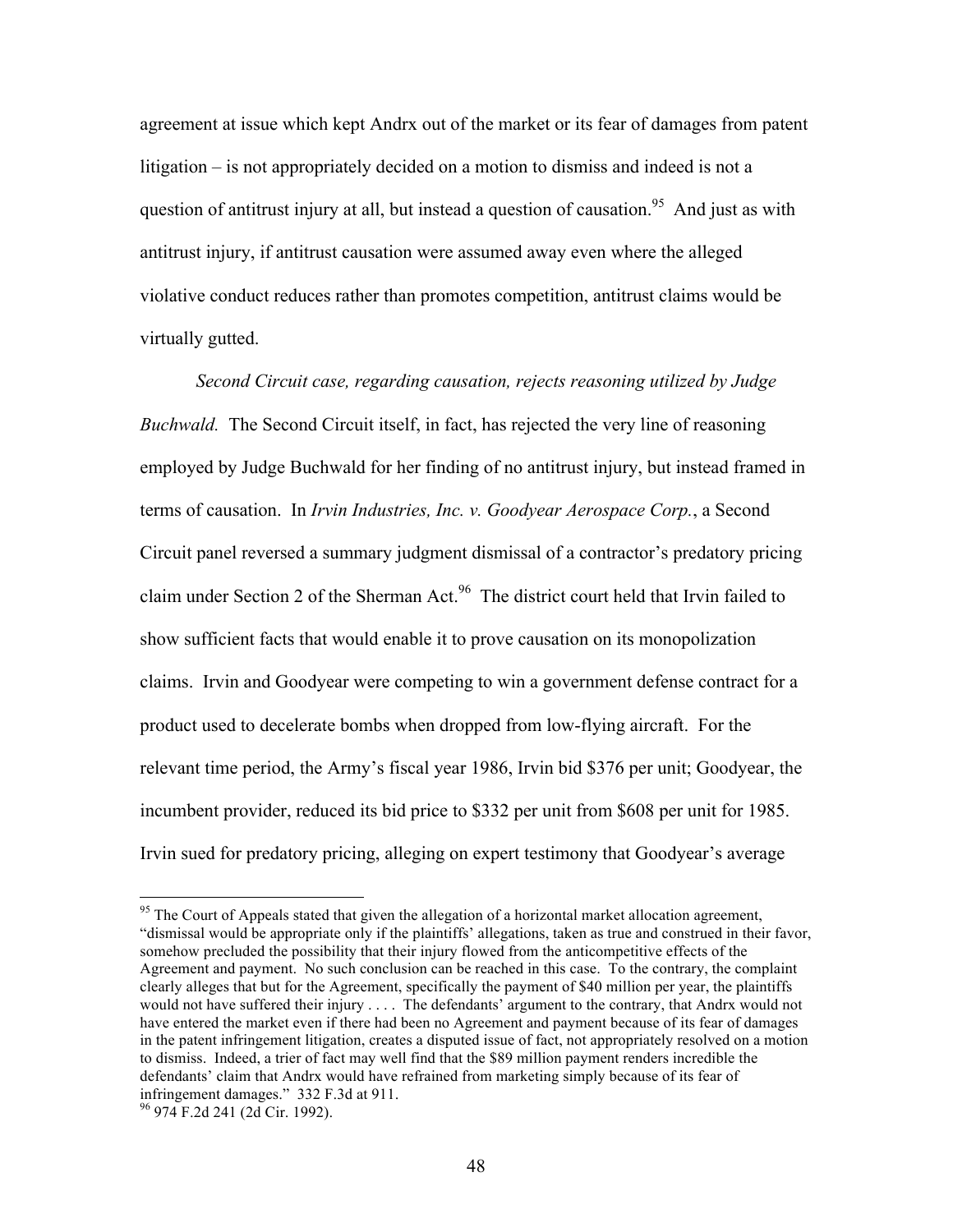variable cost, the measure for determining illegal predatory pricing, was between \$367.16 and \$378.82, well above its \$332 bid price. Resolving disputed facts in Irvin's favor, the district court found that Goodyear had monopoly power, as the prior sole source provider of the product, and then, based on Irvin's expert testimony, that Goodyear's bid of \$332 was predatory. The district court ruled, however, that Irvin could not as a matter of law establish that the alleged injury – Irvin's lost profits from not winning the contract – were caused by the predatory bid.

As the appellate panel explained, first, the district court correctly found Goodyear's bid to be presumptively unlawful (because it was below its average variable cost, and assuming monopoly power and the requisite intent to recoup). But the district court further reasoned that Goodyear could have bid above \$367 yet below Irvin's bid of \$376 and thereby underbid Irvin without engaging in predatory pricing; in this way, then, Goodyear lawfully could have won the contract. The district court concluded that because Goodyear thus could have lawfully won the contract, it was not the unlawful nature of Goodyear's bid that caused Irvin to lose the contract but instead Irvin's own bid price; the court then reasoned on this basis that Irvin had not shown causation. But what Goodyear could have done, the Court of Appeals, emphasized, is not what Goodyear in fact did: "Goodyear argues . . . that it would have won the contract anyway with a lawful bid between \$367.16 and \$376. But Goodyear did not submit such a bid. The possibility that it might have submitted a lawful bid, and if so, the same damage might have resulted, cannot in and of itself negate causation as a matter of law."<sup>97</sup> In other words, Goodyear asked the court to assume away the illegal predatory pricing and instead that it could have

 <sup>97</sup> *Id.* at 245 (citing *Lee-Moore Oil Co. v. Union Oil Co. of Calif.*, 599 F.2d 1299, 1302 (4th Cir. 1979)).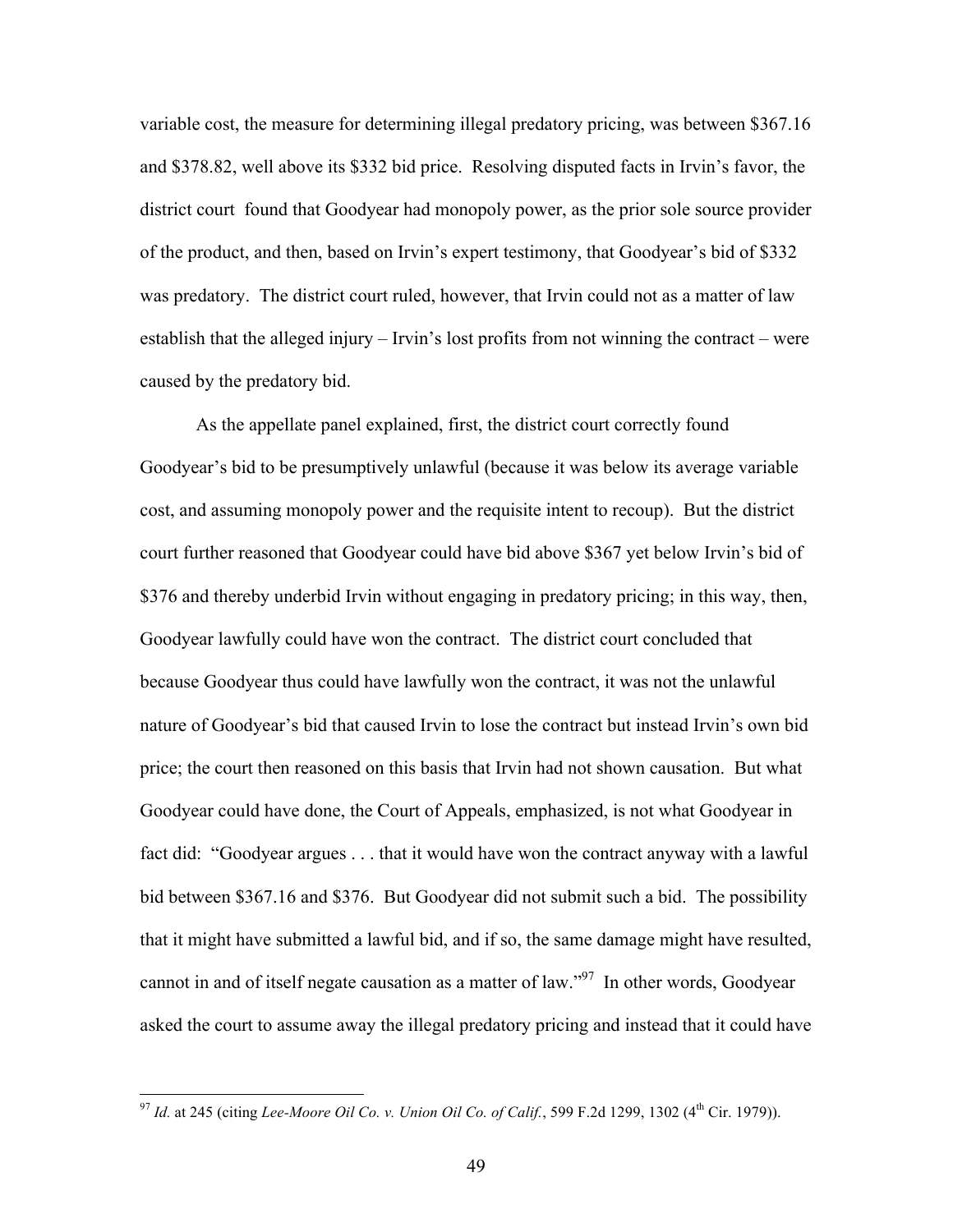legally underbid Irvin, yet resulting in the same injury to Irvin, thereby negating causation.

Framed in terms of antitrust injury instead of causation, Goodyear's argument is exactly equivalent, in logical terms, to contending that hypothetical legal pricing negates antitrust injury. Goodyear contended that Irvin would have lost the contract anyway if Goodyear had submitted a lawful bid. But the Court found that "under the facts of [the] case, the possibility that Irvin would have lost the contract anyway is too speculative to negate, as a matter of law, the causal link shown by Irvin" between the predatory bid and Irvin's loss of the contract.<sup>98</sup> One could as well state, with respect to *LIBOR*, that the possibility that each of the defendants independently would submit figures equivalent to those they submitted allegedly through collusion, which Judge Buchwald credits as negating antitrust injury, is equally speculative – and of course it is.

The question before the appellate panel in *Goodyear* was whether there was a genuine issue of material fact as to whether there was a causal connection between Irvin's failure to win the contract and Goodyear's predatory bid, so as to preclude summary judgment. The court evidently framed the issue in terms of causation because that was the issue on appeal of the summary judgment. But the Second Circuit panel's reasoning, rejecting the argument that Goodyear might have priced lawfully and yet still won the contract by underbidding Irvin as too speculative to negate the alleged causal link as a matter of law, is exactly the same reasoning that the Sixth Circuit ultimately adopted in *Cardizem*, framed in terms of antitrust injury. As noted, the antitrust injury inquiry – whether the injury reflects the anticompetitive effect or competition-reducing aspects of the violation or challenged conduct – is distinct from the causation inquiry – whether the

 <sup>98</sup> *Id.* at 246.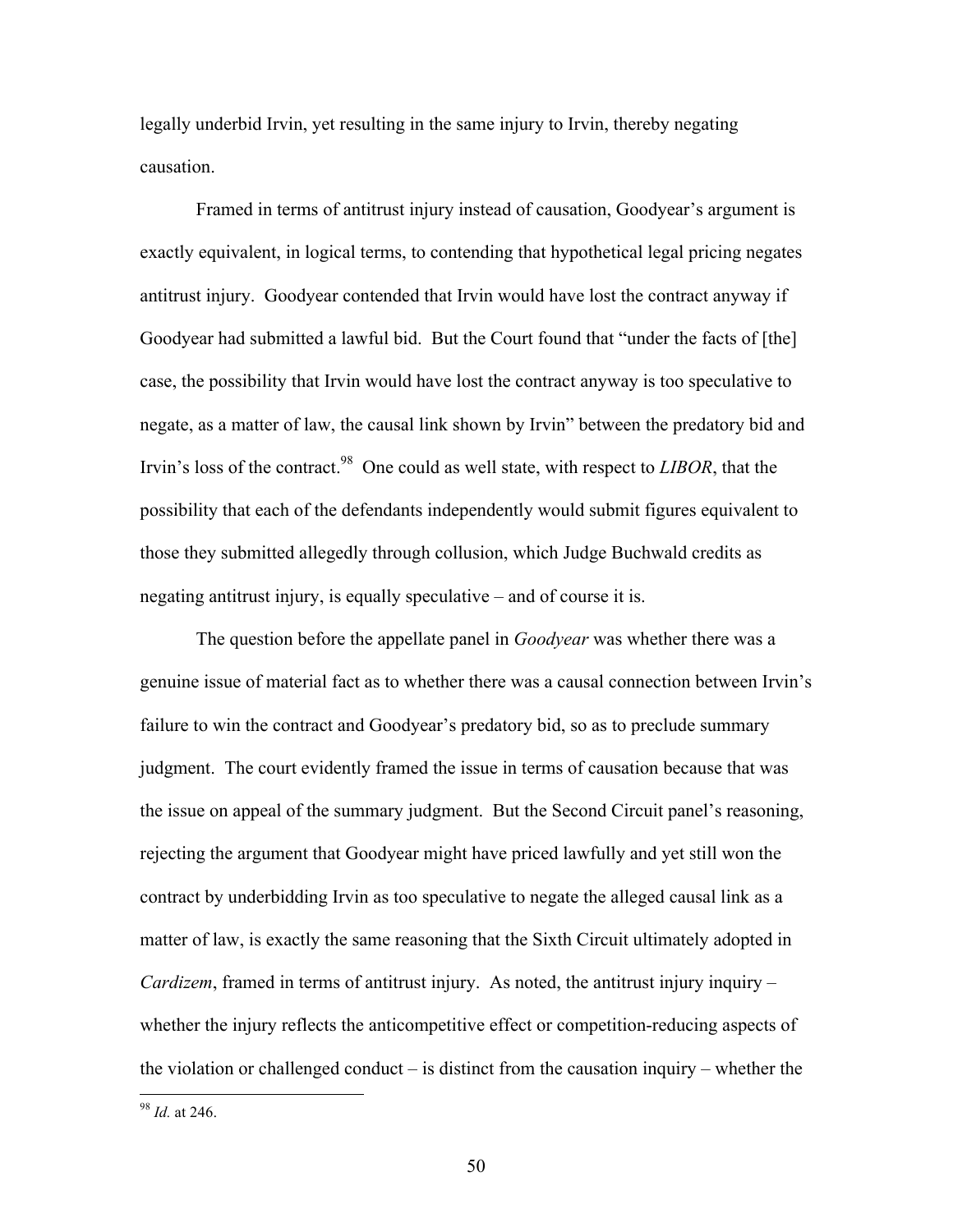challenged conduct or violation materially caused the alleged injury. But there is no principled difference in the invalidity of the test proposed by Goodyear as applied to determining causation -- or to antitrust injury in another case: it fails on either inquiry because by assuming that hypothetical legal conduct would result in the same harm as alleged to have resulted from the claimed antitrust violation, it is asking the court to ignore the antitrust violation, which has yet to be proved. If it is ignored, then of course there is no causation – there can be no link between the alleged harm and the antitrust violation, because there is no violation. For the same reason, there can be no antitrust injury on the assumption that the defendants *could* have engaged in legal conduct that would have resulted in the same injury to the plaintiff as if they had engaged in conduct that violates the antitrust laws, because of course the injury then would not reflect the anticompetitive or competition-reducing aspects of the violation or conduct.

In short, in *Goodyear* the Second Circuit has clearly rejected, on a causation analysis, the reasoning employed by Judge Buchwald as to antitrust injury, but there is no effort to address *Goodyear*, let alone any mention of it, in *LIBOR*. Furthermore, the fact that Judge Buchwald employed this rationale to find an absence of antitrust injury, and the Second Circuit rejected it on a summary judgment causation determination, is of no moment: it is Judge Buchwald who frames the question in terms of antitrust injury, and if, as contended herein, she has done so incorrectly, and it is not a matter of antitrust injury at all, then it must be something else. If it were a question of causation, along the lines of the analysis by the appellate panel in *Goodyear*, then the conclusion there, too, must be that the possibility that the banks independently submitted rates similar to those they allegedly did through collusion, with the same injury to plaintiffs, would be too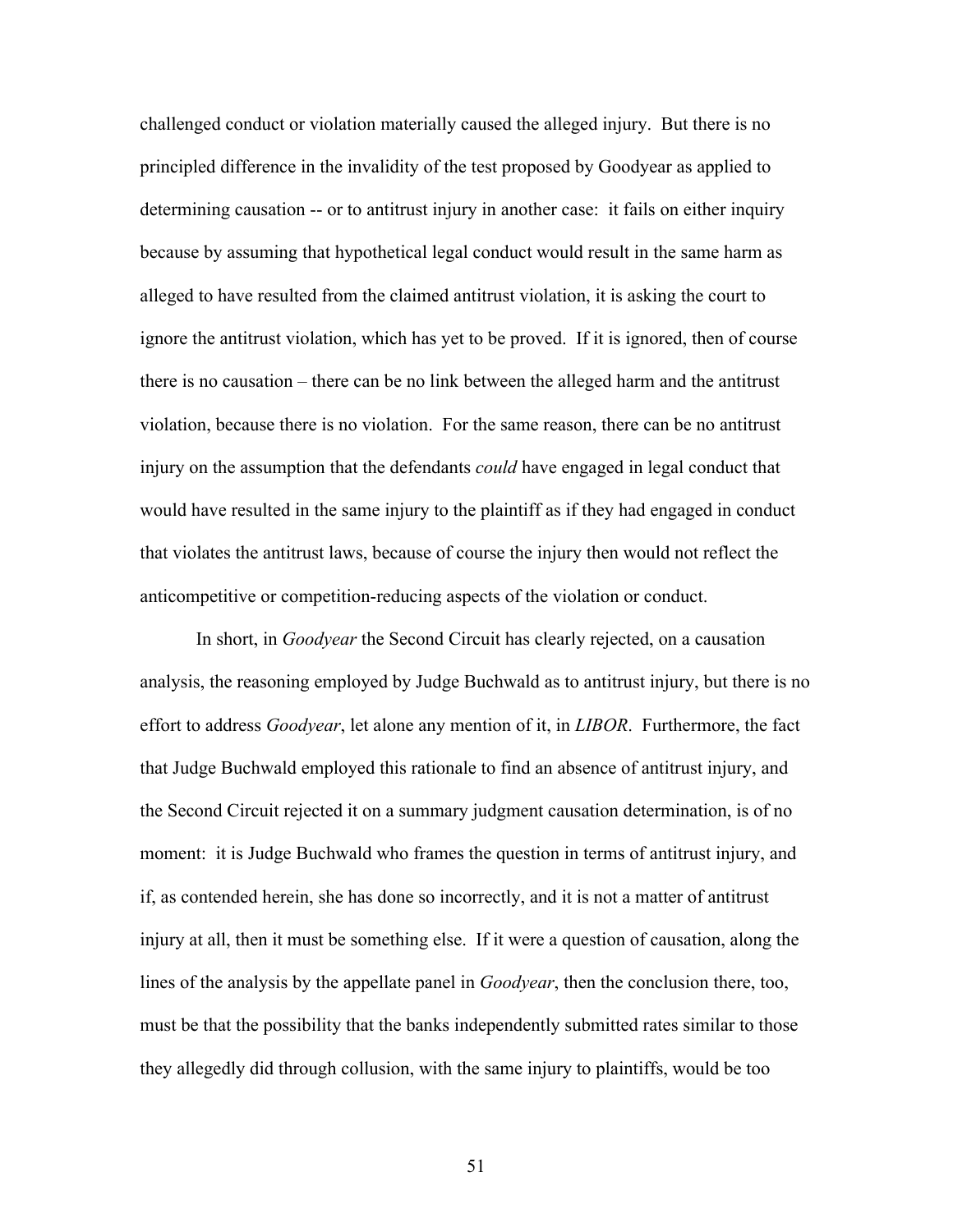speculative to negate the causation alleged by plaintiffs between their harm and the alleged violation. In either case, logic and Second Circuit precedent itself strongly suggest that the rationale employed by Judge Buchwald, elsewhere discredited, cannot negate antitrust injury in *LIBOR* – or causation – on a motion to dismiss, before discovery.

*Second Circuit in Goodyear draws support for its rationale regarding causation from Fourth Circuit case regarding antitrust injury.*It is noteworthy that the Second Circuit in its *Goodyear* decision, in support of its rationale explained above with respect to causation, cited with approval a Fourth Circuit case, *Lee-Moore Oil Co. v. Union Oil Co. of California*, which concerned antitrust injury. <sup>99</sup> *Lee-Moore* further illustrates the invalidity of the rationale employed by Judge Buchwald – whether applied to the question of causation or antitrust injury. Johnson Oil Company, as predecessor to Lee-Moore, was a petroleum products 'jobber' (distributor) which purchased gasoline and other petroleum products from oil suppliers, such as Union, and sold them to retail gas stations. When Union terminated Johnson's supply contract in 1972, Johnson could no longer sell Union-branded products to its customers operating retail stations under the Union brand and it was forced to turn to unbranded products of independent suppliers. Lee-Moore, as successor to Johnson, sued under Sections 1 and 2 of the Sherman Act, alleging that the major oil companies conspired to create an artificial oil shortage and that one of the goals of the conspiracy was to drive from the market 'maverick jobbers' such as Lee-Moore, who tended to depress the price of major brand products through their

 <sup>99</sup> *Goodyear*, 974 F.2d at 245-46, citing *Lee-Moore*, 599 F.2d 1299 (4th Cir. 1979) and noting that "[i]n *Lee-Moore*, the court held that if the plaintiff could show damages from the defendant's unlawful refusal to deal, 'the fact that [the defendant] might have caused the same damages by a lawful cancellation of the contract is irrelevant'"), *id.*, 974 F.2d at 246, n.3.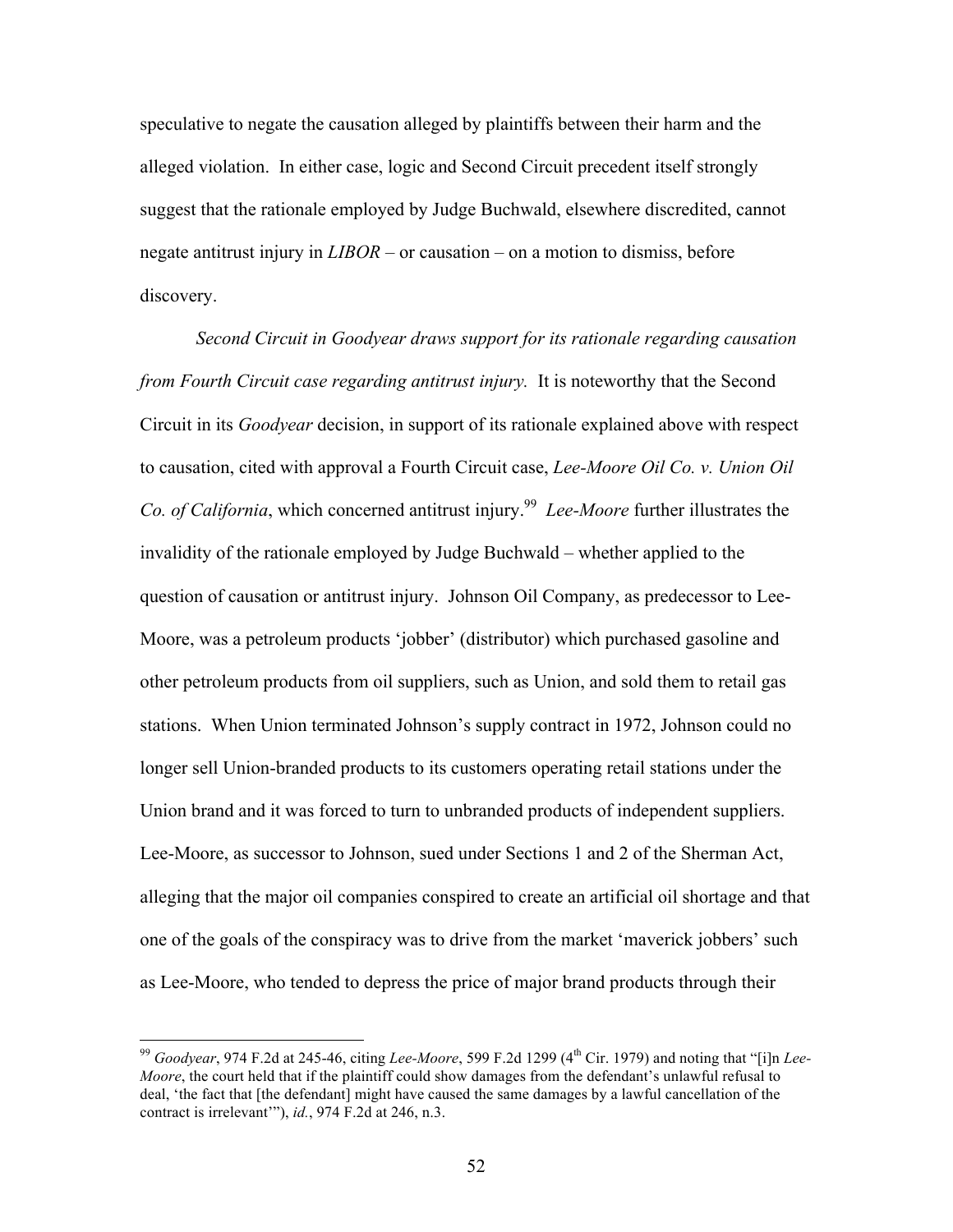promotion of highly competitive self-service retail stations. It was not the bare termination of the supply contract itself, without more, that might violate antitrust law, the court noted, but a cancellation of the contract in the context of an alleged anticompetitive conspiracy, which would constitute a per se violation of the Sherman Act. $100$ 

The district court granted summary judgment in favor of Union on two principal grounds: first, it ruled that any injury suffered by Lee-Moore was not "competitive injury" because at all relevant times it had alternative sources of supply for the products; second, it reasoned that "Lee-Moore would have sustained the same damages if Union had lawfully cancelled its supply contract, and . . . therefore . . . Lee-Moore could not recover these damages even if it showed that the cancellation was in furtherance of an illegal conspiracy"<sup>101</sup> – or, in the district court's own words, "[i]n short, these damages could result from even the lawful termination of a supply agreement.<sup>"102</sup> Although the Court of Appeals did not specifically describe the second ground as also concerning "competitive injury," it quite arguably goes to the same issue as that attributed to the first ground, that is, antitrust injury. Reversing the district court, the Court of Appeals rejected both arguments and, with particular application to Judge Buchwald's reasoning, stated as follows regarding the second ground:

> This reasoning is based on what we think is an erroneous view of private damage actions under § 4. If Lee-Moore can show damages caused by Union's antitrust violation, *the fact that Union might have caused the same damages by a lawful cancellation of the contract is irrelevant*. It is, of course, an established principle that a supplier may

<sup>&</sup>lt;sup>100</sup> *Lee-Moore*, 599 F.2d at 1301.<br><sup>101</sup> *Id.* (restating district court's rationale)<br><sup>102</sup> *Lee-Moore Oil Co. v. Union Oil Co. of California*, 441 F.Supp. 730, 739 (M.D.N.C., Durham Div. 1977).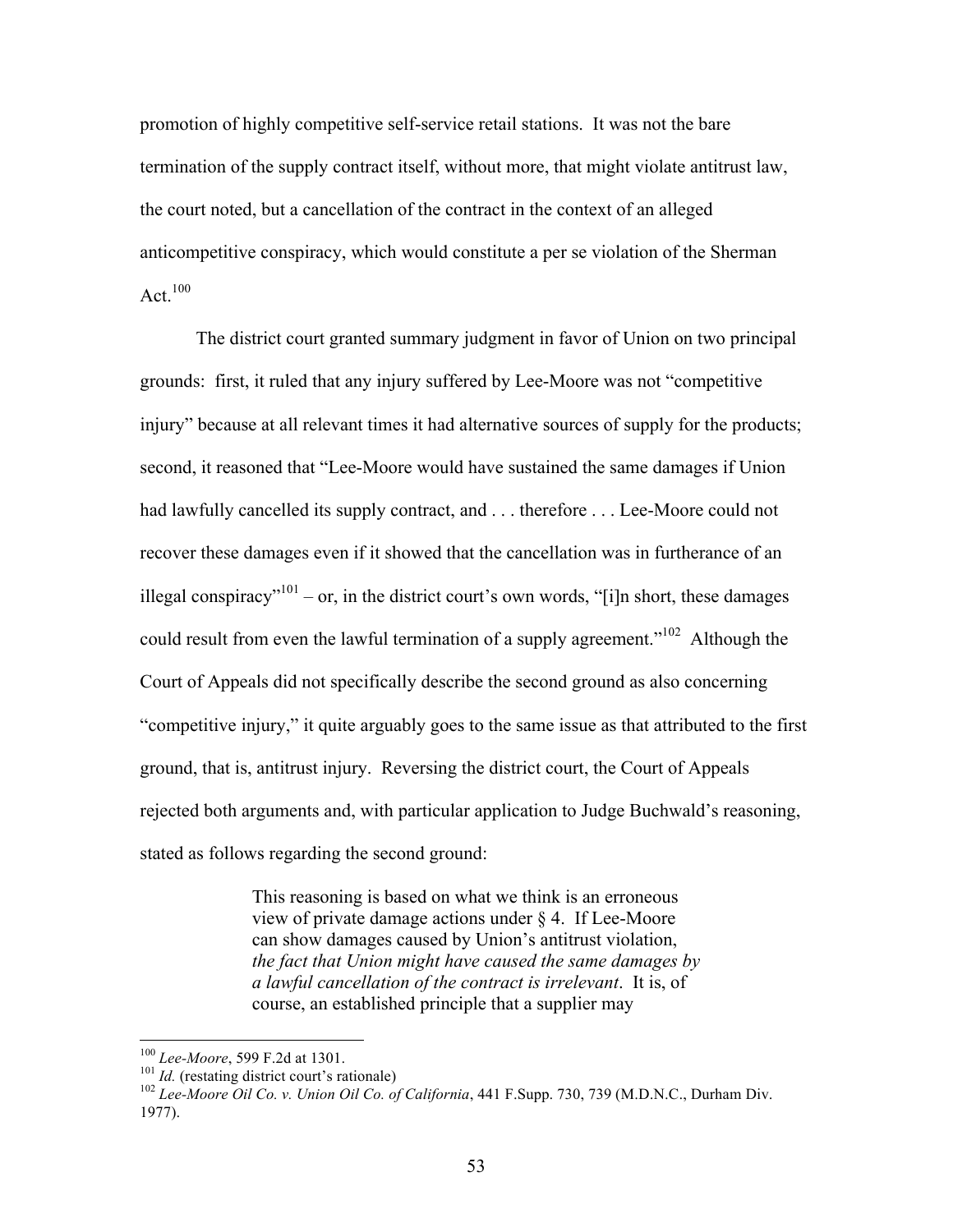lawfully refuse to deal with a customer, so long as the refusal does not involve an illegal combination or agreement. [. . .] But we fail to understand how this principle can limit a plaintiff's right of recovery under s 4 once a Sherman Act violation is established. The reports contain a multitude of cases in which private recovery for an unlawful refusal to deal has been or will be allowed with regard to elements of damage, which, had the refusal to deal been lawful, would not have been recoverable.<sup>103</sup>

It seems clear that the Court of Appeals here is addressing antitrust injury, no less than for the first ('competitive injury') ground, and thus rejects this reasoning as one basis for concluding that the plaintiff could show no right to recovery.104

*Recent decision illustrates the confusion – and highlights the difference – between antitrust injury and causation*. As previously mentioned, antitrust injury and antitrust causation are sometimes confused, and the effect can be consequential, especially, for instance, on a motion to dismiss, if what is in fact a matter of causation is instead mistaken for antitrust injury and the question of causation, properly identified, would be addressed more properly on a motion for summary judgment.A January 2015 decision by a federal district court in California, *Galope v. Deutsche Bank National Trust Co.*, 105 illustrates the point and, fortuitously, addresses antitrust injury, causation and LIBOR – all in one decision. In 2006 the plaintiff homeowner took out a mortgage loan that ultimately was sold into a trust for which one of the defendants, Deutsche Bank National Trust, served as the trustee and defendant Barclays Bank served as the administrator of

 <sup>103</sup> 599 F.2d 1299 at 1302 (citations omitted) (emphasis added).

<sup>104</sup> *See also* J. Jacobson and T. Greer, "Twenty-One Years of Antitrust Injury: Down the Alley with *Brunswick v. Pueblo Bowl-O-Mat*," *supra*, 66 Antitrust L.J. at 301-02 (discussing *Lee-Moore* and commenting that the Fourth Circuit's rejection of the district court's reasoning based on its finding that the same damages "could result from even the lawful termination of a supply agreement" conflicts squarely with the Sixth Circuit's 'necessary predicate' test for antitrust injury).

<sup>&</sup>lt;sup>105</sup> Case No. SACV 12-00323-CJC(RNBx), Order Granting the Barclays' Defendants' Motion for Summary Judgment (C.D. Cal., S. Div., Jan. 12, 2015).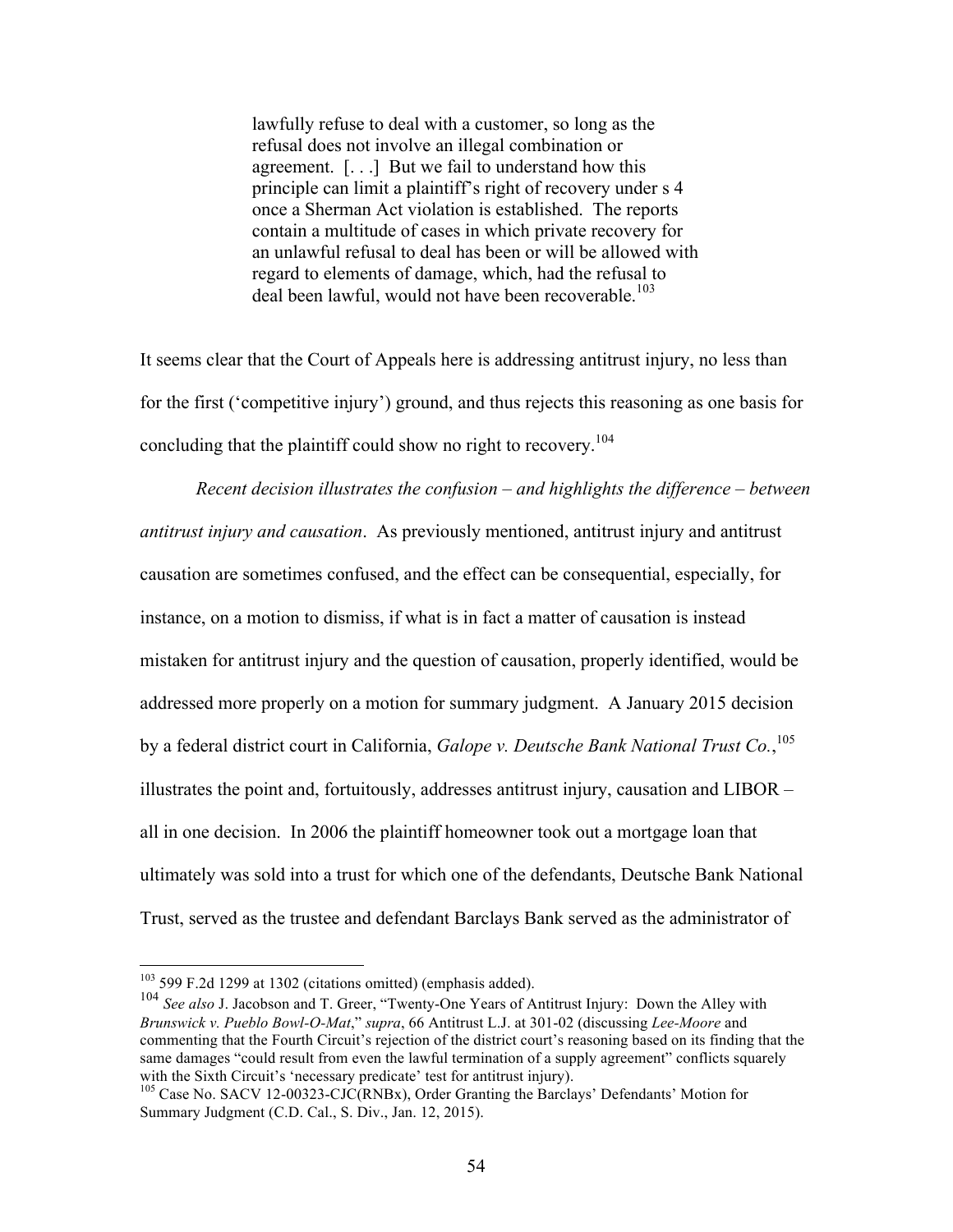the trust sponsor. Plaintiff defaulted on the loan. As to Barclays (and an affiliate – the "Barclays Defendants"), plaintiff alleged that the bank violated the Sherman Act and other law by its LIBOR submissions to the BBA between 2005 and 2009 and that she would not have purchased her loan had she known that Barclays was participating in a concerted manipulation of the LIBOR rate. The court granted summary judgment in favor of Barclays.

The court appeared to base its dismissal on antitrust injury grounds, stating that the plaintiff had "not satisfied the standard for antitrust standing;"<sup>106</sup> a closer review of its reasoning, however, shows that instead it based the dismissal on causation. First, it found that the plaintiff never made any payment on the loan that was linked to LIBOR. Then, referring to antitrust injury and plaintiff's assertion that she would not have entered into the 2006 loan in the first place if she had known that Barclays was manipulating LIBOR, it stated that plaintiff's asserted damages – late fees and credit damage – did not stem from any competition-reducing aspect of Barclays' conduct but instead from Barclays' purported misrepresentations and omissions (in not disclosing its conduct to plaintiff). Thus, the court stated, "Plaintiff's injury is not 'of the type the antitrust laws were intended to prevent."<sup>107</sup> (The court, however, made no finding that Barclays' conduct with respect to LIBOR was not competition-reducing; rather, it was simply stressing that plaintiff's injury would have stemmed from Barclays' statements or omissions about its LIBOR-related conduct to the plaintiff, if it made any at all.)

The court continued that "Plaintiff has not shown that her default was in any way caused by Barclays' conduct regarding its LIBOR submissions. Rather, it is undisputed

<sup>&</sup>lt;sup>106</sup> Order at 8.<br><sup>107</sup> Order at 8 (quoting *Am. Ad Mgmt., Inc. v. Gen. Tel. Co. of Cal.*, 190 F.3d 1051, 1057 (9<sup>th</sup> Cir. 1999)).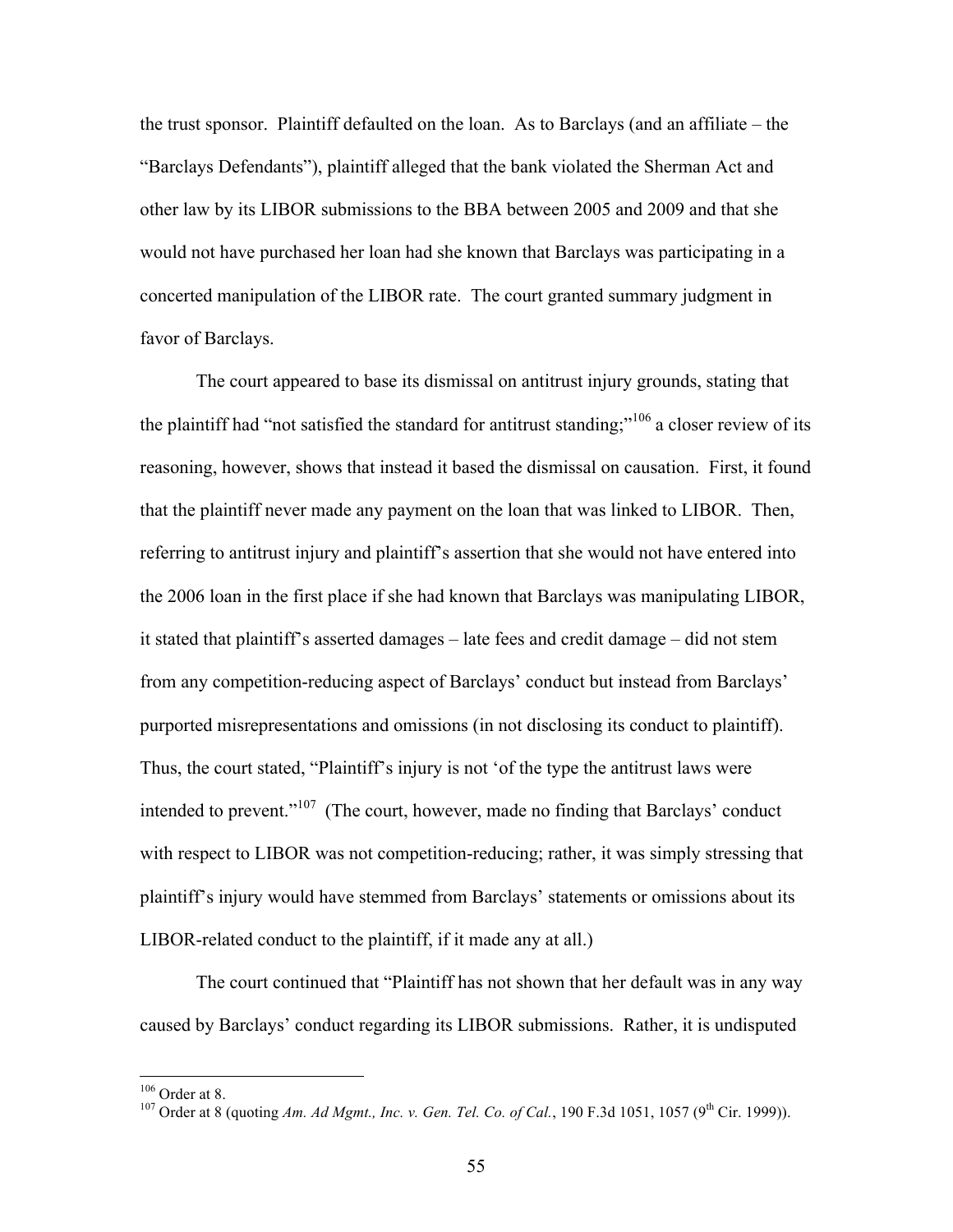that Plaintiff defaulted when her interest payment was based on a fixed rate established by the loan originating documents, *not linked in any way to LIBOR*. Thus, even assuming an antitrust violation by the Barclays Defendants, Plaintiff has not shown an injury 'that flows from that which makes defendants' acts unlawful'."108 In short, according to the court, the plaintiff failed to show antitrust injury, and therefore has no standing.

But despite the court's reference to antitrust injury and its citation to the leading Supreme Court cases, this is not a matter of antitrust injury at all; it is a matter of antitrust causation, and the rationale, notwithstanding the court's apparent analytical confusion, makes this clear. Thus, the fact that Plaintiff defaulted when her interest payment was based on a fixed rate established by the loan originating documents, *not linked in any way to LIBOR*, means quite simply that whatever Barclays did, and even assuming Barclays committed an antitrust violation by a concerted manipulation of LIBOR, that conduct could not have had anything to do with the Plaintiff's loan. Even assuming the plaintiff had known of Barclays' alleged conduct, therefore, that conduct could have had nothing to do with her asserted damages. Thus, there was no causal link between Barclays' LIBOR conduct – even assuming it was competition-reducing – and the asserted damages. This is not a failure to show an injury flowing from that which makes defendants' acts unlawful, contrary to the court's assertion – not because the conduct itself arguably did not reduce competition but because that conduct had no effect whatsoever on the plaintiff's loan and she would have sustained the same injury even in the absence of the alleged antitrust violation by Barclays. As the court further explained,

 <sup>108</sup> Id. at 9 (emphasis added) (quoting *Atl. Richfield Co. v. USA Petroleum Co.*, 495 U.S. 328, 334 (1990) (quoting *Brunswick Corp. v. Pueblo Bowl-O-Mat, Inc.*, 429 U.S. 477, 489 (1977))).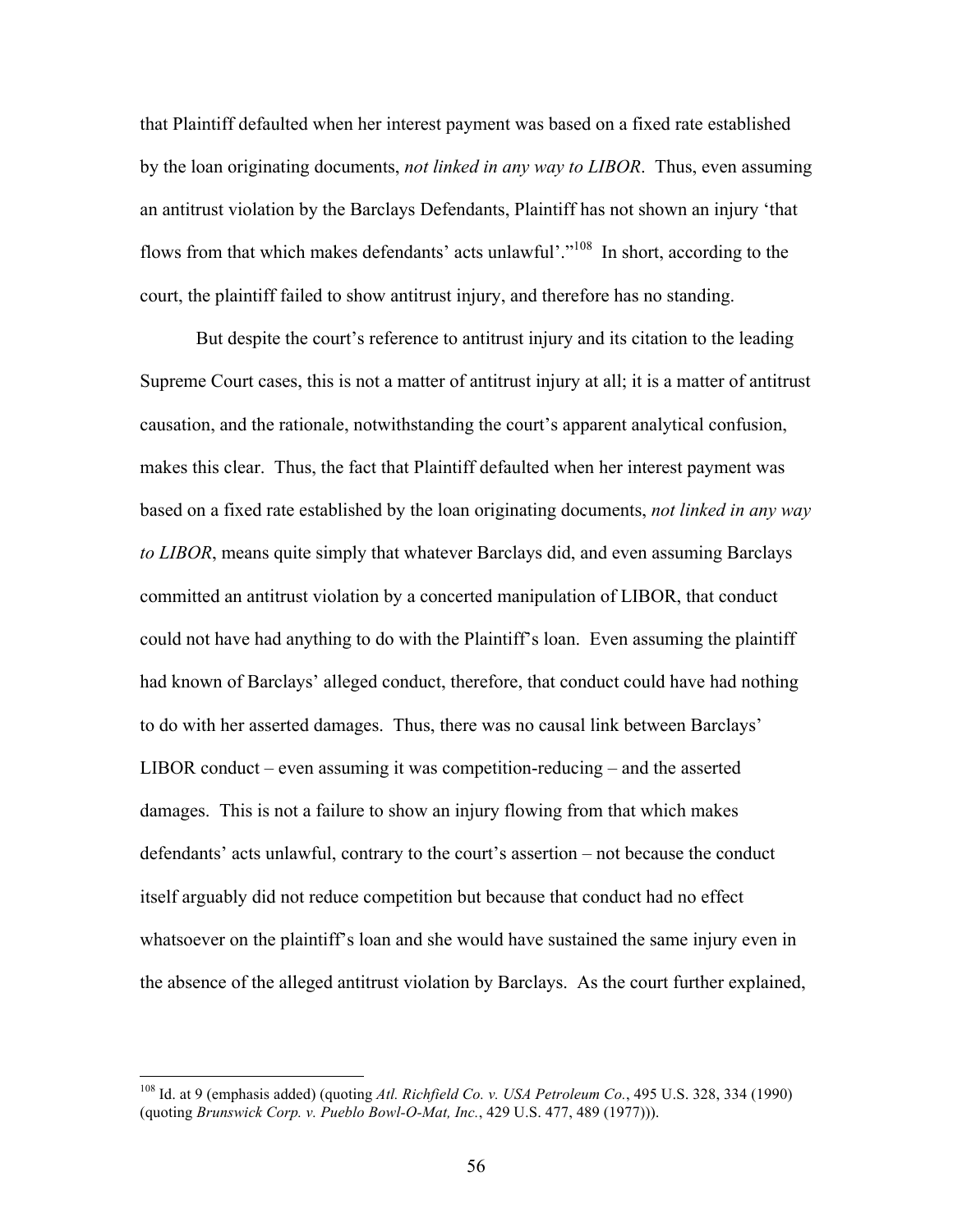emphasizing in substance that it based its dismissal on the absence of antitrust causation, not antitrust injury:

Even assuming Plaintiff would have been aware of her prospective lender's LIBOR submissions and would have considered them in entering into a home loan, Plaintiff took the loan from New Century, not from either of the Barclays Defendants. Thus, this information could not have a causal connection with Plaintiff's decision to enter into the loan. Nor is there a direct connection between Barclays' submission of favorable LIBOR quotes and Plaintiff's injury. The direct victim of Barclays' LIBOR submissions would presumably be the party on the other side of the particular interest rate swaps transaction the traders sought to influence. Plaintiff does not claim to be such a party.<sup>109</sup>

Interestingly, the court next addressed the hypothetical context in which Barclays' alleged LIBOR manipulation somehow could relate causally to the plaintiff's loan, and explains that even then there could be no injury, because the published LIBOR concededly "decreased during the period of Barclays' alleged anti-competitive conduct. [And u]nlike plaintiffs in other LIBOR-related litigation, who consist of holders of financial instruments that *earned* a rate of return based on LIBOR, and whose injury is based on the lower payments they received allegedly because of Barclays' conduct, *see In re LIBOR-Based Fin. Instruments Antitrust Litig.* [. . .], Plaintiff entered a debt obligation in which she would have to *pay* interest based on LIBOR. Plaintiff therefore would have presumably benefited from a suppressed LIBOR."<sup>110</sup> In other words, even assuming a hypothetical causal connection (which the court nevertheless concluded did not exist), here the court effectively is stating that there also would not be antitrust injury (but without identifying it as such) because the Plaintiff's paying *lower* interest on its loan due to the suppression of LIBOR resulting from its alleged manipulation by Barclays is not an injury that flows from that which makes defendants' act unlawful. The causal connection

 $\frac{109}{110}$  Id. at 10.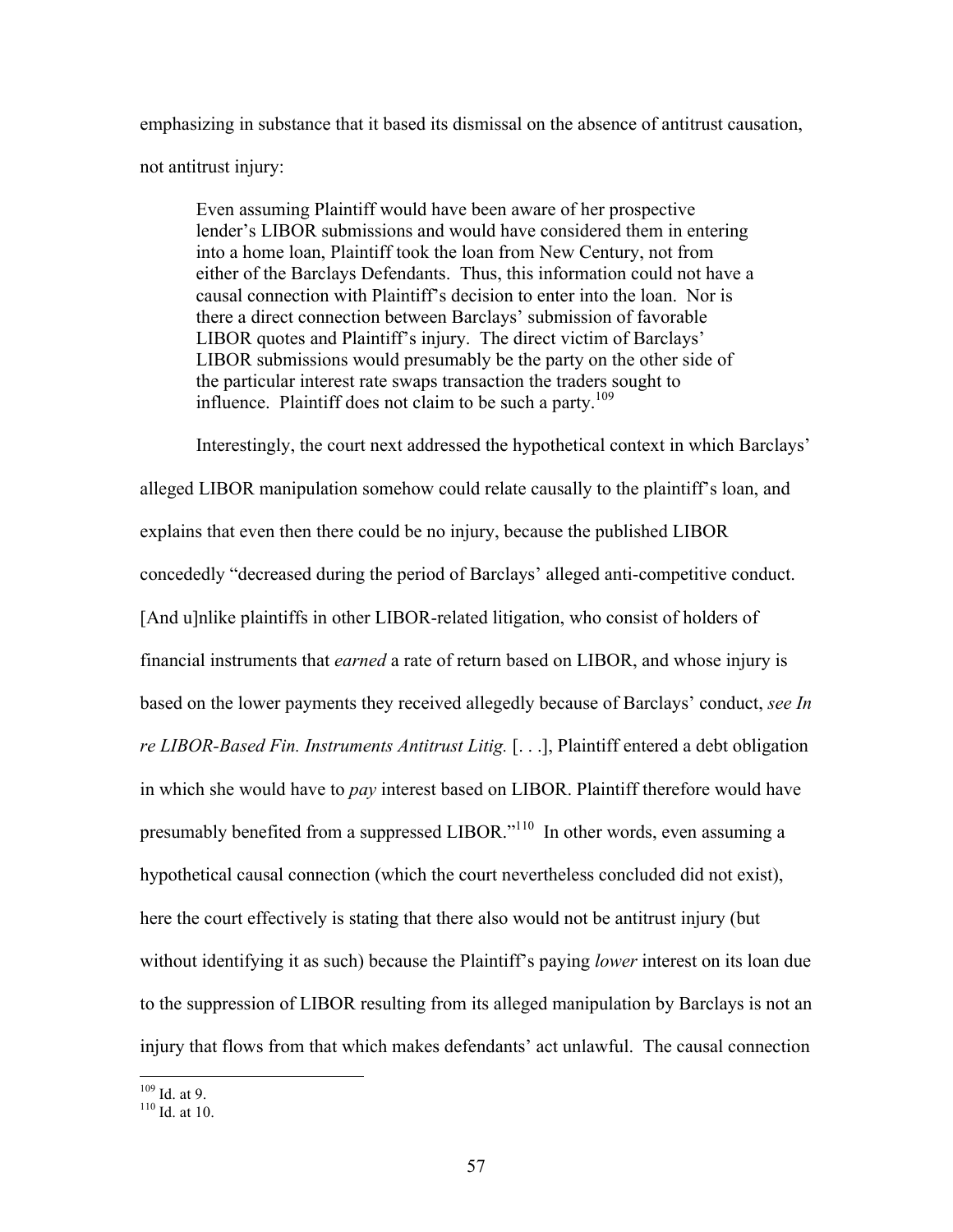is hypothetically present, in the court's formulation, but here the supposed injury (which as the court explains is no injury at all) is certainly not the kind intended to be prevented by Section 1 of the Sherman Act, from concerted manipulation of LIBOR with anticompetitive effects and resulting harm to plaintiffs: if anyone suffered antitrust injury, it would be those persons receiving lower interest on the financial instruments in which they have invested and which are indexed to LIBOR, not the plaintiff mortgagor. Thus, even on this hypothetical, assuming causation, the plaintiff – as in *ARCO* – would not suffer antitrust injury because she is not the type of person who could suffer injury resulting from the anticompetitive nature of the defendants' conduct.

The court continued, reverting to its causation explanation: "In any event, Plaintiff's loan never entered a LIBOR-based repayment stage and Plaintiff never in fact made any payment linked to LIBOR. Investors like those in *In re LIBOR-Based Financial Instruments Antitrust Litigation,* or even conceivably a class of mortgagor plaintiffs who paid interest based on LIBOR, would potentially be the direct victims of Barclays' purported anti-competitive conduct"<sup>111</sup> – but not the plaintiff.

#### **VI. Conclusion**

Now that the Supreme Court has ruled in favor of the bondholder plaintiffs on the procedural timing question in *LIBOR*, their appeal, perhaps consolidated with appeals by the OTC and exchange plaintiffs of their antitrust claims, will likely reach the Second Circuit in the coming months. Appellate review should afford an excellent opportunity to clarify several key points about antitrust injury, consistent with the views of a number of

 $111$  Id.